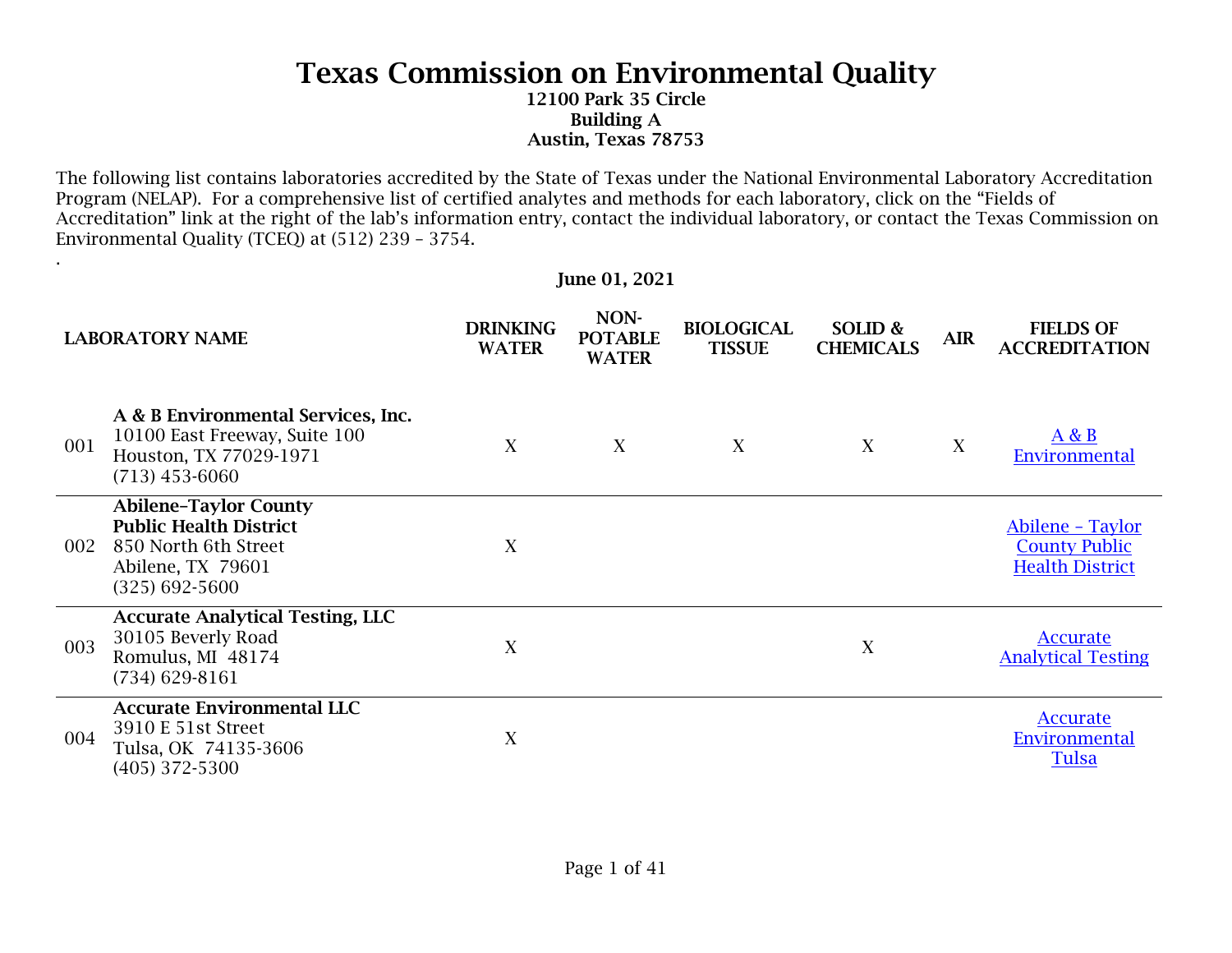|     | <b>LABORATORY NAME</b>                                                                                                                                      | <b>DRINKING</b><br><b>WATER</b> | NON-<br><b>POTABLE</b><br><b>WATER</b> | <b>BIOLOGICAL</b><br><b>TISSUE</b> | SOLID &<br><b>CHEMICALS</b> | <b>AIR</b>  | <b>FIELDS OF</b><br><b>ACCREDITATION</b>  |
|-----|-------------------------------------------------------------------------------------------------------------------------------------------------------------|---------------------------------|----------------------------------------|------------------------------------|-----------------------------|-------------|-------------------------------------------|
| 005 | <b>ACZ Laboratories, Inc.</b><br>2773 Downhill Drive<br>Steamboat Springs, CO 80487-5051<br>$(970)$ 879-6590                                                | X                               | X                                      | X                                  | X                           |             | <b>ACZ Labs</b>                           |
| 006 | <b>Advanced Analysis, Inc.</b><br>3407 Clovis Road<br>Lubbock, TX 79490-6652<br>(806) 796-2805                                                              | X                               | $\mathbf X$                            |                                    |                             |             | <b>Advanced Analysis</b>                  |
| 007 | <b>Advanced Analytical Laboratories</b><br>15040 State Highway 110 South<br>Whitehouse, TX 75791<br>$(903) 561 - 8630$                                      |                                 | X                                      |                                    |                             |             | <b>Advanced</b><br><b>Analytical Labs</b> |
| 008 | <b>Agriculture &amp; Priority Pollutants</b><br>Laboratories, Inc. (APPL, Inc.)<br>908 North Temperance Avenue<br>Clovis, CA 93611-8606<br>$(559)$ 275-2175 |                                 | $\mathbf X$                            |                                    | X                           |             | <b>APPL</b>                               |
| 009 | Air Hygiene International, Inc.<br>1600 West Tacoma<br>Broken Arrow, OK 74102-1483<br>$(918)$ 307-8865<br><b>Mobile Lab</b><br>OK 6782JZ                    |                                 |                                        |                                    |                             | X           | <b>Air Hygiene</b>                        |
| 010 | Air Technology Laboratories, Inc.<br>18501 E. Gale Avenue, Suite 130<br>City of Industry, CA 91748-1368<br>$(626)$ 964-4032                                 |                                 |                                        |                                    |                             | $\mathbf X$ | <b>Air Technology</b><br>Laboratories     |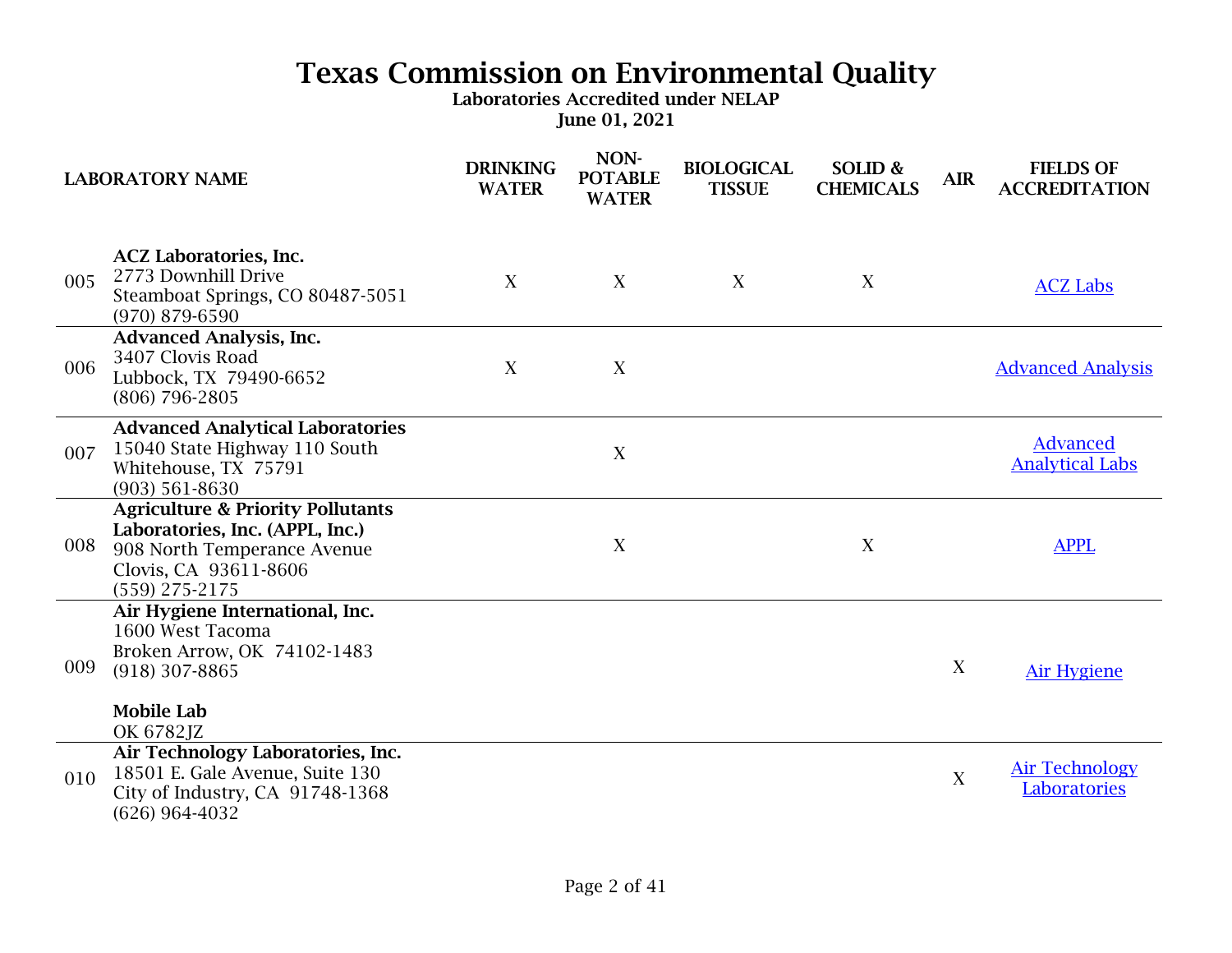|     | <b>LABORATORY NAME</b>                                                                                                                                                           | <b>DRINKING</b><br><b>WATER</b> | NON-<br><b>POTABLE</b><br><b>WATER</b> | <b>BIOLOGICAL</b><br><b>TISSUE</b> | SOLID &<br><b>CHEMICALS</b> | <b>AIR</b>       | <b>FIELDS OF</b><br><b>ACCREDITATION</b>      |
|-----|----------------------------------------------------------------------------------------------------------------------------------------------------------------------------------|---------------------------------|----------------------------------------|------------------------------------|-----------------------------|------------------|-----------------------------------------------|
| 011 | Alamo Analytical Laboratories, Ltd.<br>10526 Gulfdale Street<br>San Antonio, TX 78216-3601<br>$(210)$ 340-8121                                                                   | X                               | X                                      |                                    | X                           |                  | <b>Alamo San</b><br><b>Antonio</b>            |
| 012 | Alamo Analytical Laboratories, Ltd. -<br><b>El Paso</b><br>2500 Montana Avenue<br>El Paso, TX 79903-3710<br>$(915) 599 - 2182$                                                   | X                               | X                                      |                                    | X                           |                  | <b>Alamo El Paso</b>                          |
| 013 | <b>Albion Environmental</b><br>4505 Boyett Street<br>Bryan, TX 77801-4614<br>$(979)$ 268-2677                                                                                    |                                 | X                                      |                                    |                             |                  | <b>Albion</b><br>Environmental                |
| 014 | <b>Alliance Source Testing, LLC</b><br>214 Central Circle SW<br>Decatur, AL 35603-1667<br>$(256)$ 351-0121                                                                       |                                 |                                        |                                    |                             | $\boldsymbol{X}$ | <b>Alliance Source</b><br><b>Testing</b>      |
| 015 | <b>Alliance Source Testing, LLC -</b><br><b>Carrollton</b><br>3226 Commander Drive<br>Carrolton, TX 75006-2507<br>$(972) 931 - 7127$<br><b>Mobile Labs</b><br>88Z YJX<br>879 OIM |                                 |                                        |                                    |                             | X                | <b>TestAmerica dba</b><br><b>METCO</b>        |
| 016 | <b>Alpha Analytical (Mansfield)</b><br>320 Forbes Boulevard<br>Mansfield, MA 02048-1806<br>(508) 898-9220                                                                        | X                               | $\mathbf X$                            | X                                  | X                           | X                | <b>Alpha Analytical -</b><br><b>Mansfield</b> |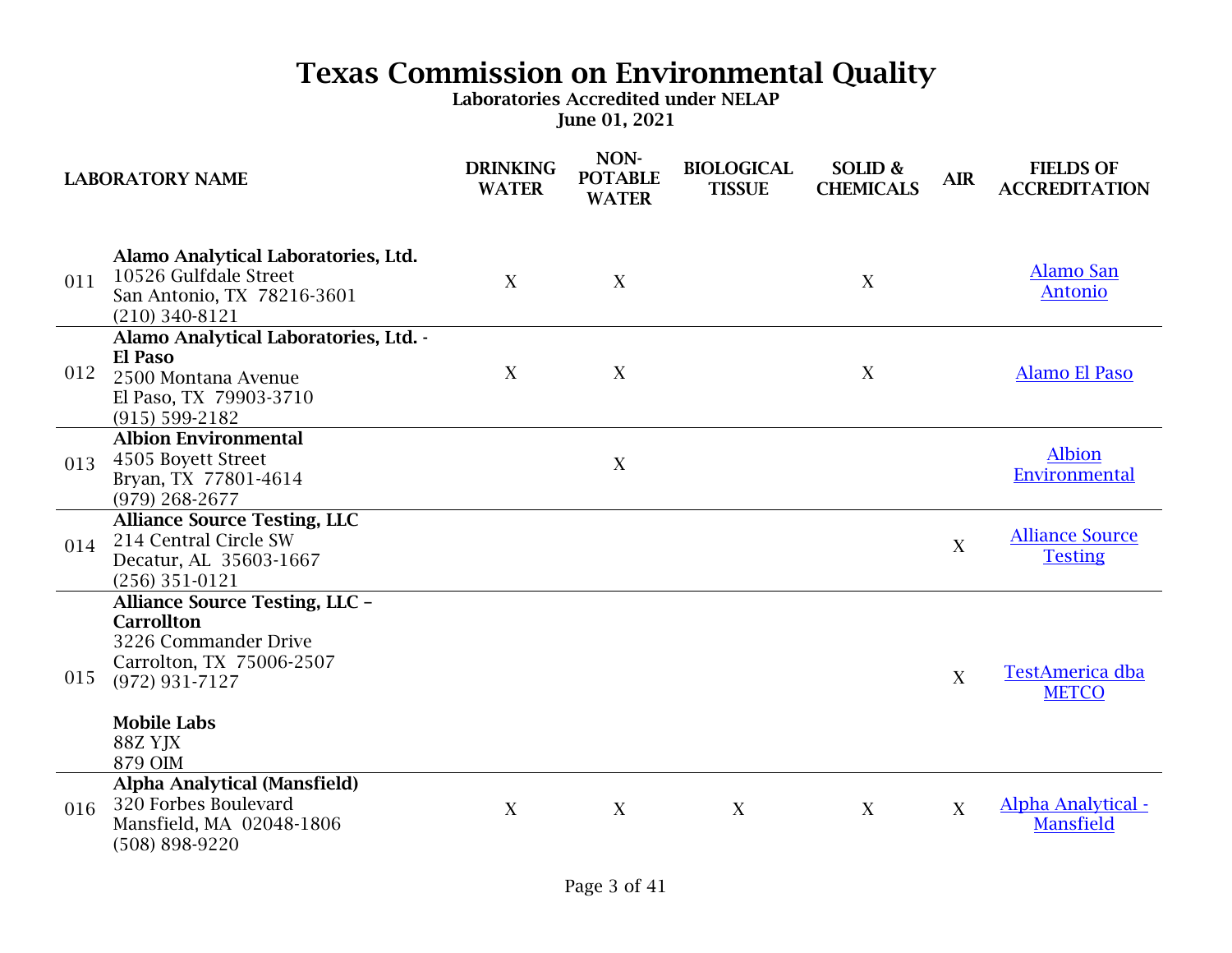| <b>LABORATORY NAME</b> |                                                                                                                                                                          | <b>DRINKING</b><br><b>WATER</b> | NON-<br><b>POTABLE</b><br><b>WATER</b> | <b>BIOLOGICAL</b><br><b>TISSUE</b> | SOLID &<br><b>CHEMICALS</b> | <b>AIR</b> | <b>FIELDS OF</b><br><b>ACCREDITATION</b>                  |
|------------------------|--------------------------------------------------------------------------------------------------------------------------------------------------------------------------|---------------------------------|----------------------------------------|------------------------------------|-----------------------------|------------|-----------------------------------------------------------|
| 017                    | <b>Alpha Analytical (Westborough)</b><br>8 Walkup Drive<br>Westborough, MA 01581-1044<br>$(508) 898 - 9220$                                                              | X                               | X                                      |                                    | X                           |            | Alpha Analytical -<br>Westborough                         |
| 018                    | ALS Canada Ltd. (Burlington -<br>Environmental)<br>1435 Norjohn Court, Unit 1<br>Burlington, Ontario L7L 0E6 Canada<br>$(905)$ 331-3111                                  | X                               | X                                      |                                    | X                           | X          | <b>ALS Canada -</b><br><b>Burlington</b><br>Environmental |
| 019                    | <b>ALS Environmental - Ft. Collins</b><br>225 Commerce Drive<br>Fort Collins, CO 80524-2762<br>$(970)$ 490-1511                                                          |                                 | X                                      |                                    | X                           |            | <b>ALS Fort Collins</b>                                   |
| 20                     | <b>ALS Environmental - Simi Valley</b><br>2655 Park Center Drive, Suite A<br>Simi Valley, CA 93065-6209<br>$(805)$ 526-7161                                              |                                 |                                        |                                    |                             | X          | <b>ALS Simi Valley</b>                                    |
| 21                     | <b>ALS Environmental, Kelso</b><br>1317 South 13th Avenue<br>Kelso, WA 98626-2845<br>$(370)$ 577-7222                                                                    |                                 | X                                      | X                                  | X                           |            | <b>ALS Kelso</b>                                          |
| 22                     | ALS Group USA, Corp (dba ALS<br>Environmental) - Holland, MI<br>3352 128th Avenue<br>Holland, MI 49424-9263<br>$(616)$ 399-6070                                          |                                 | X                                      |                                    | X                           |            | <b>ALS Lab Group -</b><br>Holland, MI                     |
| 023                    | <b>ALS Laboratory Group, Environmental</b><br><b>Services Division - Houston, Texas</b><br>10450 Stancliff Road, Suite 210<br>Houston, TX 77099-4338<br>$(281)$ 530-5656 | X                               | X                                      |                                    | X                           |            | ALS Lab Group -<br><b>Houston</b>                         |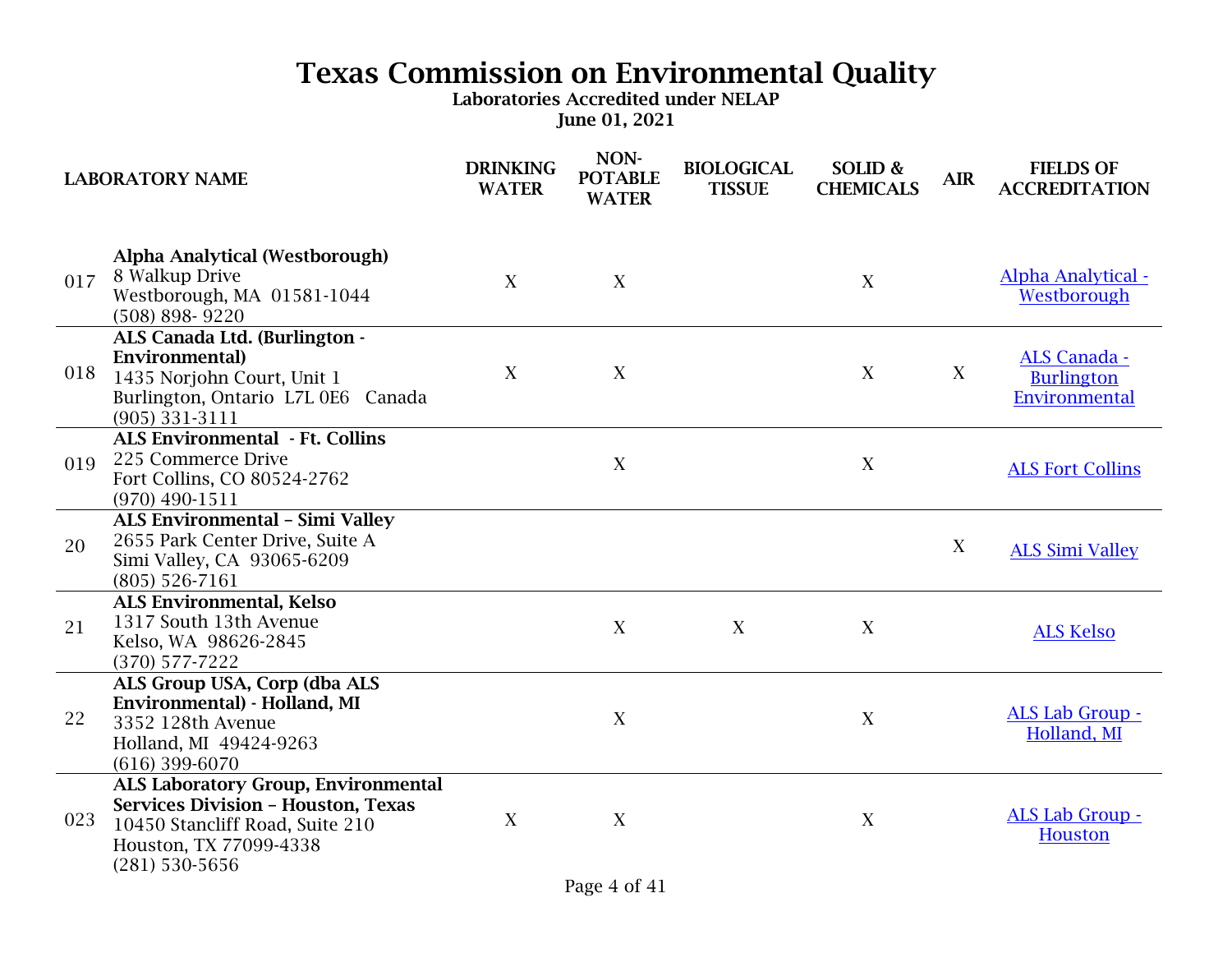|     | <b>LABORATORY NAME</b>                                                                                                             | <b>DRINKING</b><br><b>WATER</b> | NON-<br><b>POTABLE</b><br><b>WATER</b> | <b>BIOLOGICAL</b><br><b>TISSUE</b> | SOLID &<br><b>CHEMICALS</b> | <b>AIR</b> | <b>FIELDS OF</b><br><b>ACCREDITATION</b>               |
|-----|------------------------------------------------------------------------------------------------------------------------------------|---------------------------------|----------------------------------------|------------------------------------|-----------------------------|------------|--------------------------------------------------------|
| 024 | <b>American West Analytical</b><br><b>Laboratories</b><br>463 West 3600 South<br>Salt Lake City, UT 84115-4246<br>$(801)$ 263-8686 | X                               | X                                      |                                    | X                           |            | <b>American West</b><br><b>Analytical Lab</b>          |
| 025 | <b>Ana-Lab Corporation</b><br>2600 Dudley Road<br>Kilgore, TX 75662<br>$(903)$ 984-0551                                            | X                               | X                                      |                                    | X                           |            | Ana-Lab                                                |
| 026 | <b>Analytical Environmental Labs</b><br>8310 South Broadway Avenue<br>Tyler, TX 75703-5400<br>$(903) 509 - 8700$                   | $\mathbf{X}$                    | X                                      |                                    | X                           |            | Analytical<br>Environmental<br>Labs                    |
| 027 | Analytical Food Laboratories, Inc.<br>865 Greenview Drive<br>Grand Prairie, TX 75050-2438<br>(972) 336-0336                        | X                               |                                        |                                    |                             |            | <b>Analytical Food</b><br>Labs                         |
| 028 | <b>Analytical Services, Inc. - Williston</b><br>130 Allen Brook Lane<br>Williston, VT 05495-9301<br>(800) 723-4432                 | X                               | X                                      |                                    |                             |            | <b>Analytical Services</b><br>- Williston              |
| 029 | <b>Angelina and Neches River Authority</b><br>2901 N John Redditt Drive<br>Lufkin, TX 75904-1628<br>(936) 633-7550                 | X                               | X                                      |                                    | X                           |            | <b>Angelina &amp; Neches</b><br><b>River Authority</b> |
| 030 | <b>Aqua Water Supply Corporation</b><br>293 Industrial Boulevard<br>Bastrop, TX 78602-5039<br>$(512) 581 - 0705$                   | X                               |                                        |                                    |                             |            | Aqua<br><b>Water Supply Corp</b>                       |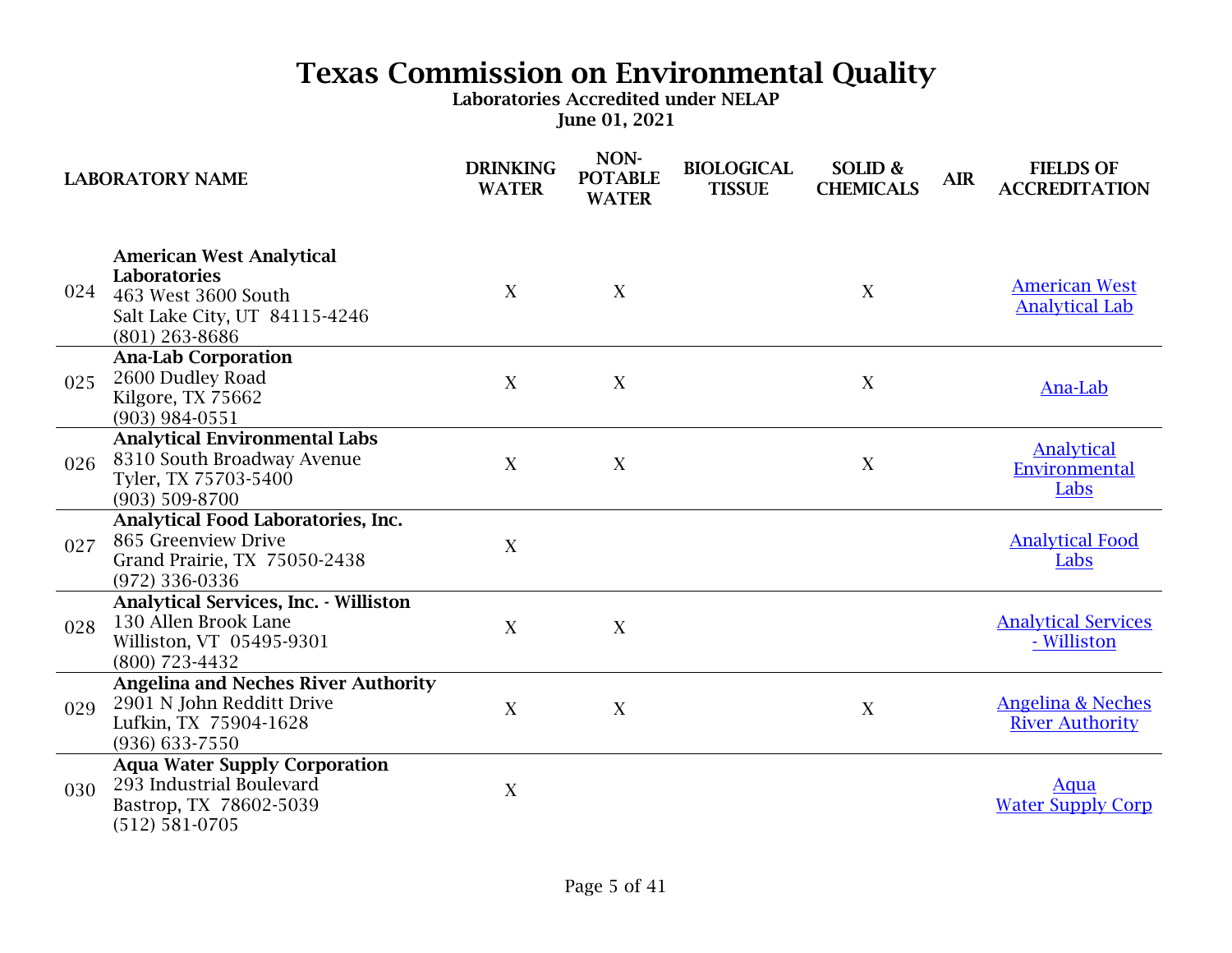|     | <b>LABORATORY NAME</b>                                                                                                                                                       | <b>DRINKING</b><br><b>WATER</b> | NON-<br><b>POTABLE</b><br><b>WATER</b> | <b>BIOLOGICAL</b><br><b>TISSUE</b> | SOLID &<br><b>CHEMICALS</b> | <b>AIR</b> | <b>FIELDS OF</b><br><b>ACCREDITATION</b>   |
|-----|------------------------------------------------------------------------------------------------------------------------------------------------------------------------------|---------------------------------|----------------------------------------|------------------------------------|-----------------------------|------------|--------------------------------------------|
| 031 | <b>Aqua-Tech Laboratories, Inc.</b><br>635 Phil Gramm Boulevard<br>Bryan, TX 77807-9101<br>$(979)$ 778-3707<br>3512 Montopolis Drive<br>Austin, TX 78744<br>$(512)$ 301-9559 | X                               | X                                      |                                    | X                           |            | <b>Aqua-Tech Labs</b>                      |
| 032 | Arkansas Analytical, Inc.<br>8100 National Drive<br>Little Rock, AR 72209-4839<br>$(501)$ 455-3233                                                                           |                                 | $\mathbf X$                            |                                    | X                           |            | <b>Arkansas</b><br><b>Analytical</b>       |
| 033 | Armstrong Forensic Laboratory, Inc.<br>330 Loch'n Green Trail<br>Arlington, TX 76012-3458<br>$(817)$ 275-2691                                                                |                                 | X                                      |                                    | $\boldsymbol{X}$            |            | <b>Armstrong</b><br>Forensic<br>Laboratory |
| 034 | <b>ARS Aleut Analytical, LLC</b><br>2609 North River Road<br>Port Allen, LA 70767-3469<br>$(225)$ 381-2991                                                                   | X                               | X                                      |                                    | X                           | X          | <b>ARS Aleut</b>                           |
| 035 | <b>Atmospheric Analysis and Consulting</b><br>1534 Eastman Avenue, Suite A<br>Ventura, CA 93003-7760<br>$(805) 650 - 1642$                                                   |                                 |                                        |                                    |                             | X          | <b>Atmospheric</b><br><b>Analysis</b>      |
| 036 | AWWS, Inc. (Analytical Water &<br><b>Wastewater Services)</b><br>695 Shady Lane<br>Hallsville, TX 75650-2255<br>$(903) 668 - 4133$                                           |                                 | X                                      |                                    | $\mathbf X$                 |            | <b>AWWS</b>                                |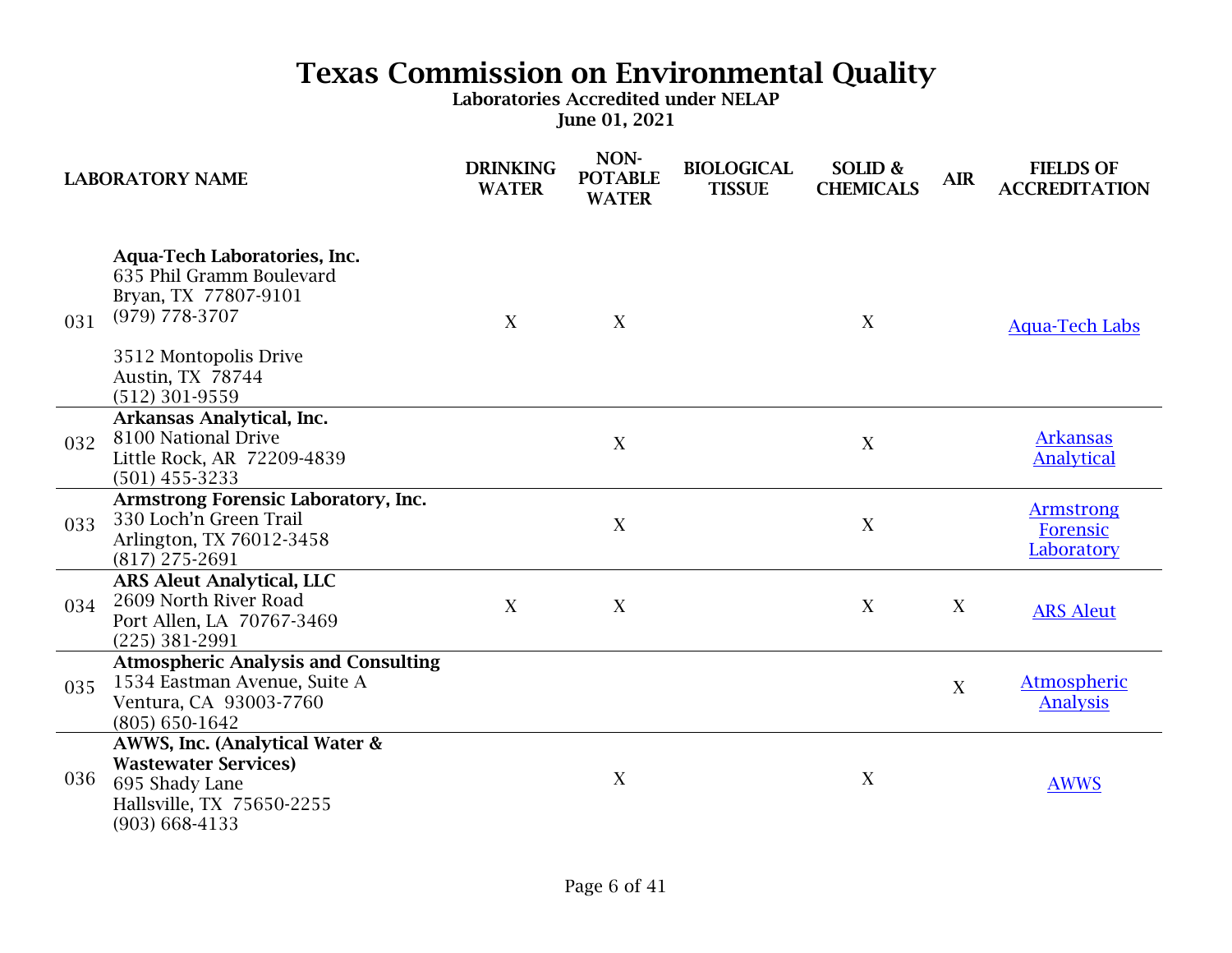|     | <b>LABORATORY NAME</b>                                                                                                                           | <b>DRINKING</b><br><b>WATER</b> | NON-<br><b>POTABLE</b><br><b>WATER</b> | <b>BIOLOGICAL</b><br><b>TISSUE</b> | SOLID &<br><b>CHEMICALS</b> | <b>AIR</b> | <b>FIELDS OF</b><br><b>ACCREDITATION</b>              |
|-----|--------------------------------------------------------------------------------------------------------------------------------------------------|---------------------------------|----------------------------------------|------------------------------------|-----------------------------|------------|-------------------------------------------------------|
| 037 | <b>B.A.T. Laboratories LLC</b><br>5935 Glenoak Drive<br>Amarillo, TX 79109-6831<br>$(806)$ 353-4425                                              | X                               | X                                      |                                    | X                           |            | <b>BAT Laboratories</b>                               |
| 038 | <b>BCS Laboratories, Inc.</b><br>4609 NW 6th Street, Suite A<br>Gainesville, FL 32609-4109<br>(352) 377-9272                                     | $\mathbf X$                     |                                        |                                    |                             |            | <b>BCS Laboratories</b>                               |
| 039 | <b>Bio-Analytical Laboratories</b><br>3240 Spurgin Road<br>Doyline, LA 71023-3640<br>$(318) 745 - 2772$                                          |                                 | X                                      |                                    |                             |            | <b>Bio-Analytical</b><br>Laboratories                 |
| 040 | <b>Bio-Aquatic Testing, Inc.</b><br>2501 Mayes Road, Suite 100<br>Carrollton, TX 75006-1378<br>$(972)$ 242-7750                                  |                                 | X                                      |                                    |                             |            | <b>Bio-Aquatic</b><br><b>Testing</b>                  |
| 041 | Bio-Chem Lab, Inc.<br>4751 Tokio Road<br>West, TX 76691-0356<br>$(254)$ 829-8001                                                                 | X                               | X                                      |                                    | X                           |            | <b>Bio-Chem Lab</b>                                   |
| 042 | <b>Brazoria County Health Department</b><br><b>Water Laboratory</b><br>434 East Mulberry Street<br>Angleton, TX 77515-4736<br>$(979) 864 - 1628$ | X                               |                                        |                                    |                             |            | <b>Brazoria County</b><br>Health<br><b>Department</b> |
| 043 | <b>Brazos River Authority</b><br><b>Environmental Services Laboratory</b><br>4600 Cobbs Drive<br>Waco, TX 76710-3008<br>$(254) 761 - 3131$       |                                 | X                                      |                                    |                             |            | <b>Brazos River</b><br><b>Authority ESL</b>           |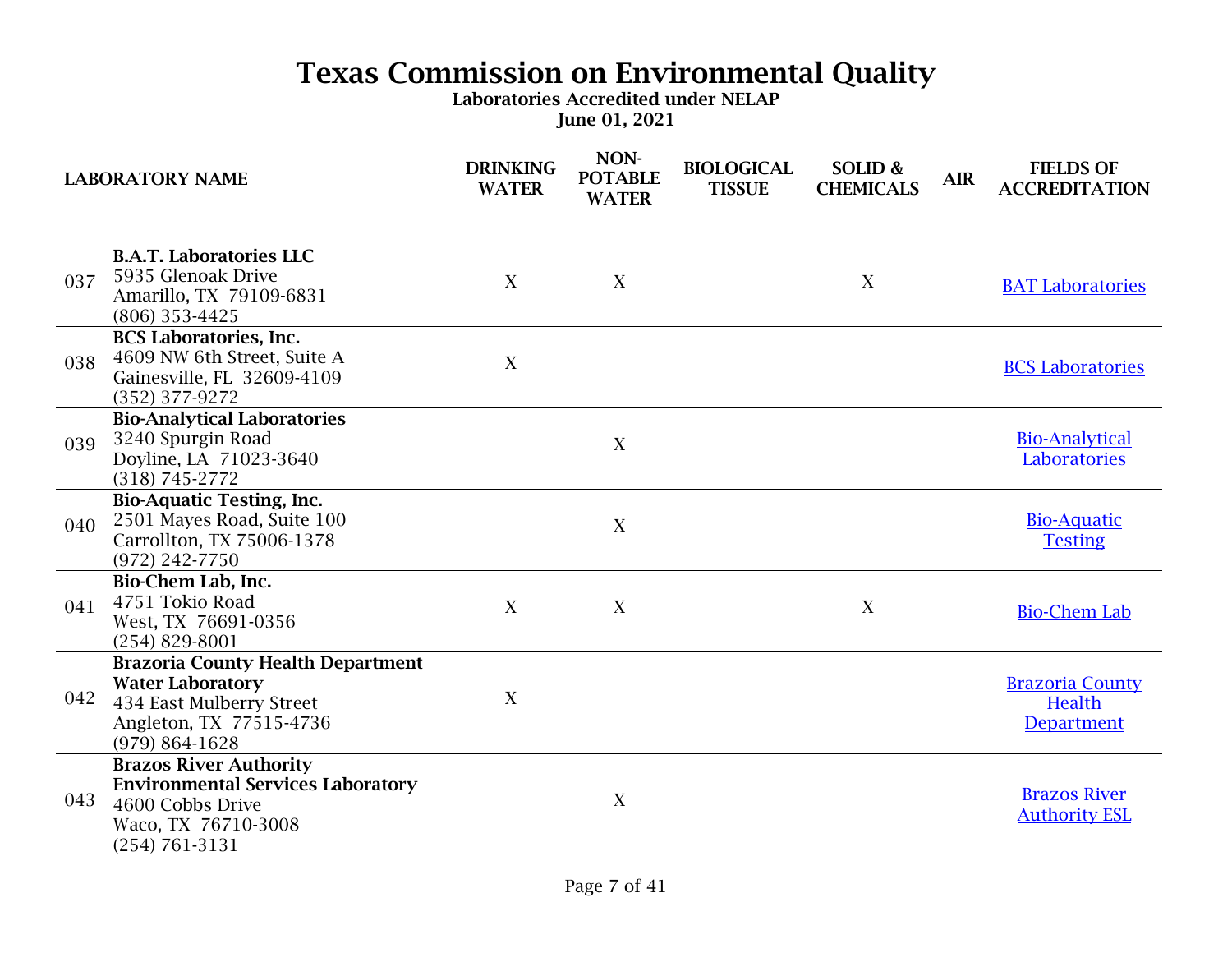| <b>LABORATORY NAME</b> |                                                                                                                                               | <b>DRINKING</b><br><b>WATER</b> | NON-<br><b>POTABLE</b><br><b>WATER</b> | <b>BIOLOGICAL</b><br><b>TISSUE</b> | SOLID &<br><b>CHEMICALS</b> | <b>AIR</b> | <b>FIELDS OF</b><br><b>ACCREDITATION</b>        |
|------------------------|-----------------------------------------------------------------------------------------------------------------------------------------------|---------------------------------|----------------------------------------|------------------------------------|-----------------------------|------------|-------------------------------------------------|
| 044                    | <b>Brownsville Public Utilities Board</b><br><b>Analytical Laboratory</b><br>1385 PUB Drive<br>Brownsville, TX 78521-3270<br>$(956)$ 983-6357 | X                               | X                                      |                                    | X                           |            | <b>Brownsville PUB</b><br><b>Analytical Lab</b> |
| 045                    | Bureau Veritas Canada (2019) Inc.<br>6740 Campobello Road<br>Mississauga, Ontario, Canada L5N 2L8<br>$(800)$ 563-6266                         | X                               | X                                      |                                    | X                           | X          | <b>Bureau Veritas</b><br>Canada                 |
| 046                    | Cape Fear Analytical, LLC<br>3306 Kitty Hawk Road, Suite 120<br>Wilmington, NC 28405-8784<br>$(910) 795 - 0421$                               |                                 | X                                      |                                    | X                           |            | <b>Cape Fear</b><br><b>Analytical</b>           |
| 047                    | <b>Cardinal Laboratories</b><br>101 East Marland<br>Hobbs, NM 88240-6640<br>(575) 393-2326                                                    | X                               | X                                      |                                    | X                           |            | <b>Cardinal Labs</b>                            |
| 048                    | <b>Centek Laboratories, LLC</b><br>143 Midler Park Drive<br>Syracuse, NY 13206-1817<br>$(315)$ 431-9730                                       |                                 |                                        |                                    |                             | X          | <b>Centek Labs</b>                              |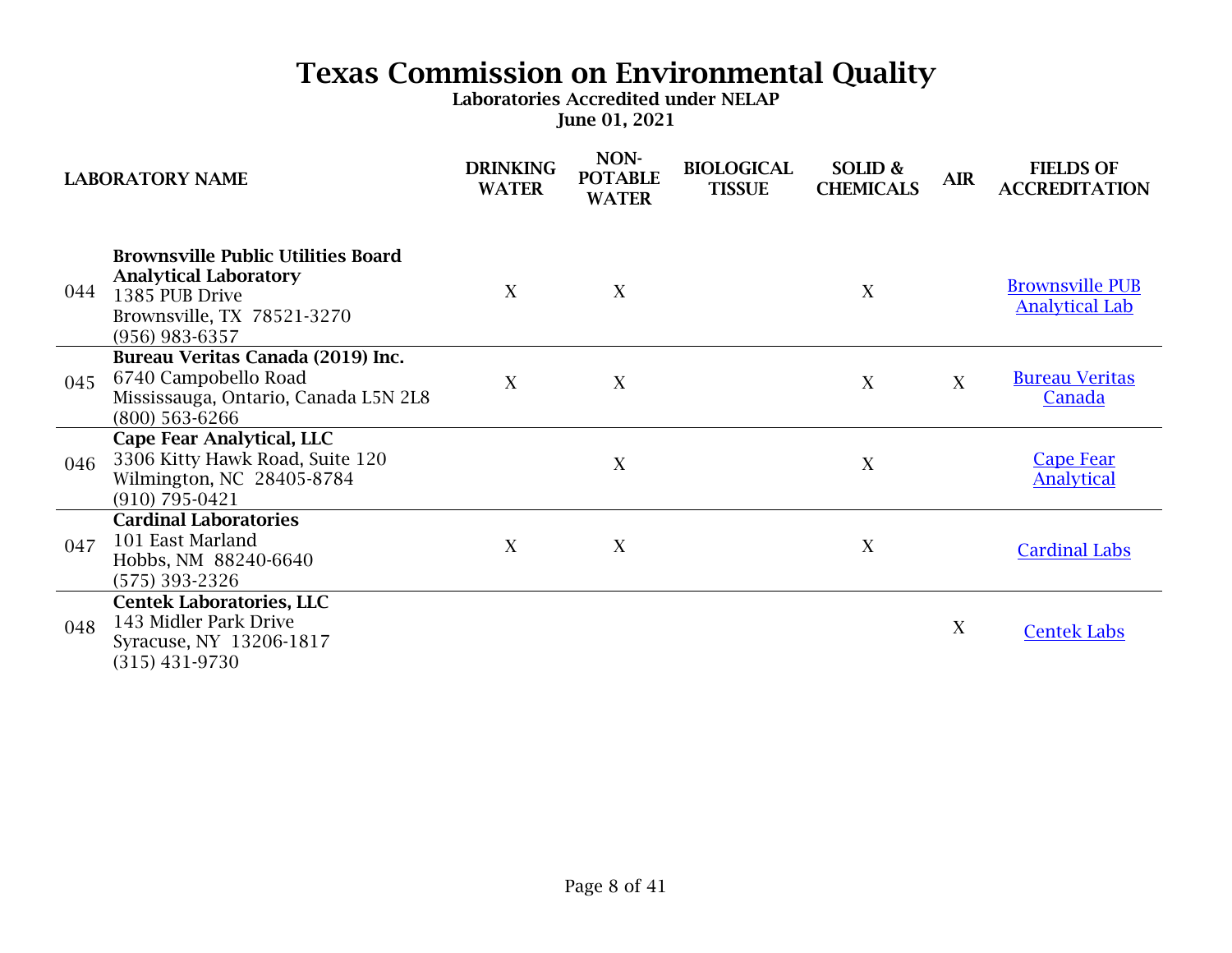|     | <b>LABORATORY NAME</b>                                                                                                                                                                                                                 | <b>DRINKING</b><br><b>WATER</b> | NON-<br><b>POTABLE</b><br><b>WATER</b> | <b>BIOLOGICAL</b><br><b>TISSUE</b> | SOLID &<br><b>CHEMICALS</b> | <b>AIR</b>   | <b>FIELDS OF</b><br><b>ACCREDITATION</b>  |
|-----|----------------------------------------------------------------------------------------------------------------------------------------------------------------------------------------------------------------------------------------|---------------------------------|----------------------------------------|------------------------------------|-----------------------------|--------------|-------------------------------------------|
|     | CETCON, Inc.<br>4953 South 45th West Avenue<br>Tulsa, OK 74107-7301<br>$(918) 743 - 2285$                                                                                                                                              |                                 |                                        |                                    |                             |              |                                           |
| 049 | <b>Mobile labs</b><br>1FTSS34P04HA99485 WC200G2972061021<br>1FDSS3EP4ADA23975 CNGF24281C000546<br>1WC200J26R2022978 575200J29FT267640<br>1WC200J26T2030666 DYPF145885236097<br>1WC200J2712043455 DYPF145685346355<br>1WC200J2022045355 |                                 |                                        |                                    |                             | $\mathbf{X}$ | <b>CETCON</b>                             |
| 050 | <b>Chaparral Laboratories, Inc.</b><br>861 State Highway 19 South<br>Huntsville, TX 77320-1111<br>$(936)$ 291-1881                                                                                                                     | X                               | X                                      |                                    | X                           |              | Chaparral                                 |
| 051 | <b>CHEMTECH</b><br>284 Sheffield Street<br>Mountainside, NJ 07092-2319<br>$(908) 728 - 3150$                                                                                                                                           |                                 | X                                      |                                    | X                           |              | <b>CHEMTECH</b>                           |
| 052 | <b>CHEMTEX - Corpus Christi</b><br>5544 Leopard Street<br>Corpus Christi, TX 78408-2321<br>$(409)$ 983-4575                                                                                                                            |                                 | X                                      |                                    |                             |              | <b>CHEMTEX -</b><br><b>Corpus Christi</b> |
| 053 | <b>Chemtex Environmental &amp; Industrial</b><br><b>Hygiene Services</b><br>138 South Cities Service Highway<br>Sulphur, LA 70663-6402<br>$(337)$ 626-2121                                                                             |                                 | $\mathbf X$                            |                                    | X                           |              | <b>CHEMTEX -</b><br>Sulphur               |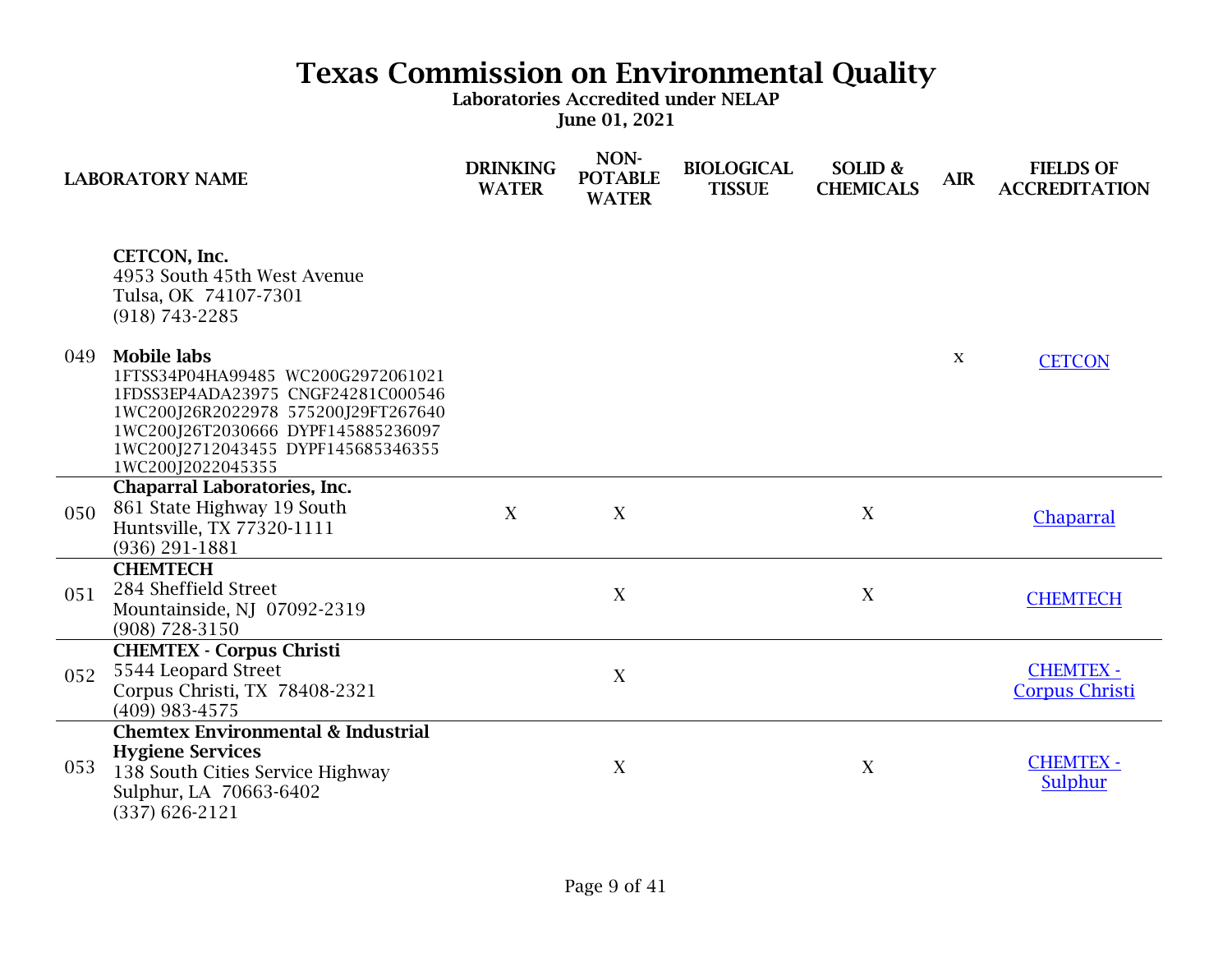|     | <b>LABORATORY NAME</b>                                                                                                                                                                                                                                                                                                                                                                                                      | <b>DRINKING</b><br><b>WATER</b> | NON-<br><b>POTABLE</b><br><b>WATER</b> | <b>BIOLOGICAL</b><br><b>TISSUE</b> | SOLID &<br><b>CHEMICALS</b> | <b>AIR</b> | <b>FIELDS OF</b><br><b>ACCREDITATION</b>                                |
|-----|-----------------------------------------------------------------------------------------------------------------------------------------------------------------------------------------------------------------------------------------------------------------------------------------------------------------------------------------------------------------------------------------------------------------------------|---------------------------------|----------------------------------------|------------------------------------|-----------------------------|------------|-------------------------------------------------------------------------|
| 054 | <b>City of Abilene, Environmental Lab</b><br>4209 East Lake Road<br>Abilene, TX 79601-7115<br>$(325) 676 - 6041$                                                                                                                                                                                                                                                                                                            | X                               | X                                      |                                    |                             |            | <b>City of Abilene</b><br><b>Environmental Lab</b>                      |
| 055 | <b>City of Amarillo Environmental Lab</b><br>4001 South Osage Street<br>Amarillo, TX 79118<br>(806) 342-1524                                                                                                                                                                                                                                                                                                                | X                               |                                        |                                    |                             |            | <b>City of Amarillo</b><br><b>Environmental Lab</b>                     |
| 056 | <b>City of Arlington</b><br><b>Water Utility Laboratory Services</b><br>1901 Lakewood Drive<br>Arlington, TX 76013-5335<br>$(817)$ 575-8966                                                                                                                                                                                                                                                                                 | X                               | X                                      |                                    |                             |            | <b>City of Arlington</b><br><b>Water Utility Lab</b><br><b>Services</b> |
| 057 | <b>City of Austin Water Utility</b><br><b>Laboratory Services Division</b><br>-Water Quality Laboratory<br>14050 Summit Drive, Suite 121<br>Austin, TX 78728-7103<br>$(512)$ 972-1450<br>-Walnut Creek WWTP Laboratory<br>7113 East Martin Luther King Jr. Blvd<br>Austin, TX 78724-6006<br>$(512)$ 972-1414<br>- Wastewater Process Laboratory<br>(WWPL)<br>2210 South FM 973<br>Austin, TX 78725-7103<br>$(512)$ 972-1955 | X                               | X                                      |                                    |                             |            | <b>City of Austin</b><br><b>Water Utility</b>                           |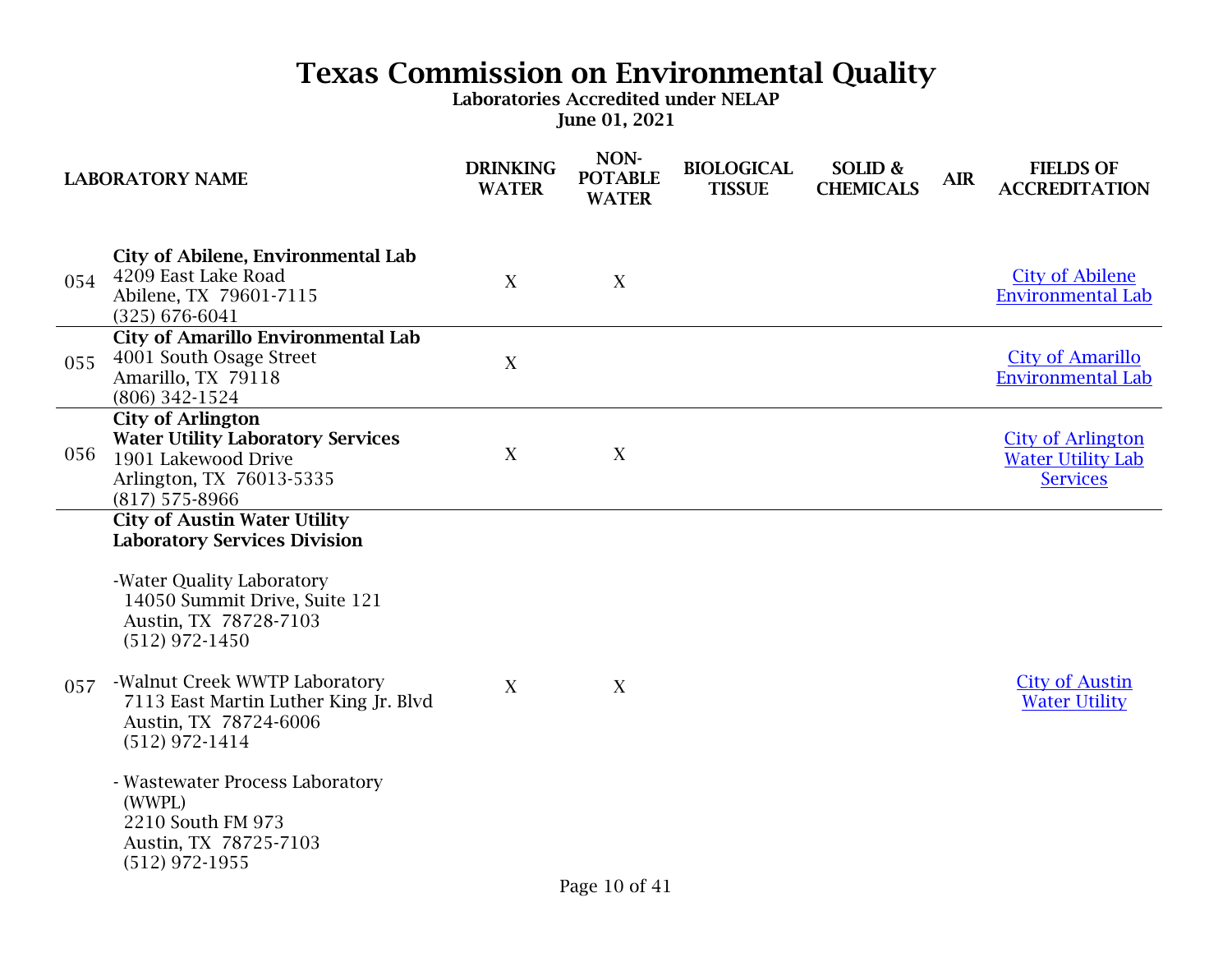|     | <b>LABORATORY NAME</b>                                                                                                                                    | <b>DRINKING</b><br><b>WATER</b> | NON-<br><b>POTABLE</b><br><b>WATER</b> | <b>BIOLOGICAL</b><br><b>TISSUE</b> | SOLID &<br><b>CHEMICALS</b> | <b>AIR</b> | <b>FIELDS OF</b><br><b>ACCREDITATION</b>                                                               |
|-----|-----------------------------------------------------------------------------------------------------------------------------------------------------------|---------------------------------|----------------------------------------|------------------------------------|-----------------------------|------------|--------------------------------------------------------------------------------------------------------|
| 058 | <b>City of Beaumont</b><br><b>Water Production Lab</b><br>1550 Pine Street<br>Beaumont, TX 77703<br>(409) 880-3785                                        | X                               |                                        |                                    |                             |            | <b>City of Beaumont</b><br><b>Water Production</b><br>Lab                                              |
| 059 | <b>City of Borger Water Plant Lab</b><br>1800 South Florida Street<br>Borger, TX 79007<br>(806) 273-0966                                                  | X                               |                                        |                                    |                             |            | <b>City of Borger</b><br><b>Water Plant Lab</b>                                                        |
| 060 | <b>City of Corpus Christi</b><br><b>Water Utilities Laboratory</b><br>13101 Leopard Street<br>Corpus Christi, TX 78410-4524<br>$(361) 826 - 1200$         | X                               | X                                      |                                    |                             |            | <b>City of Corpus</b><br><b>Christi Water</b><br><b>Utilities</b><br>Laboratory                        |
| 061 | <b>City of Dallas Water Utilities</b><br><b>Bachman Water Treatment Plant Lab</b><br>2605 Shorecrest Drive<br>Dallas, TX 75235-1913<br>$(214)$ 670-6587   | X                               |                                        |                                    |                             |            | <b>City of Dallas</b><br><b>Water Utility</b><br><b>Bachman Water</b><br><b>Treatment Plant</b><br>Lab |
| 062 | <b>City of Dallas Water Utilities</b><br><b>Eastside Drinking Water Laboratory</b><br>405 Long Creek Road<br>Sunnyvale, TX 75182-9275<br>$(214)$ 670-8585 | X                               |                                        |                                    |                             |            | <b>City of Dallas</b><br><b>Water Utilities East</b><br><b>Side Plant</b>                              |
| 063 | <b>City of Dallas Water Utilities</b><br><b>Elm Fork Water Treatment Plant</b><br>1440 Whitlock Lane<br>Carrolton, TX 75006-3210<br>$(214) 671 - 1415$    | X                               |                                        |                                    |                             |            | <b>City of Dallas</b><br><b>Water Utilities Elm</b><br><b>Fork Plant</b>                               |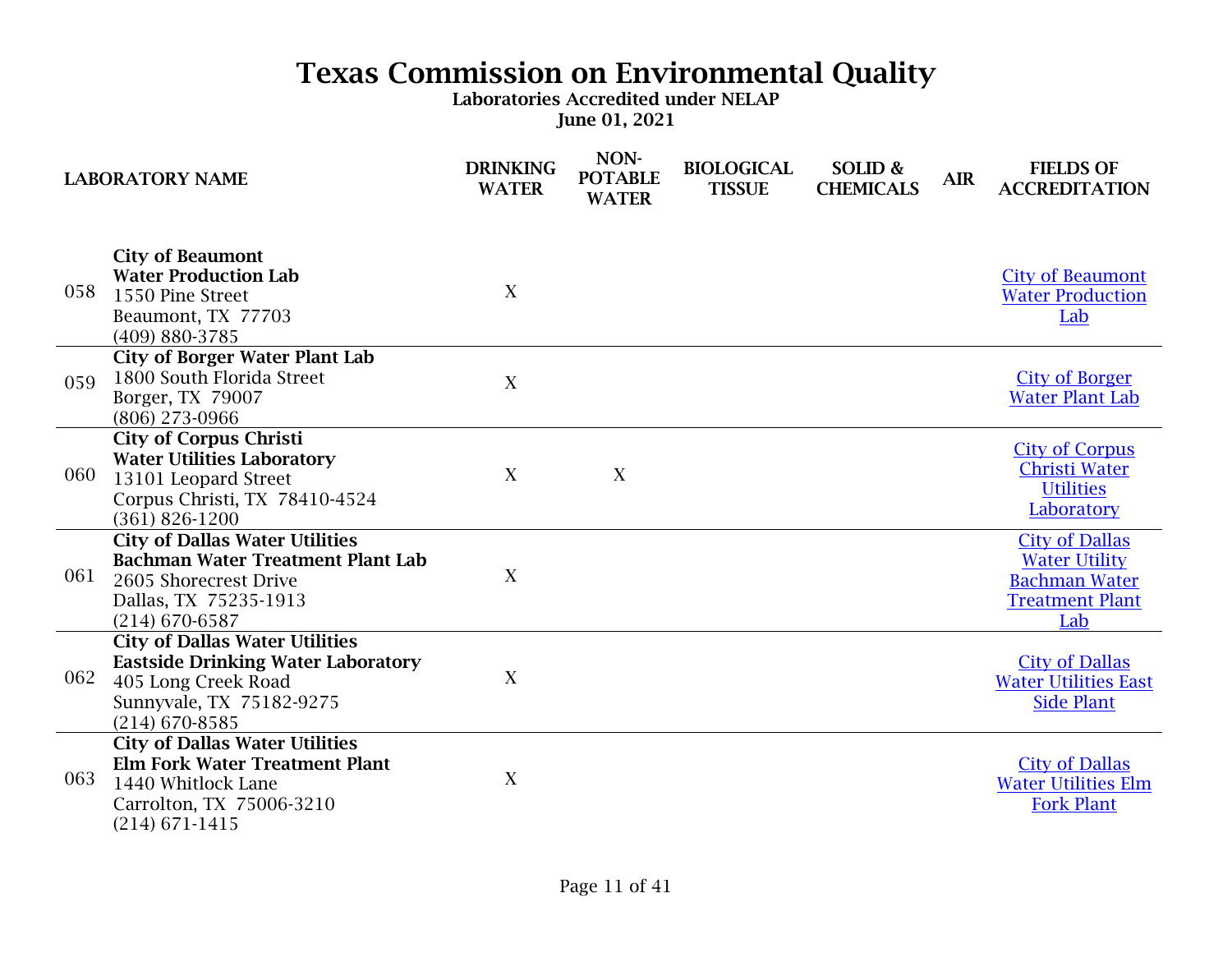|     | <b>LABORATORY NAME</b>                                                                                                                                           | <b>DRINKING</b><br><b>WATER</b> | NON-<br><b>POTABLE</b><br><b>WATER</b> | <b>BIOLOGICAL</b><br><b>TISSUE</b> | SOLID &<br><b>CHEMICALS</b> | <b>AIR</b> | <b>FIELDS OF</b><br><b>ACCREDITATION</b>                             |
|-----|------------------------------------------------------------------------------------------------------------------------------------------------------------------|---------------------------------|----------------------------------------|------------------------------------|-----------------------------|------------|----------------------------------------------------------------------|
| 064 | <b>City of Deer Park Surface Water</b><br><b>Treatment Plant Laboratory</b><br>2117 East X Street<br>Deer Park, TX 77536<br>$(281)$ 478-7253                     | X                               |                                        |                                    |                             |            | <b>City of Deer Park</b><br><b>Surface Water</b><br><b>Treatment</b> |
| 065 | <b>City of Denison Laboratory</b><br>4631 Randell Lake Road<br>Denison, TX 75020-1937<br>$(903)$ 464-4482                                                        | X                               | $\mathbf X$                            |                                    |                             |            | <b>City of Denison</b>                                               |
| 066 | <b>City of Denton Municipal Laboratory</b><br>1100 South Mayhill Road<br>Denton, TX 76208-6318<br>$(940)$ 349-8607                                               | X                               | X                                      |                                    |                             |            | <b>City of Denton</b><br><b>Municipal Lab</b>                        |
| 067 | <b>City of El Paso</b><br><b>Department of Public Health</b><br>4505 Alberta Ave, 2nd floor<br>El Paso, TX 79905-2727<br>$(915)$ 212-2765                        | X                               |                                        |                                    |                             |            | City of El Paso<br>Dept. of Public<br><b>Health</b>                  |
| 068 | <b>City of Fort Worth Water Department</b><br><b>Centralized Water &amp; Wastewater Lab</b><br>2600 SE Loop 820<br>Fort Worth, TX 76140-1010<br>$(817)$ 392-5900 | X                               | X                                      |                                    |                             |            | <b>City of Fort Worth</b><br><b>Water Department</b>                 |
| 069 | <b>City of Garland Water Utilities Lab</b><br>2500 E. Centerville Road<br>Garland, TX 75040-6811<br>$(972)$ 205-4012                                             | X                               | X                                      |                                    |                             |            | <b>City of Garland</b><br><b>Water Utilities Lab</b>                 |
| 070 | <b>City of Harlingen Waterworks System</b><br>410 North 3rd Street<br>Harlingen, TX 78550-5511<br>$(956)$ 430-6161                                               | X                               | $\mathbf X$                            |                                    |                             |            | <b>City of Harlingen</b><br><b>Water Works</b><br><b>System</b>      |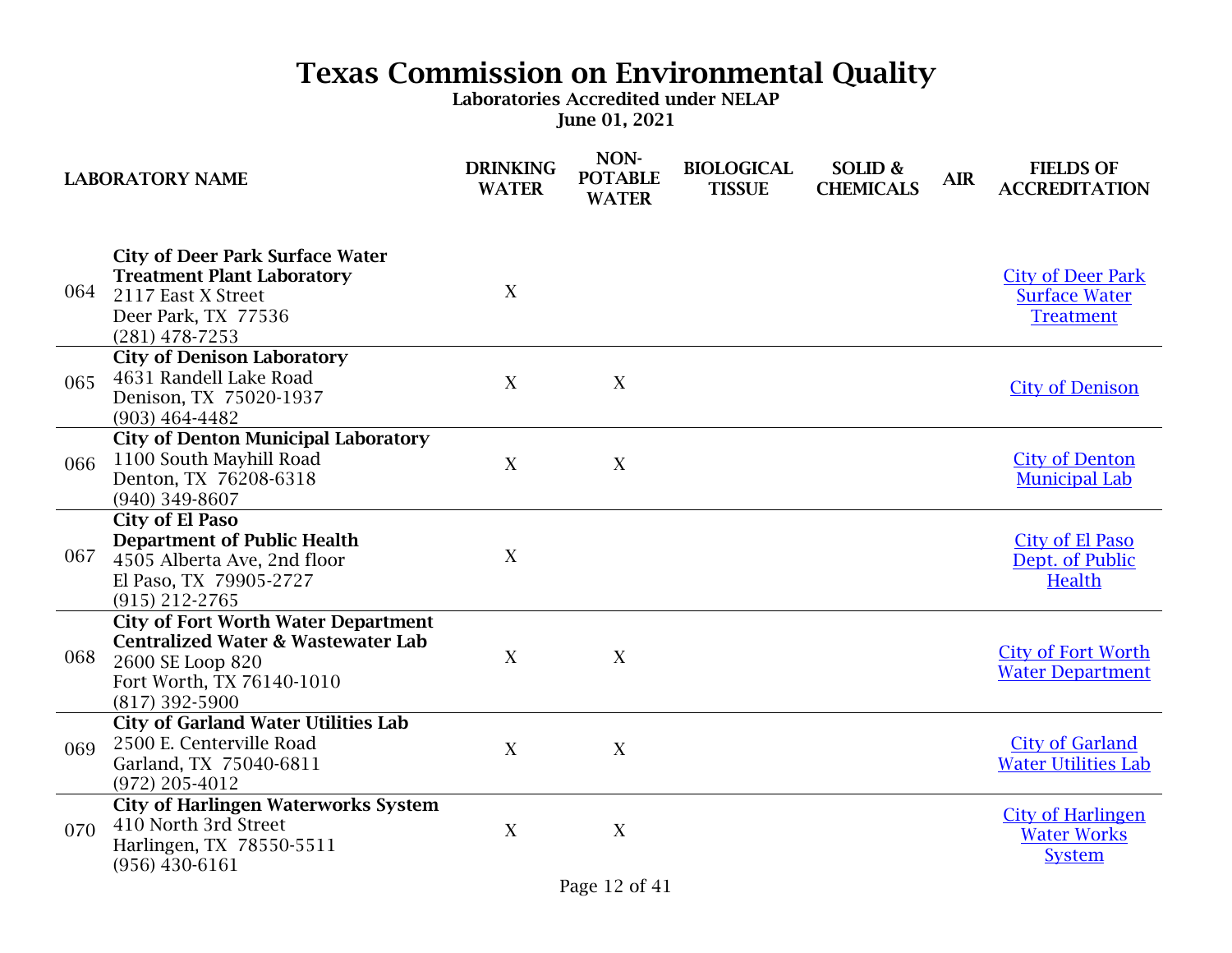|     | <b>LABORATORY NAME</b>                                                                                                                                  | <b>DRINKING</b><br><b>WATER</b> | NON-<br><b>POTABLE</b><br><b>WATER</b> | <b>BIOLOGICAL</b><br><b>TISSUE</b> | SOLID &<br><b>CHEMICALS</b> | <b>AIR</b> | <b>FIELDS OF</b><br><b>ACCREDITATION</b>                  |
|-----|---------------------------------------------------------------------------------------------------------------------------------------------------------|---------------------------------|----------------------------------------|------------------------------------|-----------------------------|------------|-----------------------------------------------------------|
| 071 | <b>City of Houston Drinking Water</b><br><b>Operations Laboratory</b><br>1770 Sidney Street<br>Houston, TX 77023<br>$(713)$ 330-2503                    | X                               | X                                      |                                    |                             |            | <b>City of Houston</b><br><b>Water Quality Lab</b>        |
| 072 | <b>City of Houston Health Department,</b><br><b>Bureau of Laboratory Services</b><br>2250 Holcomb Boulevard<br>Houston, TX 77030-4224<br>(832) 393-3939 | X                               | X                                      |                                    | X                           | X          | <b>City of Houston</b><br><b>Health</b><br>Department     |
| 073 | <b>City of Houston Wastewater</b><br><b>Operations Laboratory</b><br>10500 Bellaire Boulevard<br>Houston, TX 77072-5212<br>(832) 395-5800               |                                 | X                                      |                                    |                             |            | <b>City of Houston</b><br>Wastewater<br><b>Operations</b> |
| 074 | <b>City of Huntsville Parker Creek Lab</b><br>94 Parker Creek Road<br>Huntsville, TX 77320-0498<br>(936) 294-5735                                       | X                               |                                        |                                    |                             |            | <b>City of Huntsville</b><br><b>Parker Creek Lab</b>      |
| 075 | <b>City of Kerrville Laboratory</b><br>1000 Thompson Drive<br>Kerrville, TX 78028-7132<br>$(830)$ 257-4230                                              | X                               | X                                      |                                    |                             |            | <b>City of Kerryile</b><br>Lab                            |
| 076 | <b>City of Laredo Health Department Lab</b><br>2600 Cedar Avenue<br>Laredo, TX 78040-4040<br>(956) 795-4908                                             | X                               | X                                      |                                    |                             |            | <b>City of Laredo</b><br>Health<br>Department Lab         |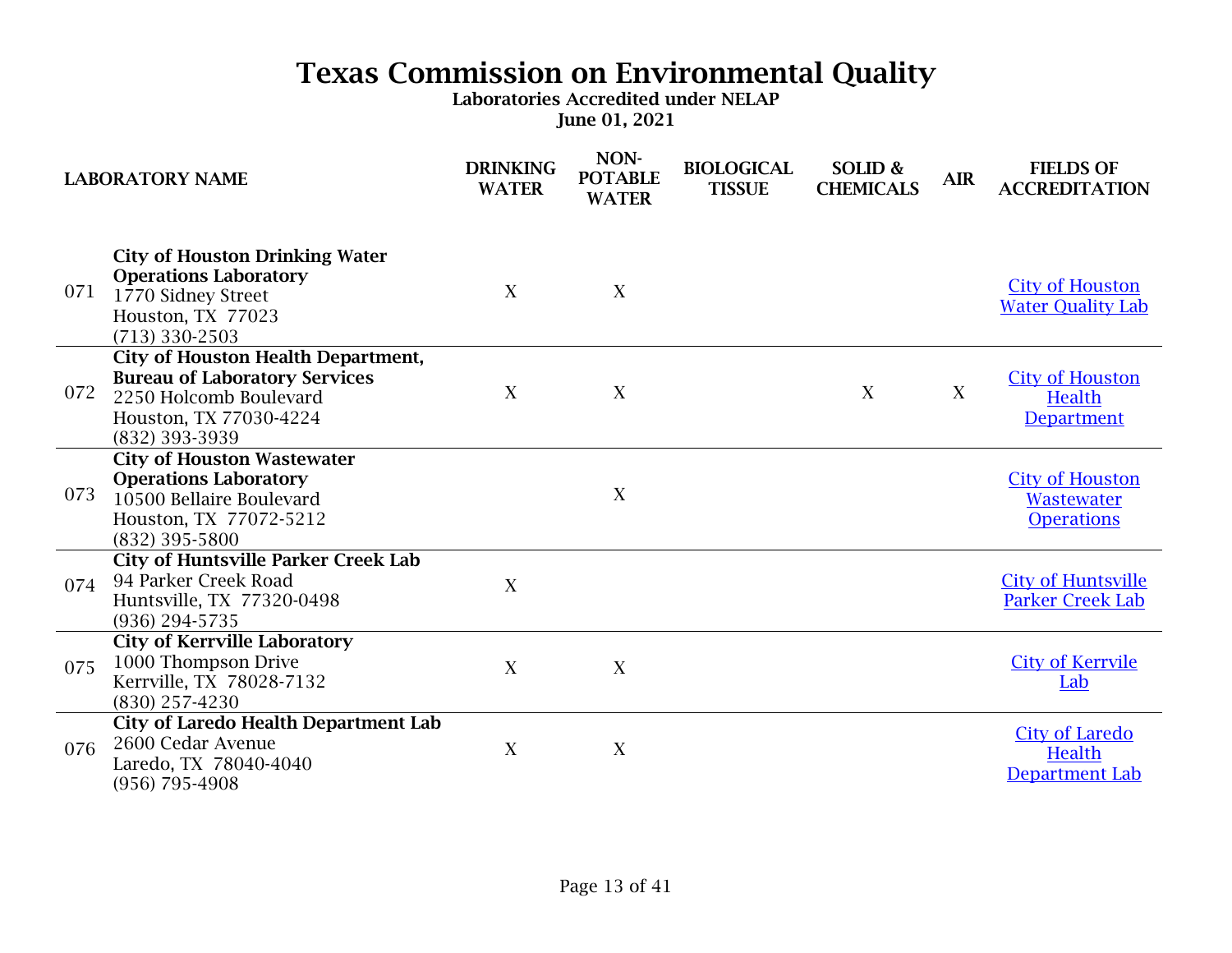|     | <b>LABORATORY NAME</b>                                                                                                                               | <b>DRINKING</b><br><b>WATER</b> | NON-<br><b>POTABLE</b><br><b>WATER</b> | <b>BIOLOGICAL</b><br><b>TISSUE</b> | SOLID &<br><b>CHEMICALS</b> | <b>AIR</b> | <b>FIELDS OF</b><br><b>ACCREDITATION</b>                                     |
|-----|------------------------------------------------------------------------------------------------------------------------------------------------------|---------------------------------|----------------------------------------|------------------------------------|-----------------------------|------------|------------------------------------------------------------------------------|
| 077 | <b>City of Lewisville Environmental</b><br><b>Control Services Laboratory</b><br>897 Treatment Plant Road<br>Lewisville, TX 75057<br>(972) 219-3548  | X                               |                                        |                                    |                             |            | <b>City of Lewisville</b><br>Environmental<br><b>Control Services</b><br>Lab |
| 078 | <b>City of Lubbock Water Treatment</b><br><b>Plant Laboratory</b><br>6001 North Guava Avenue<br>Lubbock, TX 79403-6803<br>(806) 775-2614             | X                               |                                        |                                    |                             |            | <b>City of Lubbock</b><br><b>Water Treatment</b><br><b>Plant Lab</b>         |
| 079 | <b>City of McAllen Central Laboratory</b><br>2501 West Expressway 83, Building "A"<br>McAllen, TX 78501-7801<br>(956) 688-3394                       | X                               |                                        |                                    |                             |            | <b>City of McAllen</b><br><b>Central Lab</b>                                 |
| 080 | <b>City of Midland Utilities Laboratory</b><br>305 N Edgewood Dr.<br>Midland, TX 79703-<br>$(432) 681 - 7618$                                        | X                               | X                                      |                                    |                             |            | <b>City of Midland</b><br><b>Utilities Lab</b>                               |
| 081 | <b>City of Odessa Laboratory Services</b><br>817 West 42nd Street<br>Odessa, TX 79764-4000<br>(432) 368-3536                                         | X                               | X                                      |                                    |                             |            | <b>City of Odessa</b><br><b>Lab Services</b>                                 |
| 082 | <b>City of Pharr Water Laboratory</b><br>1000 South Bluebonnet Street<br>Pharr, TX 78577-1632<br>$(956) 787 - 4531$                                  | X                               |                                        |                                    |                             |            | <b>City of Pharr</b><br><b>Water Laboratory</b>                              |
| 083 | <b>City of Pharr, TX Wastewater</b><br><b>Treatment Plant Laboratory</b><br>2400 South Veteran's Boulevard<br>Pharr, TX 78577-1632<br>(956) 787-4531 |                                 | X                                      |                                    |                             |            | <b>City of Pharr</b><br><b>Waste Water</b><br><b>Treatment Plant</b>         |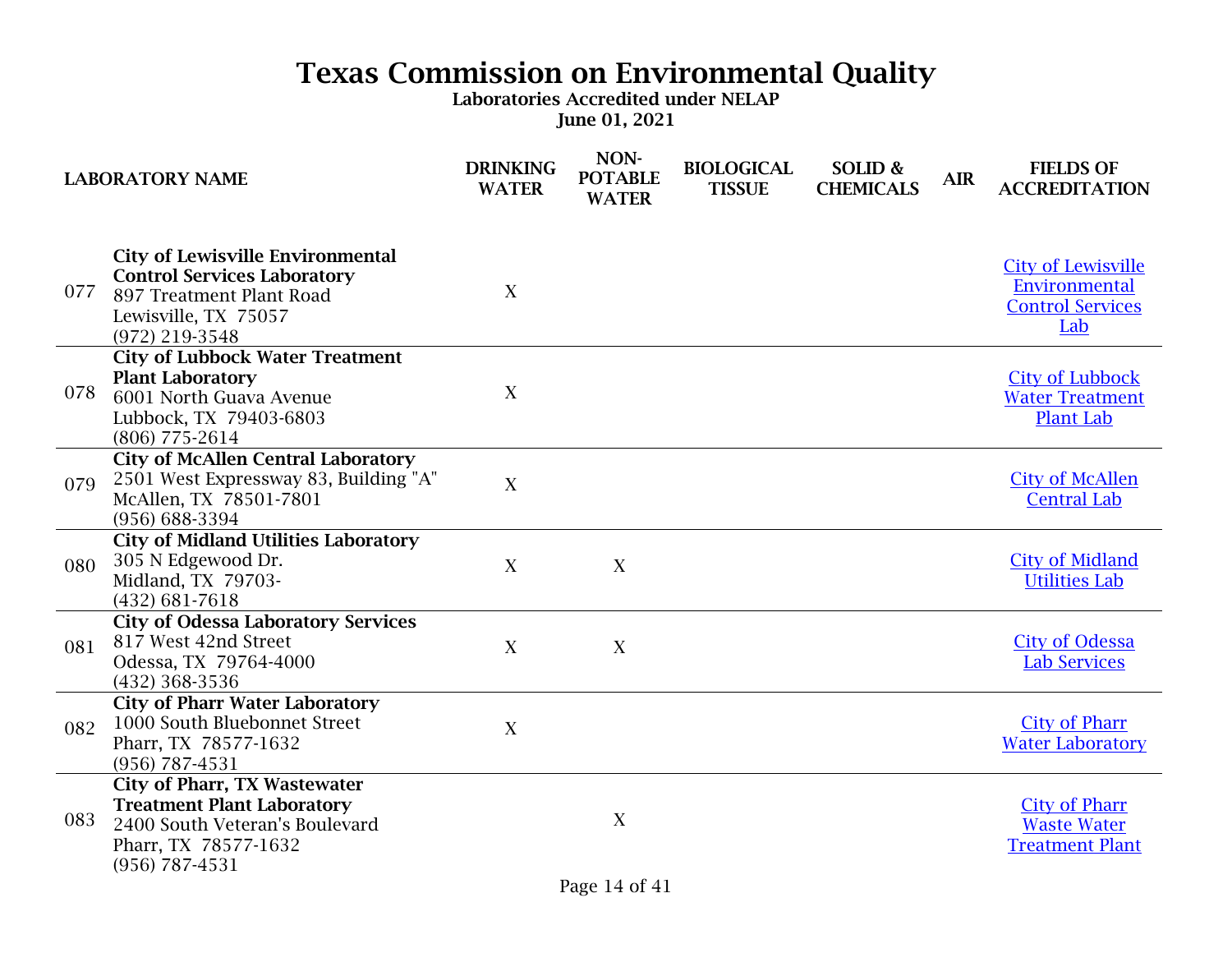|     | <b>LABORATORY NAME</b>                                                                                                                                      | <b>DRINKING</b><br><b>WATER</b> | NON-<br><b>POTABLE</b><br><b>WATER</b> | <b>BIOLOGICAL</b><br><b>TISSUE</b> | SOLID &<br><b>CHEMICALS</b> | <b>AIR</b> | <b>FIELDS OF</b><br><b>ACCREDITATION</b>                                    |
|-----|-------------------------------------------------------------------------------------------------------------------------------------------------------------|---------------------------------|----------------------------------------|------------------------------------|-----------------------------|------------|-----------------------------------------------------------------------------|
| 084 | <b>City of Port Arthur Water Purification</b><br><b>Plant Laboratory</b><br>1101 Henry O. Mills Boulevard<br>Port Arthur, TX 77640-2567<br>$(409)$ 982-5698 | X                               |                                        |                                    |                             |            | <b>City of Port Arthur</b><br><b>Water Production</b><br>Laboratory         |
| 085 | <b>City of Round Rock Environmental</b><br><b>Sciences Laboratory</b><br>5200 North IH 35<br>Round Rock, TX 78681<br>$(512)$ 218-5559                       | X                               | X                                      |                                    |                             |            | <b>City of Round</b><br><b>Rock</b><br>Environmental<br><b>Sciences Lab</b> |
| 086 | <b>City of San Angelo Water Quality Lab</b><br>1324 Metcalfe Road<br>San Angelo, TX 76903-0757<br>$(325)$ 481-2722                                          | X                               |                                        |                                    |                             |            | <b>City of San Angelo</b><br><b>Water Quality Lab</b>                       |
| 087 | <b>City of Sherman Utilities Laboratory</b><br>288 Post Oak Road<br>Sherman, TX 75090-5821<br>$(903) 892 - 7287$                                            | X                               | X                                      |                                    |                             |            | <b>City of Sherman</b>                                                      |
| 088 | <b>City of Texarkana Water Utilities Lab</b><br>2700 New Boston Road<br>Texarkana, TX 75501-3263<br>$(903)$ 798-3850                                        | X                               |                                        |                                    |                             |            | <b>City of Texarkana</b><br><b>Water Utilities Lab</b>                      |
| 089 | <b>City of Waco Regional Water Quality</b><br>Laboratory<br>5701 Lakeshore Drive<br>Waco, TX 76710<br>$(254)$ 750-1664                                      | X                               | X                                      |                                    |                             |            | <b>City of Waco</b><br>Regional<br><b>Water Quality Lab</b>                 |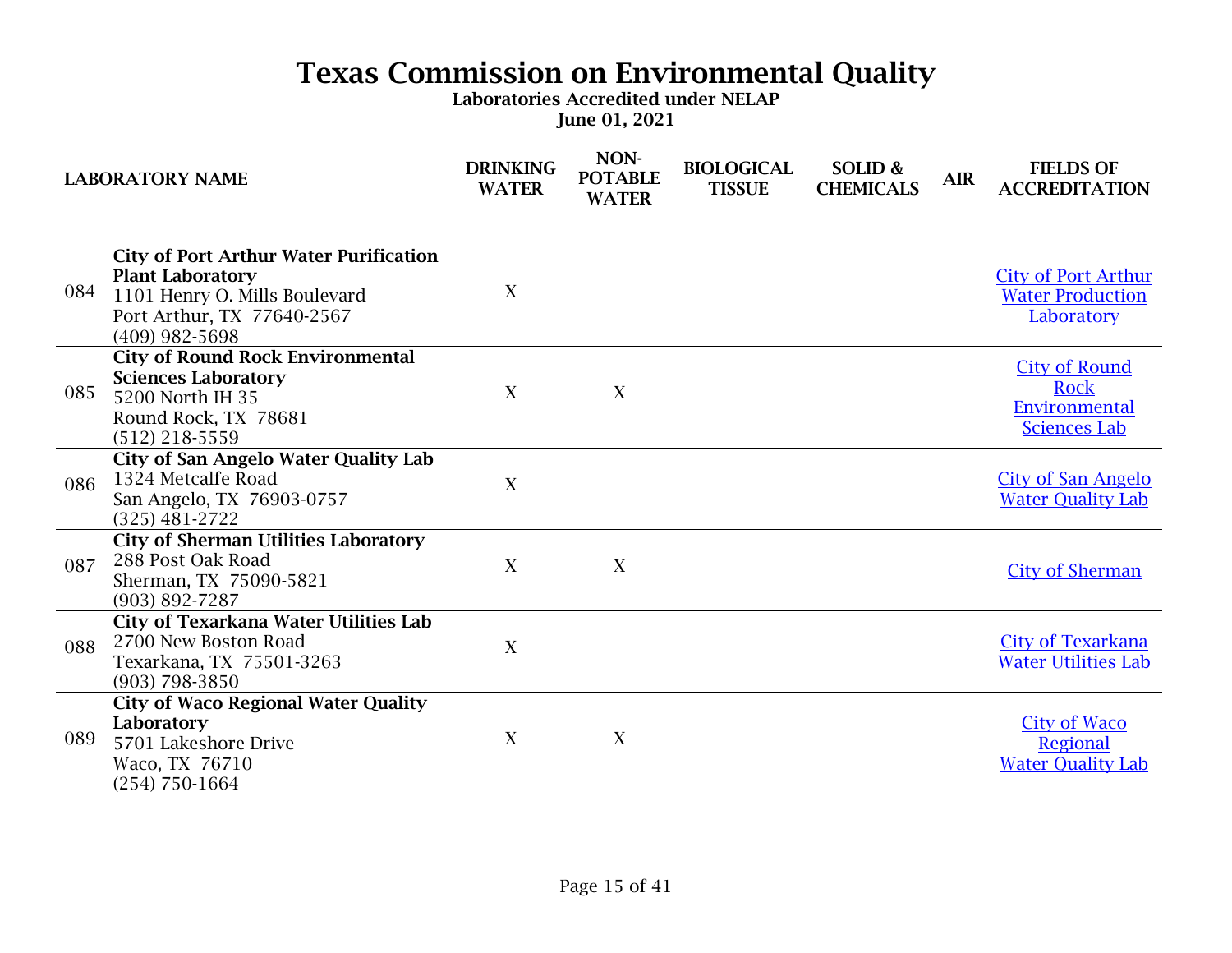|     | <b>LABORATORY NAME</b>                                                                                                                                      | <b>DRINKING</b><br><b>WATER</b> | NON-<br><b>POTABLE</b><br><b>WATER</b> | <b>BIOLOGICAL</b><br><b>TISSUE</b> | SOLID &<br><b>CHEMICALS</b> | <b>AIR</b> | <b>FIELDS OF</b><br><b>ACCREDITATION</b>                                                |
|-----|-------------------------------------------------------------------------------------------------------------------------------------------------------------|---------------------------------|----------------------------------------|------------------------------------|-----------------------------|------------|-----------------------------------------------------------------------------------------|
| 090 | <b>City of Wichita Falls Cypress</b><br><b>Environmental Laboratory</b><br>4801 Big Ed Neal Drive<br>Wichita Falls, TX 76310<br>$(940) 691 - 1153$          | X                               |                                        |                                    |                             |            | <b>City of Wichita</b><br>Falls Water<br><b>Purification Lab</b>                        |
| 091 | Clean Air Engineering, Inc.<br>500 West Wood Street<br>Palatine, IL 60067-4929<br>(847) 991-3300                                                            |                                 |                                        |                                    |                             | X          | <b>Clean Air</b><br><b>Engineering</b>                                                  |
| 092 | <b>Clean Harbors Environmental</b><br>Services, Inc.<br>2247 South Highway 71<br>Kimball, NE 69145-9727<br>$(308)$ 235-8200                                 |                                 | X                                      |                                    | X                           |            | <b>Clean Harbors</b>                                                                    |
| 093 | <b>Continental Water Laboratory</b><br>8631 Younger Creek Drive<br>Sacramento, CA 95828-1028<br>$(916)$ 379-2323                                            | X                               |                                        |                                    |                             |            | <b>Continental Water</b><br>Lab                                                         |
| 094 | <b>Core Laboratories, LP</b><br>201 Deerwood Glen Drive<br>Deer Park, TX 77536-3270<br>$(281)$ 478-1300                                                     |                                 |                                        |                                    |                             | X          | <b>Core Laboratories</b>                                                                |
| 095 | <b>Corpus Christi - Nueces County</b><br><b>Public Health District Laboratory</b><br>1702 Horne Road<br>Corpus Christi, TX 78416-1902<br>$(361) 826 - 7213$ | X                               | X                                      |                                    |                             |            | Corpus Christi -<br><b>Nueces County</b><br><b>Public Health</b><br><b>District Lab</b> |
| 096 | <b>Cove Environmental LLC</b><br>832 NW 67th Street, Suites 1-4<br>Oklahoma City, OK 73116-7651<br>$(405)$ 372-2122                                         |                                 | X                                      |                                    |                             |            | Cove<br>Environmental                                                                   |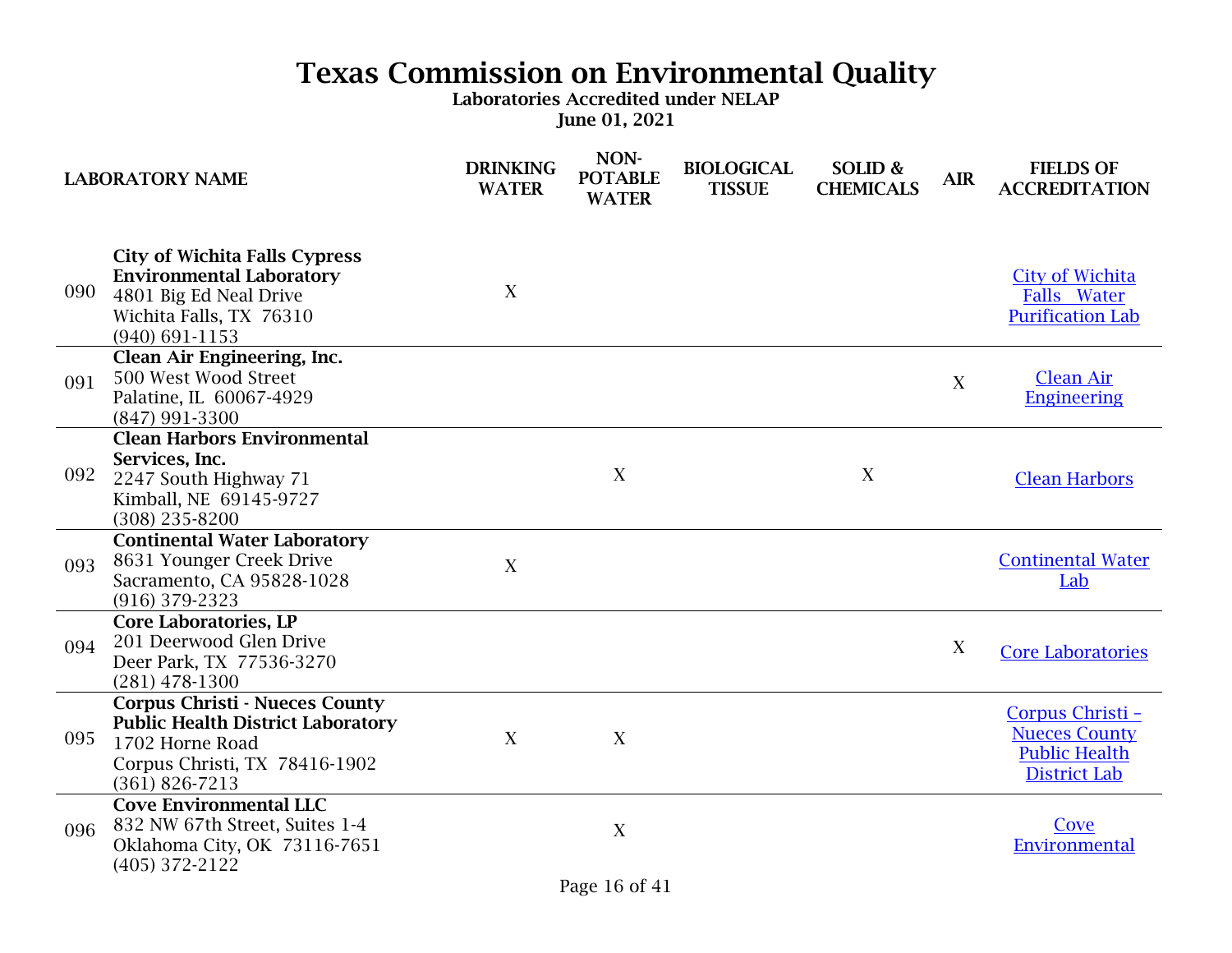|     | <b>LABORATORY NAME</b>                                                                                                                 | <b>DRINKING</b><br><b>WATER</b> | NON-<br><b>POTABLE</b><br><b>WATER</b> | <b>BIOLOGICAL</b><br><b>TISSUE</b> | SOLID &<br><b>CHEMICALS</b> | <b>AIR</b> | <b>FIELDS OF</b><br><b>ACCREDITATION</b>                              |
|-----|----------------------------------------------------------------------------------------------------------------------------------------|---------------------------------|----------------------------------------|------------------------------------|-----------------------------|------------|-----------------------------------------------------------------------|
| 097 | Crisp Analytical Labs, LLC<br>1929 Old Denton Road<br>Carrollton, TX 75006-3756<br>(972) 242-2754                                      | X                               |                                        |                                    |                             |            | <b>Crisp Analytical</b>                                               |
| 098 | <b>Culligan Analytical Laboratory</b><br>9399 West Higgins Road, Suite 1100<br>Rosemont, IL 60018-4940<br>$(847)$ 430-1284             | X                               |                                        |                                    |                             |            | <b>Culligan Analytical</b>                                            |
| 099 | <b>Dallas County Park Cities</b><br><b>Municipal Utility District</b><br>1811 Regal Row<br>Dallas, TX 75235-2398<br>$(214)$ 652-8639   | X                               |                                        |                                    |                             |            | <b>Dallas County</b><br><b>Park Cities MUD</b>                        |
| 100 | Dallas Water Utilities - PALS Analytical<br>Laboratory<br>1020 Sargent Road, Building #27<br>Dallas, TX 75203-4605<br>$(214)$ 670-7498 |                                 | X                                      |                                    |                             |            | <b>Dallas Water</b><br><b>Utilities PALS</b><br><b>Analytical Lab</b> |
| 101 | Desert Reseach Institute -<br><b>Environmental Analysis Facility</b><br>2215 Raggio Parkway<br>Reno, NV 89512-1095<br>$(775)$ 673-7482 |                                 |                                        |                                    |                             | X          | <b>Desert Research</b><br><b>Institute</b>                            |
| 102 | <b>DHL</b> Analytical, Inc.<br>2300 Doublecreek Drive<br>Round Rock, TX 78664-3801<br>$(512)$ 388-8222                                 |                                 | X                                      |                                    | X                           |            | <b>DHL</b> Analytical                                                 |
| 103 | <b>EA Engineering Science &amp; Technology</b><br>231 Schilling Circle<br>Hunt Valley, MD 21031<br>$(410)$ 771-4950                    |                                 | X                                      |                                    |                             |            | <b>EA Engineering</b>                                                 |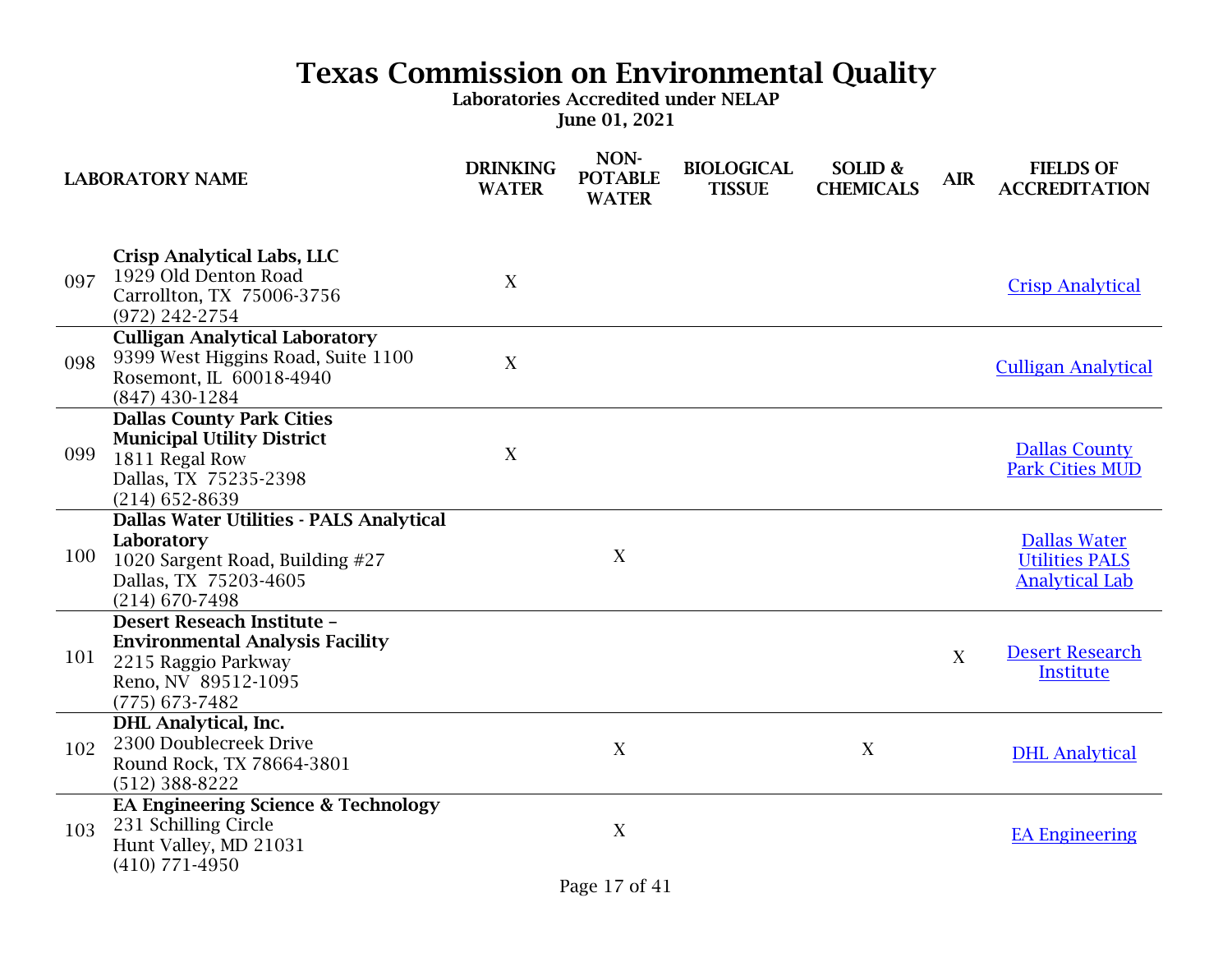|     | <b>LABORATORY NAME</b>                                                                                                                                         | <b>DRINKING</b><br><b>WATER</b> | NON-<br><b>POTABLE</b><br><b>WATER</b> | <b>BIOLOGICAL</b><br><b>TISSUE</b> | SOLID &<br><b>CHEMICALS</b> | <b>AIR</b> | <b>FIELDS OF</b><br><b>ACCREDITATION</b>                       |
|-----|----------------------------------------------------------------------------------------------------------------------------------------------------------------|---------------------------------|----------------------------------------|------------------------------------|-----------------------------|------------|----------------------------------------------------------------|
| 104 | Earth Analytical Sciences, Inc.<br>4825 Ward Street<br>Beaumont, TX 77705-4422<br>$(409)$ 842-0658                                                             |                                 | X                                      |                                    | X                           |            | <b>Earth Analytical</b><br><b>Sciences</b>                     |
| 105 | Eastern Research Group, Inc.<br>601 Keystone Park Drive, Suite 700<br>Morrisville, NC 27560-6363<br>$(919)$ 468-7921                                           |                                 |                                        |                                    |                             | X          | <b>Eastern Research</b><br>Group                               |
| 106 | Eastex Environmental Lab, Inc. -<br>Coldspring<br>35 Eastex Lane<br>Coldspring, TX 77331-8055<br>(936) 653-3249                                                | X                               | X                                      |                                    | X                           |            | <b>Eastex Coldspring</b>                                       |
| 107 | Eastex Environmental Lab, Inc.-<br><b>Nacogdoches</b><br>1119 South University Drive<br>Nacogdoches, TX 75961-6037<br>(936) 569-8879                           | X                               | X                                      |                                    |                             |            | <b>Eastex</b><br><b>Nacogdoches</b>                            |
| 108 | <b>Eastman Chemical Company</b><br>300 Kodak Boulevard<br>Longview, TX 75602<br>(903) 237-6882                                                                 |                                 | X                                      |                                    | X                           |            | <b>Eastman Chemical</b>                                        |
| 109 | Eberline Services - Oak Ridge Lab<br>601 Scarboro Road<br>Oak Ridge, TN 37830-7371<br>$(865)$ 481-0683                                                         | X                               | X                                      |                                    | X                           |            | <b>Eberline Oak Ridge</b>                                      |
| 110 | <b>Edwards Aquifer Research &amp; Data</b><br><b>Center, Texas State University</b><br>220 East Sessoms Drive<br>San Marcos, TX 78666-4616<br>$(512)$ 245-2329 | X                               | X                                      |                                    |                             |            | <b>Edwards Aquifer</b><br><b>Research &amp; Data</b><br>Center |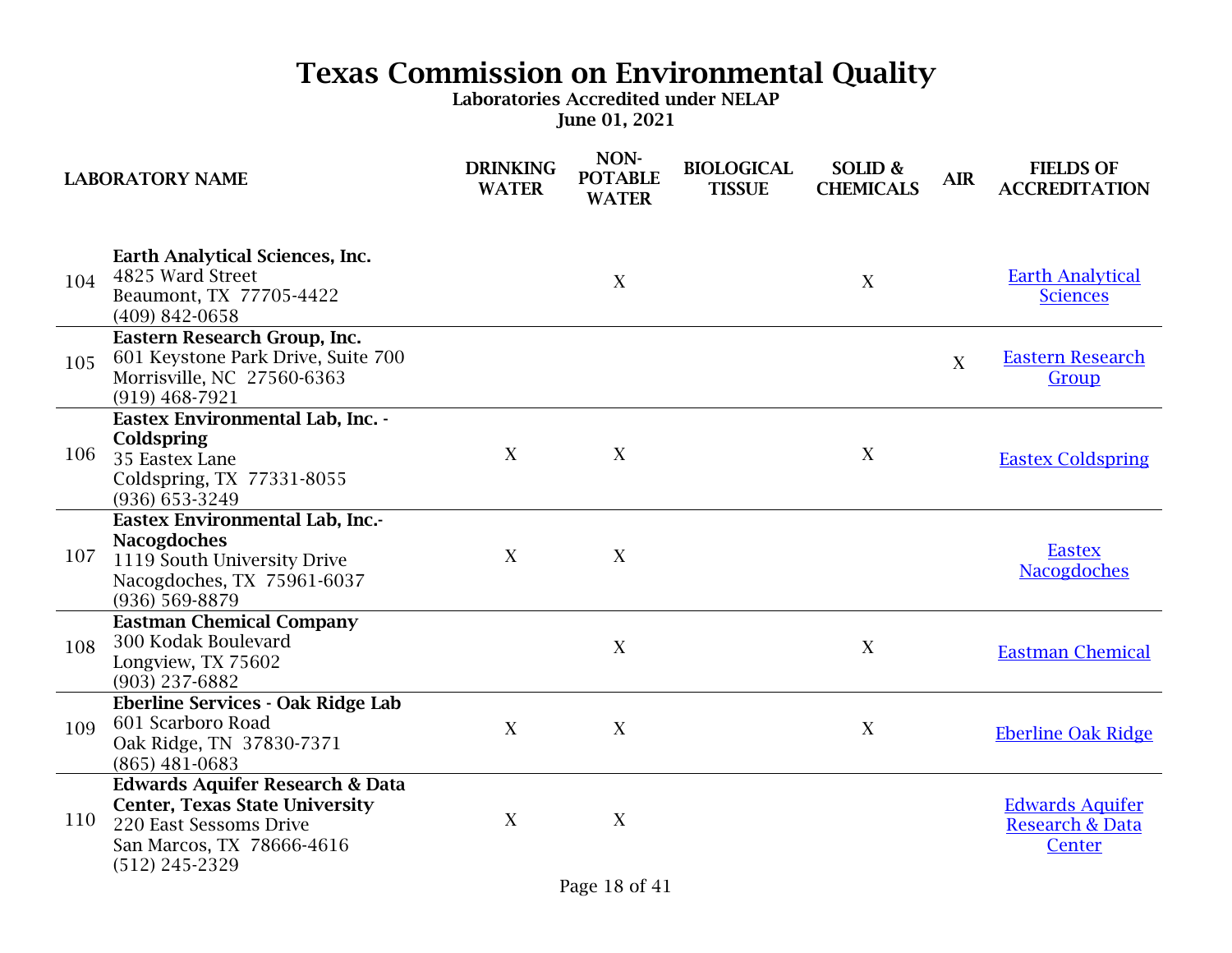|     | <b>LABORATORY NAME</b>                                                                                                                  | <b>DRINKING</b><br><b>WATER</b> | NON-<br><b>POTABLE</b><br><b>WATER</b> | <b>BIOLOGICAL</b><br><b>TISSUE</b> | SOLID &<br><b>CHEMICALS</b> | <b>AIR</b>       | <b>FIELDS OF</b><br><b>ACCREDITATION</b>           |
|-----|-----------------------------------------------------------------------------------------------------------------------------------------|---------------------------------|----------------------------------------|------------------------------------|-----------------------------|------------------|----------------------------------------------------|
| 111 | <b>Element Materials Technology</b><br><b>Houston LLC</b><br>14805 Yorktown Plaza Drive<br>Houston, TX 77040-1486<br>$(713) 696 - 6269$ |                                 |                                        |                                    |                             | X                | <b>Element Materials</b><br><b>Houston</b>         |
| 112 | <b>Element Materials Technology</b><br>Lafayette LLC<br>2417 West Pinhook Road<br>Lafayette, LA 70508-3306<br>$(337)$ 235-0473          |                                 | X                                      |                                    | X                           | $\boldsymbol{X}$ | <b>Element Materials</b><br>Lafayette              |
| 113 | Element One, Inc.<br>6319-D Carolina Beach Road<br>Wilmington, NC 28412-2907<br>$(910) 793 - 0128$                                      |                                 |                                        |                                    | X                           | X                | <b>Element One</b>                                 |
| 114 | <b>EMSL Analytical, Inc.</b><br>200 Route 130 North<br>Cinnaminson, NJ 08077-2892<br>(856) 303-2550                                     | X                               | X                                      |                                    | X                           | X                | <b>EMSL</b>                                        |
| 115 | <b>EMSL Analytical, Inc. - Houston</b><br>8700 Jameel Road, Suite 190<br>Houston, TX 77040-5047<br>(800) 220-3675                       | X                               |                                        |                                    |                             |                  | <b>EMSL Houston</b>                                |
| 116 | Energy Laboratories, Inc. - Billings<br>1120 South 27th Street<br>Billings, MT 59101-4518<br>$(406)$ 252-6325                           | X                               | X                                      |                                    | X                           |                  | <b>Energy</b><br>Laboratories -<br><b>Billings</b> |
| 117 | Energy Laboratories, Inc. - Casper<br>2393 Salt Creek Highway<br>Casper, WY 82601<br>$(307)$ 235-0515                                   | X                               | $\mathbf X$                            |                                    |                             |                  | <b>Energy</b><br>Laboratories -<br>Casper          |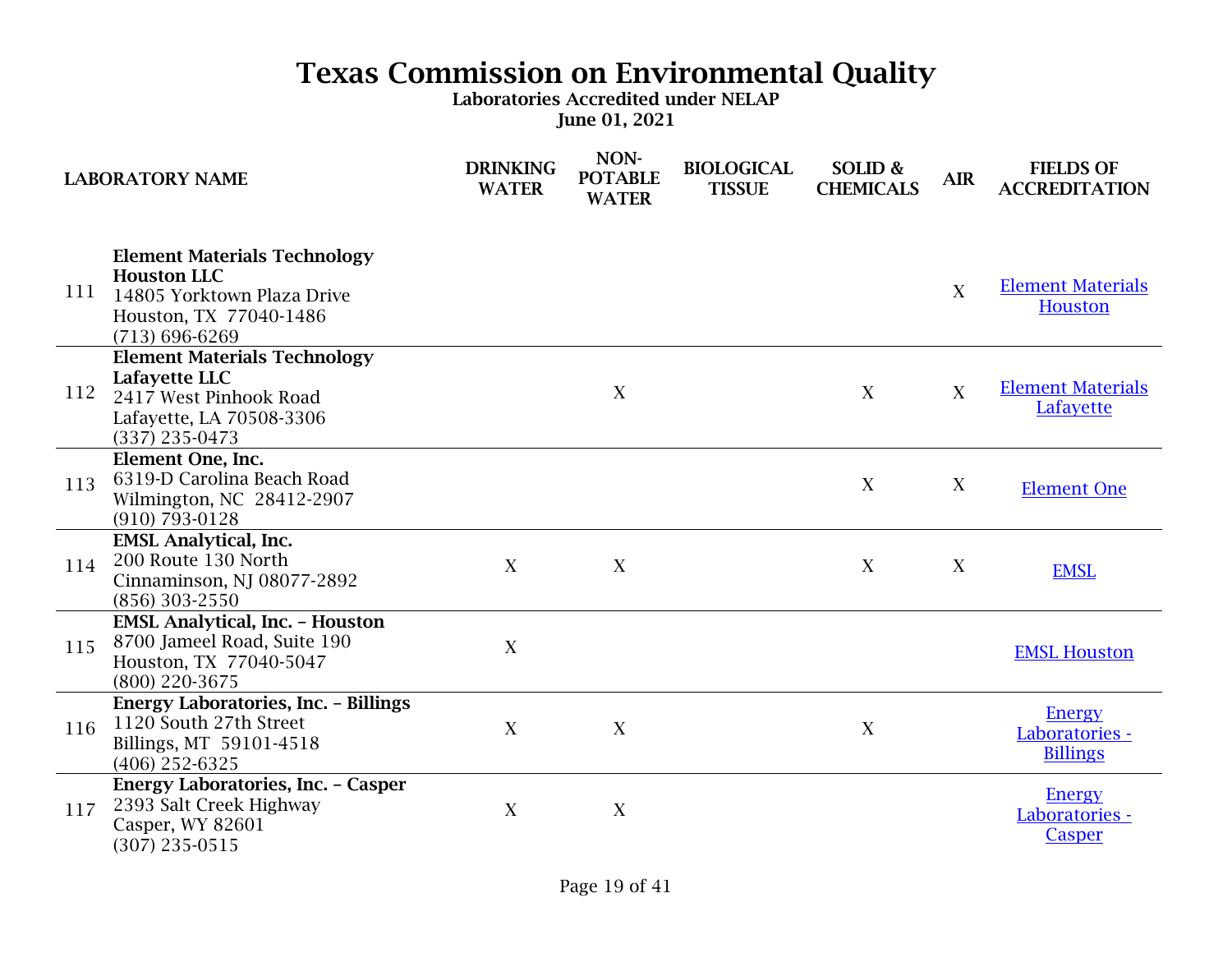|     | <b>LABORATORY NAME</b>                                                                                                | <b>DRINKING</b><br><b>WATER</b> | NON-<br><b>POTABLE</b><br><b>WATER</b> | <b>BIOLOGICAL</b><br><b>TISSUE</b> | SOLID &<br><b>CHEMICALS</b> | <b>AIR</b> | <b>FIELDS OF</b><br><b>ACCREDITATION</b>         |
|-----|-----------------------------------------------------------------------------------------------------------------------|---------------------------------|----------------------------------------|------------------------------------|-----------------------------|------------|--------------------------------------------------|
| 118 | <b>Entech Engineering, Inc.</b><br>408 East Main Street<br>League City, TX 77573-3741<br>$(281)$ 332-3118             |                                 |                                        |                                    |                             | X          | Entech<br><b>Engineering</b>                     |
| 119 | <b>Enthalpy - Houston</b><br>931 Seaco Court<br>Deer Park, TX 77536-3187<br>$(281)$ 984-7021                          |                                 |                                        |                                    |                             | X          | <b>Enthalpy Houston</b>                          |
| 120 | <b>Enthalpy Analytical, LLC - Durham</b><br>800-1 Capitola Drive<br>Durham, NC 27713-4385<br>$(919) 850 - 4392$       |                                 |                                        |                                    |                             | X          | Enthalpy<br><b>Analytical Durham</b><br>Capitola |
| 121 | Enthalpy Analytical, LLC - San Diego<br>4340 Vandever Ave<br>San Diego, CA 92120-3317<br>(858) 587-7333               |                                 | X                                      |                                    | X                           |            | <b>Enthalpy San</b><br><b>Diego</b>              |
| 122 | Envirodyne Laboratories, Inc.<br>11011 Brooklet Drive, Suite 230<br>Houston, TX 77099-3543<br>$(281)$ 568-7880        | X                               | X                                      |                                    | X                           |            | Envirodyne                                       |
| 123 | <b>Environmental Chemistry, Inc.</b><br>2525 West Bellfort, Suite 175<br>Houston, TX 77054-5027<br>$(713) 666 - 0020$ |                                 | X                                      |                                    | X                           |            | Environmental<br>Chemistry -<br>Houston          |
| 124 | Environmental Enterprises USA, Inc.<br>58485 Pearl Acres Road<br>Slidell, LA 70461-5400<br>$(985) 646 - 2787$         |                                 | $\mathbf X$                            |                                    |                             |            | Environmental<br><b>Enterprises</b>              |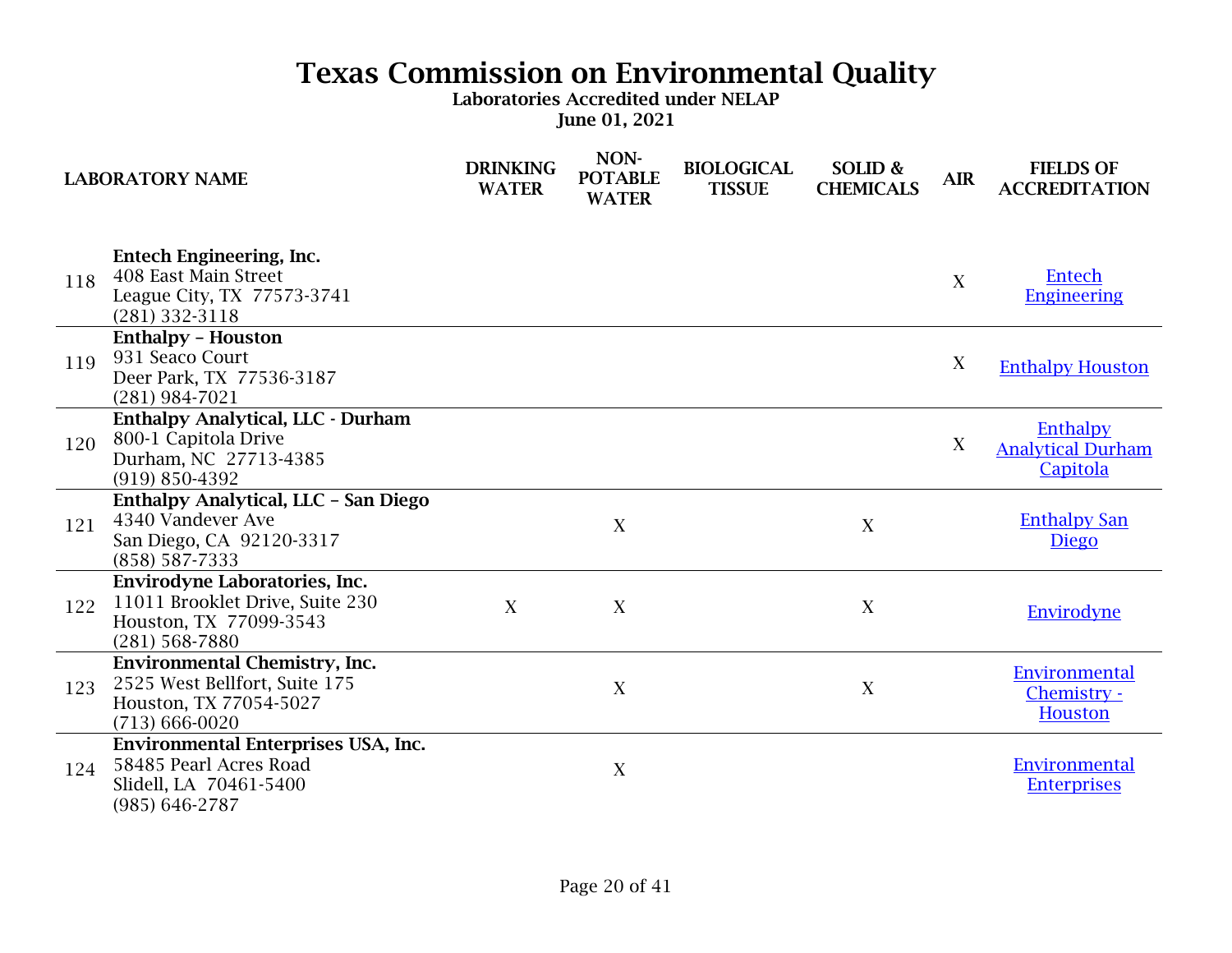|     | <b>LABORATORY NAME</b>                                                                                                                                                                                                                                                | <b>DRINKING</b><br><b>WATER</b> | NON-<br><b>POTABLE</b><br><b>WATER</b> | <b>BIOLOGICAL</b><br><b>TISSUE</b> | SOLID &<br><b>CHEMICALS</b> | <b>AIR</b> | <b>FIELDS OF</b><br><b>ACCREDITATION</b>             |
|-----|-----------------------------------------------------------------------------------------------------------------------------------------------------------------------------------------------------------------------------------------------------------------------|---------------------------------|----------------------------------------|------------------------------------|-----------------------------|------------|------------------------------------------------------|
| 125 | <b>Environmental Hazards Services LLC</b><br>7469 Whitepine Road<br>North Chesterfield, VA 23237-2261<br>$(804)$ 275-4788                                                                                                                                             |                                 | X                                      |                                    | X                           |            | Environmental<br><b>Hazards Services</b>             |
| 126 | <b>Environmental Monitoring and</b><br>Technologies, Inc.<br>509 N 3rd AVE<br>Des Plaines, IL 60016-<br>(847) 324-3341                                                                                                                                                | X                               | X                                      |                                    | X                           |            | Environmental<br>Monitoring &<br><b>Technologies</b> |
| 127 | <b>Environmental Monitoring Lab</b><br>6145 South Highway 171<br>Hillsboro, TX 76645-4040<br>$(254) 582 - 2622$<br>13260 South Highway 287<br>Amarillo, TX 79118-7005<br>811 East Young Street<br>Llano, TX 78643-1145<br>14295 SH 155 North<br>Winona, TX 75792-5403 | X                               | X                                      |                                    |                             |            | Environmental<br><b>Monitoring</b><br>Laboratories   |
| 128 | <b>Environmental Science Corp. dba:</b><br>Pace Analytical National Center for<br><b>Testing &amp; Innovation</b><br>12065 Lebanon Road<br>Mount Juliet, TN 37122-2508<br>$(615)$ 758-5858                                                                            | X                               | X                                      |                                    | X                           | X          | <b>ESC/Pace</b><br><b>Analytical NCTI</b>            |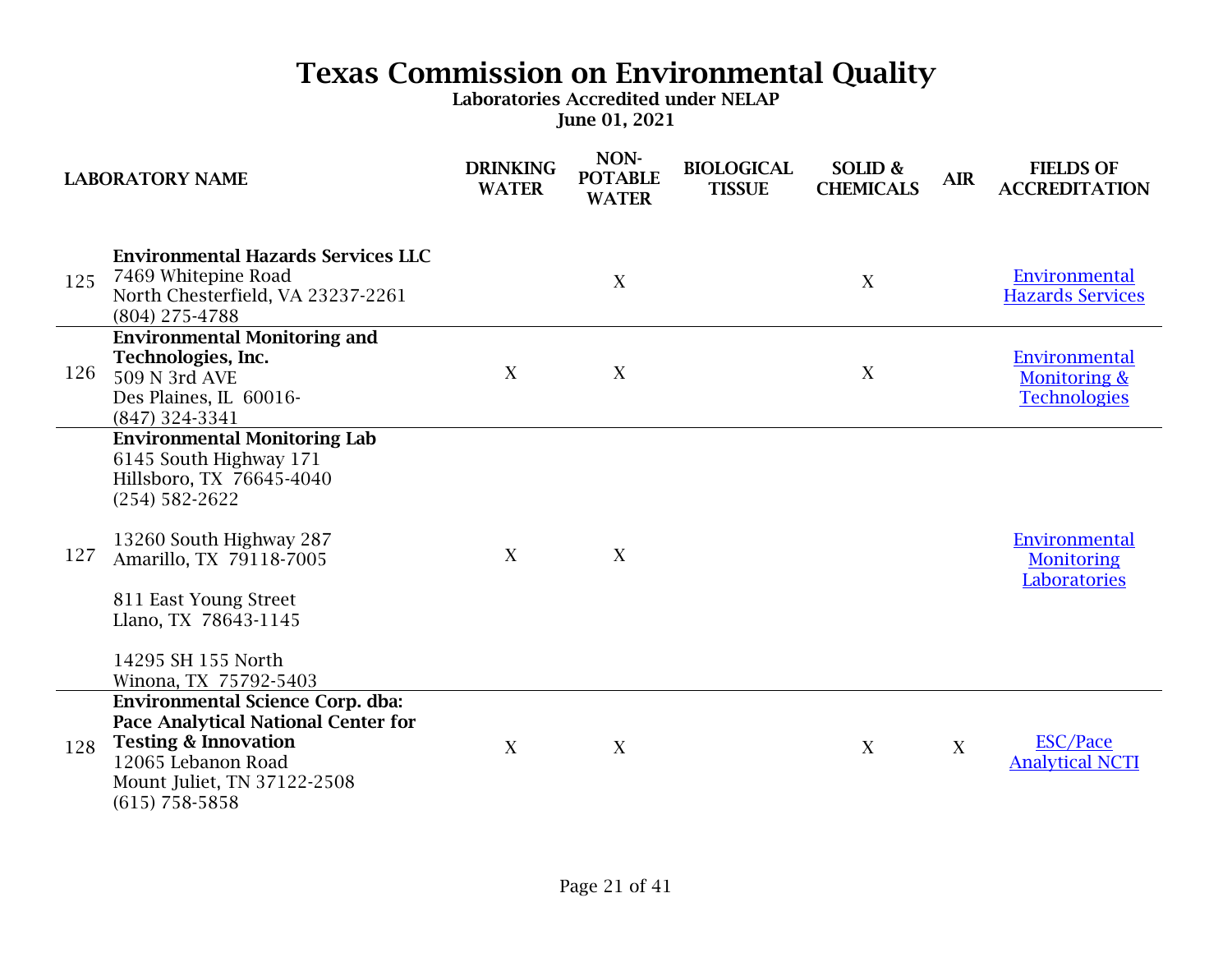| <b>LABORATORY NAME</b> |                                                                                                                                               | <b>DRINKING</b><br><b>WATER</b> | NON-<br><b>POTABLE</b><br><b>WATER</b> | <b>BIOLOGICAL</b><br><b>TISSUE</b> | SOLID &<br><b>CHEMICALS</b> | <b>AIR</b> | <b>FIELDS OF</b><br><b>ACCREDITATION</b>   |
|------------------------|-----------------------------------------------------------------------------------------------------------------------------------------------|---------------------------------|----------------------------------------|------------------------------------|-----------------------------|------------|--------------------------------------------|
| 129                    | <b>Environmental Testing, Inc.</b><br>4619 North Santa Fe Avenue<br>Oklahoma City, OK 73118-7905<br>$(405)$ 488-2400                          |                                 | X                                      |                                    | X                           |            | Environmental<br>Testing, Inc.             |
| 130                    | <b>Envirosource Corporation dba Green</b><br><b>Analytical Laboratories</b><br>75 Suttle Street<br>Duranco, CO 81303-7911<br>$(970)$ 247-4220 | X                               | $\mathbf X$                            |                                    |                             |            | Envirosearch<br><b>Green Labs</b>          |
| 131                    | Envirotech, Inc.<br>5796 HIGHWAY 64<br>Farmington, NM 87401-1584<br>$(505) 632 - 0615$                                                        |                                 | X                                      |                                    | X                           |            | <b>Envirotech NM</b>                       |
| 132                    | <b>Eurofins Air Toxics, LLC</b><br>180 Blue Ravine Road, Suite B<br>Folsom, CA 95630-4719<br>$(916) 605 - 3396$                               |                                 |                                        |                                    |                             | X          | <b>Eurofins Air</b><br><b>Toxics</b>       |
| 133                    | Eurofins Eaton Analytical, LLC -<br>Monrovia, CA<br>750 Royal Oaks Drive, Suite 100<br>Monrovia, CA 91016-3629<br>$(626)$ 386-1100            | X                               |                                        |                                    |                             |            | <b>Eurofins Eaton</b><br>Monrovia          |
| 134                    | Eurofins Eaton Analytical, LLC - South<br><b>Bend</b><br>110 South Hill Street<br>South Bend, IN 46617-2702<br>$(574)$ 233-4777               | X                               |                                        |                                    |                             |            | <b>Eurofins Eaton</b><br><b>South Bend</b> |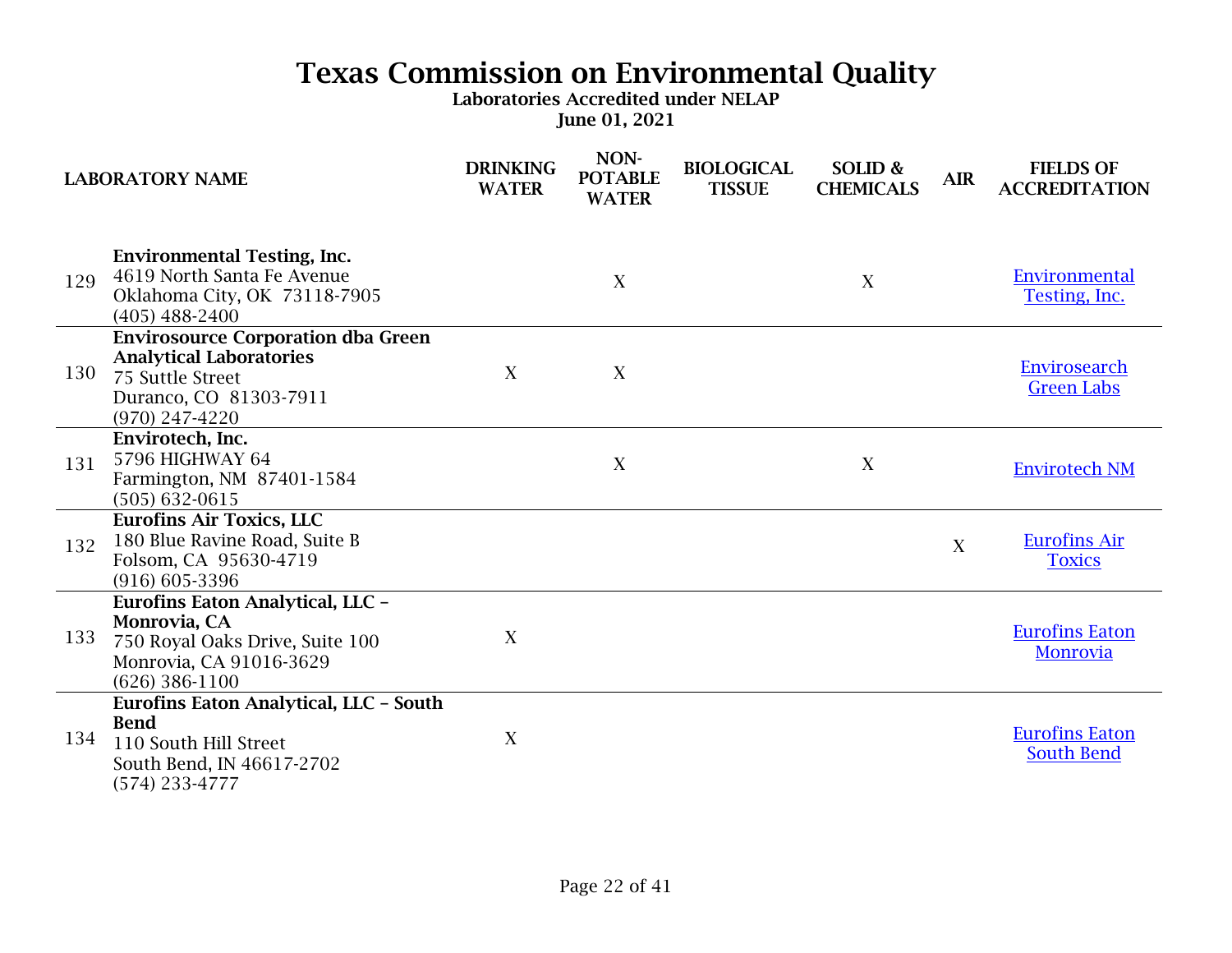|     | <b>LABORATORY NAME</b>                                                                                                                      | <b>DRINKING</b><br><b>WATER</b> | NON-<br><b>POTABLE</b><br><b>WATER</b> | <b>BIOLOGICAL</b><br><b>TISSUE</b> | SOLID &<br><b>CHEMICALS</b> | <b>AIR</b> | <b>FIELDS OF</b><br><b>ACCREDITATION</b>                |
|-----|---------------------------------------------------------------------------------------------------------------------------------------------|---------------------------------|----------------------------------------|------------------------------------|-----------------------------|------------|---------------------------------------------------------|
| 135 | <b>Eurofins EMLab P&amp;K - Houston</b><br>10900 Brittmoore Park Drive<br>Suite G<br>Houston, TX 77041-7009<br>$(281)$ 940-2580             | $\overline{X}$                  | X                                      |                                    | X                           |            | <b>EMLab P&amp;K</b>                                    |
| 136 | <b>Eurofins Lancaster Laboratories</b><br><b>Environmental LLC</b><br>2425 New Holland Pike<br>Lancaster, PA 17601-5994<br>$(717)$ 656-2300 | X                               | X                                      | X                                  | $\boldsymbol{X}$            | X          | <b>Eurofins Lancaster</b><br>Laboratories               |
| 137 | <b>Eurofins TestAmerica - Knoxville</b><br>5815 Middlebrook Pike<br>Knoxville, TN 37921-5947<br>$(865)$ 291-3000                            | X                               | X                                      |                                    | X                           | X          | <b>Eurofins</b><br><b>TestAmerica</b><br>Knoxville      |
| 138 | <b>Eurofins TestAmerica Buffalo</b><br>10 Hazelwood Drive<br>Amherst, NY 14228-2298<br>$(716) 691 - 2600$                                   |                                 | $\mathbf X$                            |                                    | $\mathbf X$                 |            | <b>Eurofins</b><br><b>TestAmerica</b><br><b>Buffalo</b> |
| 139 | <b>Eurofins TestAmerica Canton</b><br>4101 Shuffel Street Northwest<br>North Canton, OH 44720-6900<br>(330) 497-9396                        |                                 | X                                      |                                    | X                           |            | <b>Eurofins</b><br><b>TestAmerica</b><br>Canton         |
| 140 | <b>Eurofins TestAmerica Laboratories -</b><br>Pittsburgh<br>301 Alpha Drive<br>Pittsburgh, PA 15238-2907<br>$(412)$ 963-7058                |                                 | $\mathbf X$                            |                                    | $\boldsymbol{X}$            |            | <b>Eurofins</b><br><b>TestAmerica</b><br>Pittsburgh     |
| 141 | <b>Eurofins TestAmerica Savannah</b><br>5102 La Roche Avenue<br>Savannah, GA 31404-6109<br>$(912)$ 354-7858                                 | X                               | X                                      |                                    | X                           |            | <b>TestAmerica</b><br>Savannah                          |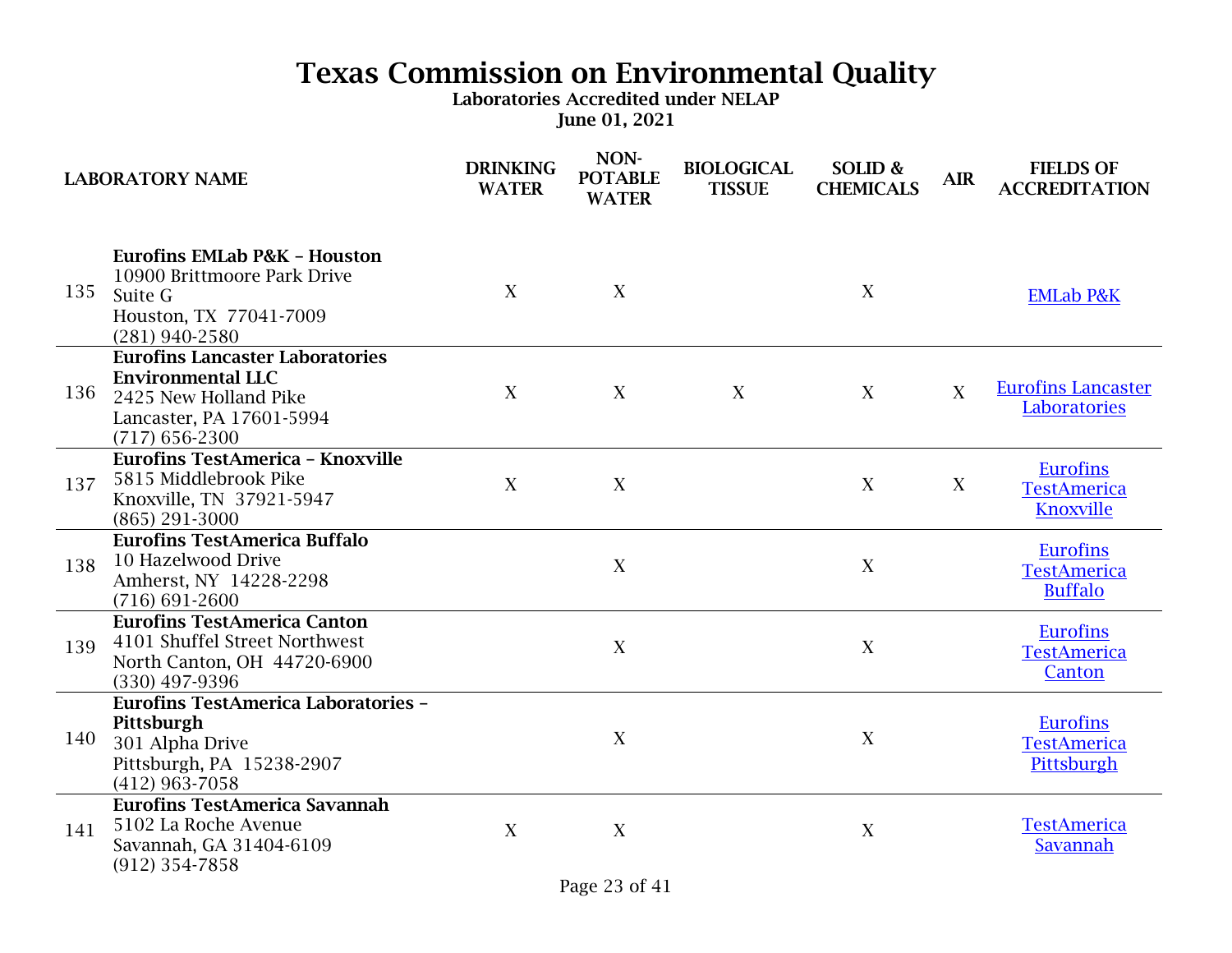|     | <b>LABORATORY NAME</b>                                                                                                  | <b>DRINKING</b><br><b>WATER</b> | NON-<br><b>POTABLE</b><br><b>WATER</b> | <b>BIOLOGICAL</b><br><b>TISSUE</b> | SOLID &<br><b>CHEMICALS</b> | <b>AIR</b> | <b>FIELDS OF</b><br><b>ACCREDITATION</b>               |
|-----|-------------------------------------------------------------------------------------------------------------------------|---------------------------------|----------------------------------------|------------------------------------|-----------------------------|------------|--------------------------------------------------------|
| 142 | <b>Eurofins TestAmerica St. Louis</b><br>13715 Rider Trail North<br>Earth City, MO 63045-1205<br>$(314)$ 298-8566       | X                               | X                                      |                                    | X                           |            | <b>TestAmerica</b><br><b>St. Louis</b>                 |
| 143 | <b>Eurofins TestAmerica, Inc. Denver</b><br>4955 Yarrow Street<br>Arvada, CO 80002-4517<br>$(303) 736 - 0100$           |                                 | X                                      |                                    | X                           |            | <b>Eurofins</b><br><b>TestAmerica</b><br><b>Denver</b> |
| 144 | <b>Eurofins Xenco Corpus Christi</b><br>1733 North Padre Island Drive<br>Corpus Christi, TX 78408-2329<br>(361)289-2673 |                                 | X                                      |                                    | $\overline{X}$              |            | <b>TestAmerica</b><br>Corpus                           |
| 145 | <b>Eurofins Xenco, LLC - Dallas</b><br>9701 Harry Hines Boulevard<br>Dallas, TX 75220-5441<br>$(281) 240 - 4200$        | X                               | X                                      |                                    | X                           | X          | Eurofins Xenco -<br><b>Dallas</b>                      |
| 146 | Eurofins Xenco, LLC - El Paso<br>200 East Sunset Road, Suite E<br>El Paso, TX 79922-1000<br>$(915) 794 - 1296$          | X                               | X                                      |                                    |                             |            | <b>Eurofins Xenco</b><br>El Paso                       |
| 147 | Eurofins Xenco, LLC - Houston<br>4143 Greenbriar<br>Stafford, TX 77477-3907<br>$(281) 240 - 4200$                       | X                               | X                                      |                                    | X                           |            | <b>Eurofins Xenco</b><br><b>Houston</b>                |
| 148 | Eurofins Xenco, LLC - Lubbock<br>6701 Aberdeen Avenue, Suite 9<br>Lubbock, TX 79424-1515<br>(806) 794-1296              | X                               | $\boldsymbol{X}$                       |                                    |                             |            | <b>Eurofins Xenco</b><br>Lubbock                       |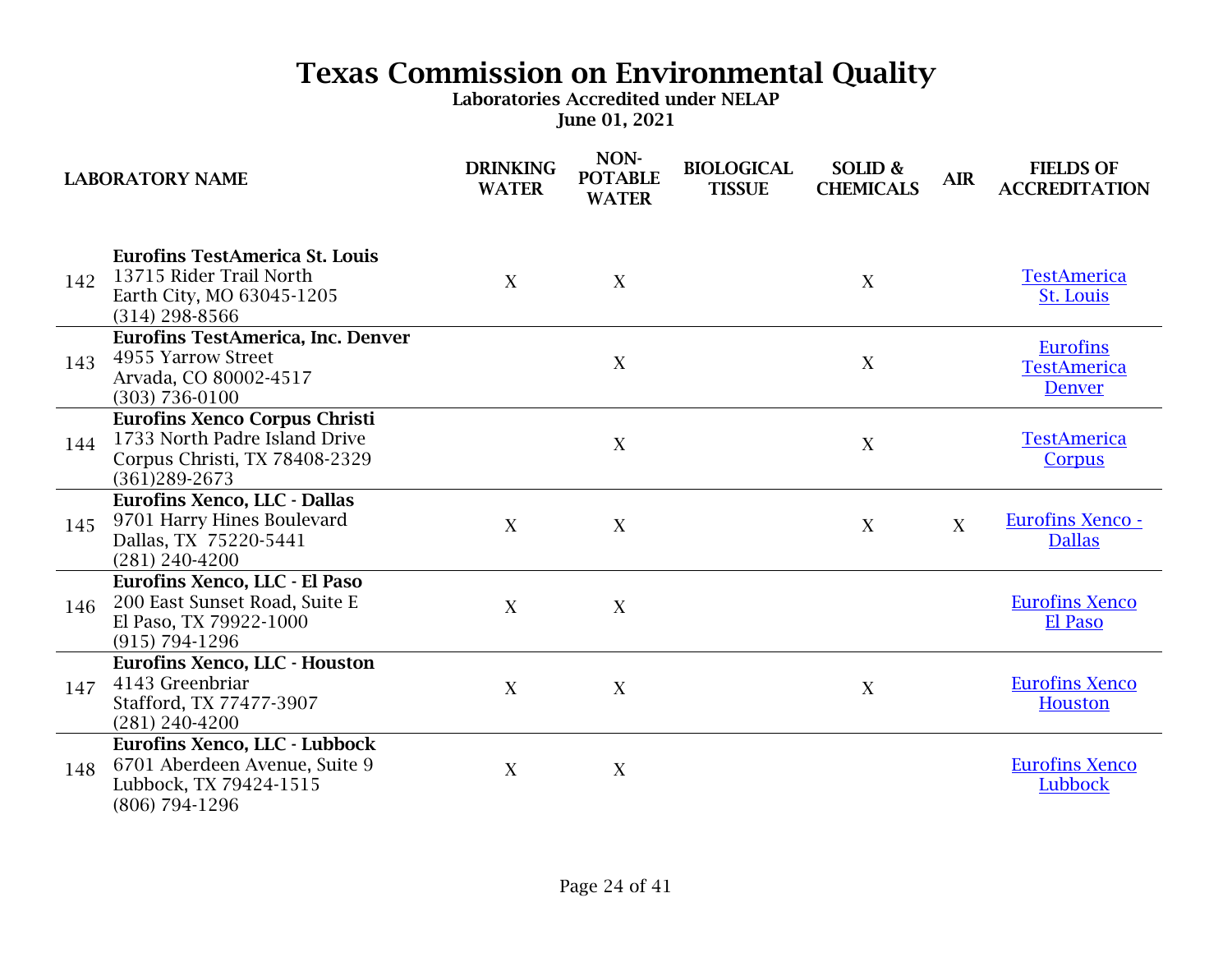| <b>LABORATORY NAME</b> |                                                                                                                                                                                                                      | <b>DRINKING</b><br><b>WATER</b> | NON-<br><b>POTABLE</b><br><b>WATER</b> | <b>BIOLOGICAL</b><br><b>TISSUE</b> | SOLID &<br><b>CHEMICALS</b> | <b>AIR</b> | <b>FIELDS OF</b><br><b>ACCREDITATION</b>  |
|------------------------|----------------------------------------------------------------------------------------------------------------------------------------------------------------------------------------------------------------------|---------------------------------|----------------------------------------|------------------------------------|-----------------------------|------------|-------------------------------------------|
| 149                    | <b>Eurofins Xenco, LLC - Midland</b><br>1211 West Florida Avenue<br>Midland, TX 79701-7807<br>(432) 704-5251                                                                                                         |                                 | X                                      |                                    | X                           |            | <b>Eurofins Xenco -</b><br><b>Midland</b> |
| 150                    | <b>Fibertec Environmental Services</b><br>1914 Holloway Drive<br>Holt, MI 48842-9437<br>$(517) 699 - 0345$                                                                                                           |                                 | X                                      |                                    | X                           | X          | <b>Fibertec Michigan</b>                  |
| 151                    | Florida Radiochemistry Services, Inc.<br>5456 Hoffner Avenue, Suite 201<br>Orlando, FL 32812-2517<br>$(407)$ 382-7733                                                                                                | X                               |                                        |                                    |                             |            | <b>Florida Radiochem</b>                  |
| 152                    | GD Air Testing, Inc.<br>1825 Summit Ave, Suite 200<br>Plano, TX 75074-8196<br>$(972)$ 480-8908                                                                                                                       |                                 |                                        |                                    |                             | X          | <b>GD Air Testing</b>                     |
| 153                    | <b>GEL Laboratories, LLC</b><br>2040 Savage Road<br>Charleston, SC 29407-0712<br>$(843)$ 556-8171                                                                                                                    | $\boldsymbol{X}$                | X                                      |                                    | X                           |            | GEL, LLC                                  |
| 154                    | <b>Grace Consulting, Inc.</b><br>684 Tower Road<br>Plainfield, IN 46168-8796<br>1309 Kelly Avenue<br>Nixa, MO 65714-7395<br>$(440)$ 647-6672<br>Mobile Lab A (1UK500G27H1090973)<br>Mobile Lab B (1UK500F28B1070742) |                                 |                                        |                                    |                             | X          | <b>Grace Consulting</b>                   |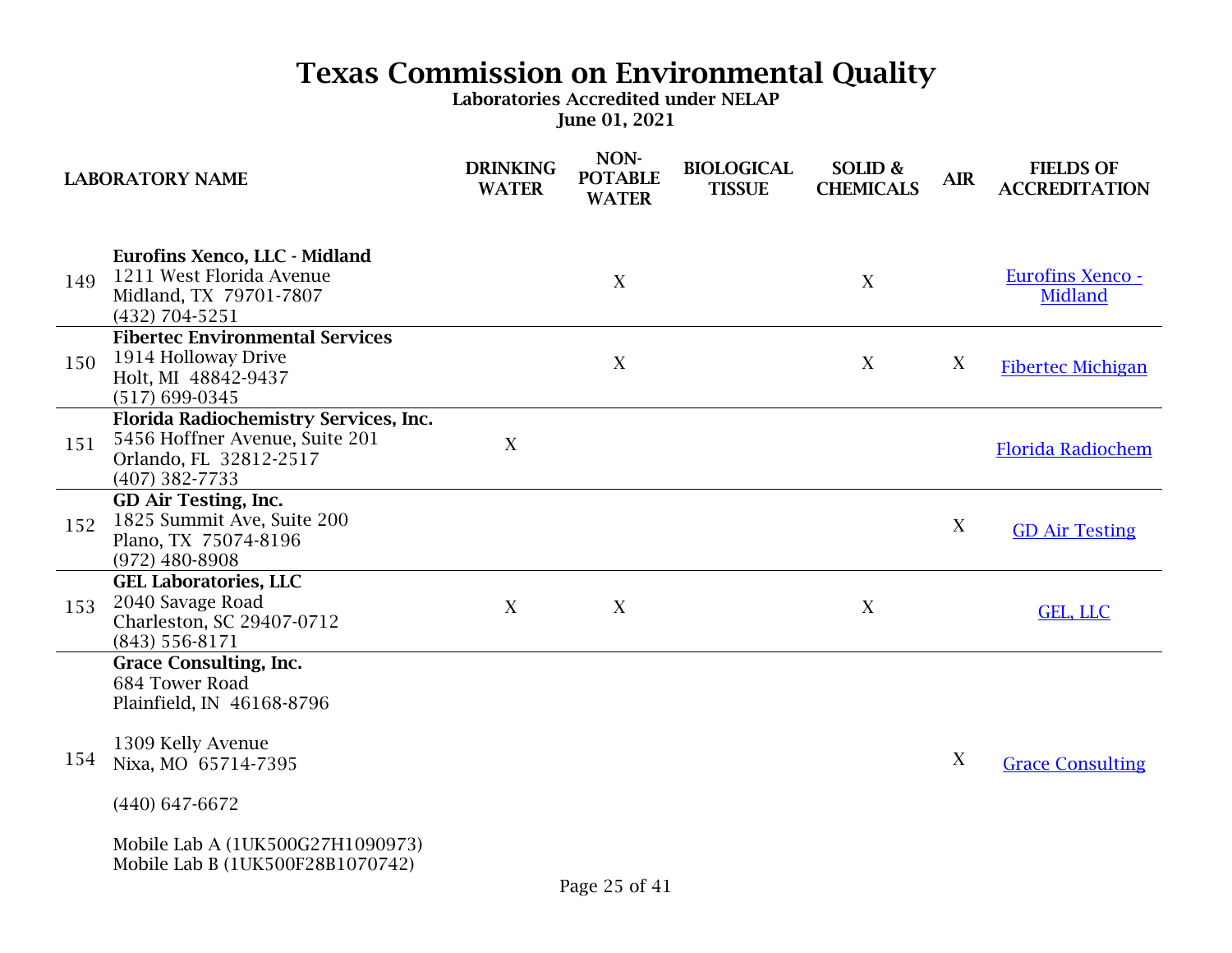| <b>LABORATORY NAME</b> |                                                                                                                                                                    | <b>DRINKING</b><br><b>WATER</b> | NON-<br><b>POTABLE</b><br><b>WATER</b> | <b>BIOLOGICAL</b><br><b>TISSUE</b> | SOLID &<br><b>CHEMICALS</b> | <b>AIR</b> | <b>FIELDS OF</b><br><b>ACCREDITATION</b>                            |
|------------------------|--------------------------------------------------------------------------------------------------------------------------------------------------------------------|---------------------------------|----------------------------------------|------------------------------------|-----------------------------|------------|---------------------------------------------------------------------|
| 155                    | <b>Guadalupe - Blanco River Authority</b><br><b>Regional Laboratory</b><br>933 East Court Street<br>Seguin, TX 78155-5872<br>(830) 379-5822                        | X                               | X                                      |                                    |                             |            | <b>GBRA</b>                                                         |
| 156                    | <b>Gulf Coast Analytical Laboratories,</b><br>LLC (dba Pace Analytical Gulf Coast)<br>7979 Innovation Park Drive<br>Baton Rouge, LA 70820-7402<br>$(225)$ 769-4900 |                                 | X                                      | X                                  | X                           |            | <b>Pace Gulf Coast</b>                                              |
| 157                    | <b>Gulf Coast Authority</b><br>10800 Bay Area Boulevard<br>Pasadena, TX 77507-1718<br>$(281)$ 727-1902                                                             |                                 | X                                      |                                    |                             |            | <b>Gulf Coast</b><br><b>Authority</b>                               |
| 158                    | <b>Hall Environmental Analysis Lab</b><br>4901 Hawkins Road NE, Suite D<br>Albuquerque, NM 87109-4337<br>$(505)$ 345-3975                                          | X                               | X                                      |                                    | X                           |            | Hall<br>Environmental<br><b>Analysis</b><br><b>New Mexico</b>       |
| 159                    | <b>Harris County Pollution Control</b><br><b>Services Department</b><br>107 North Munger Street<br>Pasadena, TX 77506-1322<br>$(713)$ 274-6300                     |                                 | X                                      |                                    | X                           |            | <b>Harris County</b><br><b>Pollution Control</b><br><b>Services</b> |
| 160                    | Huther and Associates, Inc.<br>1156 Bonnie Brae Street<br>Denton, TX 76201-2421<br>$(940)$ 387-1025                                                                |                                 | X                                      |                                    |                             |            | Huther &<br><b>Associates</b>                                       |
| 161                    | <b>Integrity Testing, Inc.</b><br>8127 Mesa Drive, #C-305<br>Austin, TX 78759-8635<br>$(512) 891 - 7777$                                                           |                                 | X                                      |                                    | X                           |            | <b>Integrity Testing</b>                                            |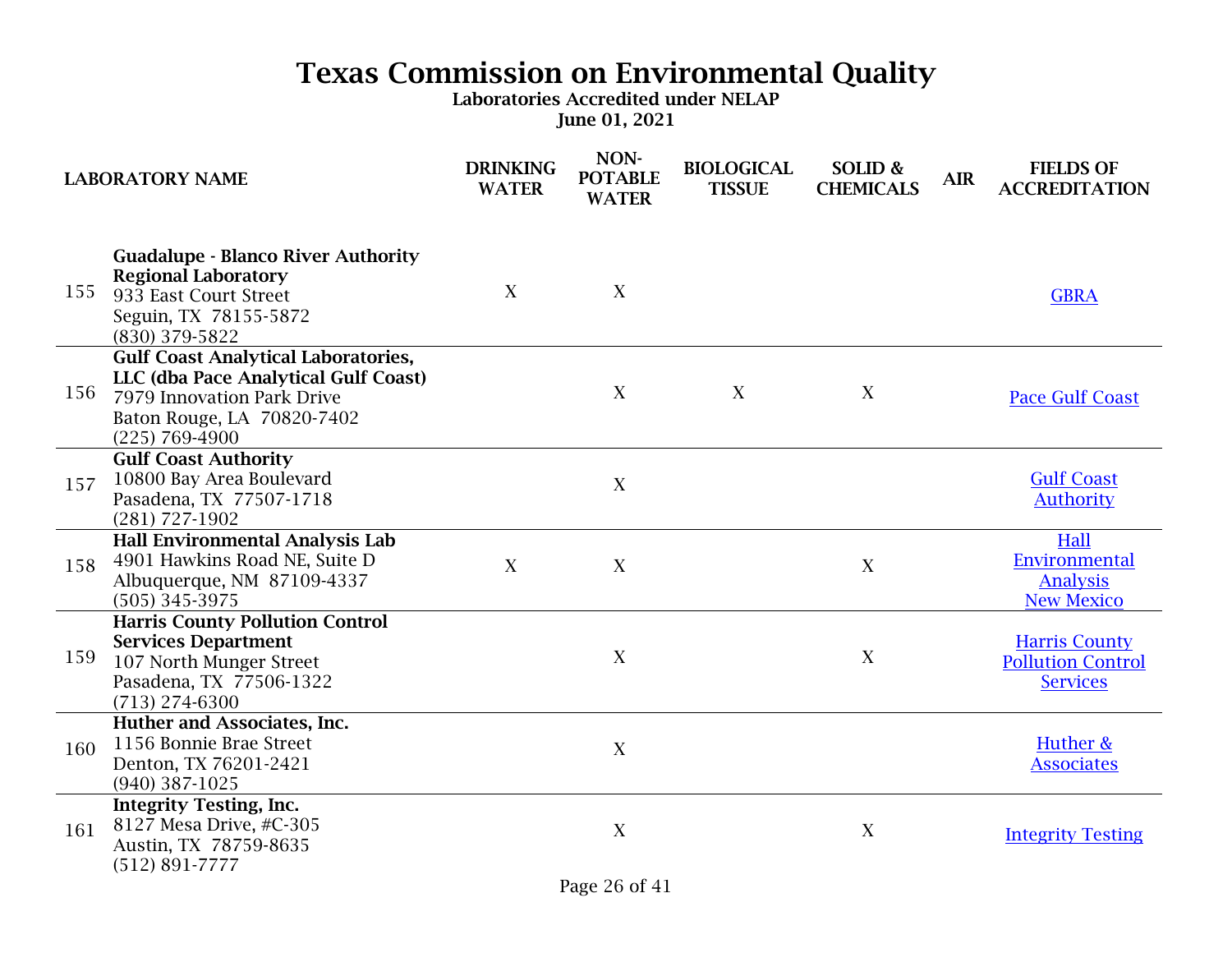|     | <b>LABORATORY NAME</b>                                                                                                                             | <b>DRINKING</b><br><b>WATER</b> | NON-<br><b>POTABLE</b><br><b>WATER</b> | <b>BIOLOGICAL</b><br><b>TISSUE</b> | SOLID &<br><b>CHEMICALS</b> | <b>AIR</b> | <b>FIELDS OF</b><br><b>ACCREDITATION</b>            |
|-----|----------------------------------------------------------------------------------------------------------------------------------------------------|---------------------------------|----------------------------------------|------------------------------------|-----------------------------|------------|-----------------------------------------------------|
| 162 | <b>International Water Quality Lab</b><br>4100-L Delta Drive<br>El Paso, TX 79905-4306<br>$(915) 594 - 5725$                                       | X                               | X                                      |                                    |                             |            | <b>International</b><br><b>Water Quality</b><br>Lab |
| 163 | J3 Resources, Inc.<br>6110 West 34th Street<br>Houston, TX 77092-6408<br>$(713) 290 - 0221$                                                        | X                               |                                        |                                    |                             |            | <b>J3 Resources</b>                                 |
| 164 | Katahdin Analytical Services, LLC<br>P. O. Box 540<br>Scarborough, ME 04070-0540<br>$(207)$ 874-2400                                               |                                 | X                                      |                                    | X                           |            | Katahdin<br><b>Analytical</b>                       |
| 165 | <b>KNL Laboratory Services</b><br>3202 North Florida Avenue<br>Tampa, FL 33603-5937<br>(813) 229-2879                                              | X                               |                                        |                                    |                             |            | <b>KNL Laboratory</b><br><b>Services</b>            |
| 166 | Lower Colorado River Authority -<br><b>Environmental Laboratory Services</b><br>3505 Montopolis Drive<br>Austin, TX 78744-1499<br>$(512)$ 356-6022 | X                               | $\mathbf X$                            |                                    |                             |            | <b>LCRA</b>                                         |
| 167 | Lower Neches Valley Authority -<br><b>North Regional Treatment Plant Lab</b><br>2655 Gulf States Road<br>Beaumont, TX 77701<br>(409) 833-6446      |                                 | X                                      |                                    |                             |            | $LNVA -$<br><b>North Regional</b><br>Lab            |
| 168 | Marathon Petroleum, LP - RAD<br><b>Environmental Services Laboratory</b><br>11631 US Route 23<br>Catlettsburg, KY 41129-8953<br>$(606)$ 921-6740   |                                 | $\mathbf X$                            |                                    | X                           |            | Marathon<br>Petroleum - RAD<br><b>Env. Services</b> |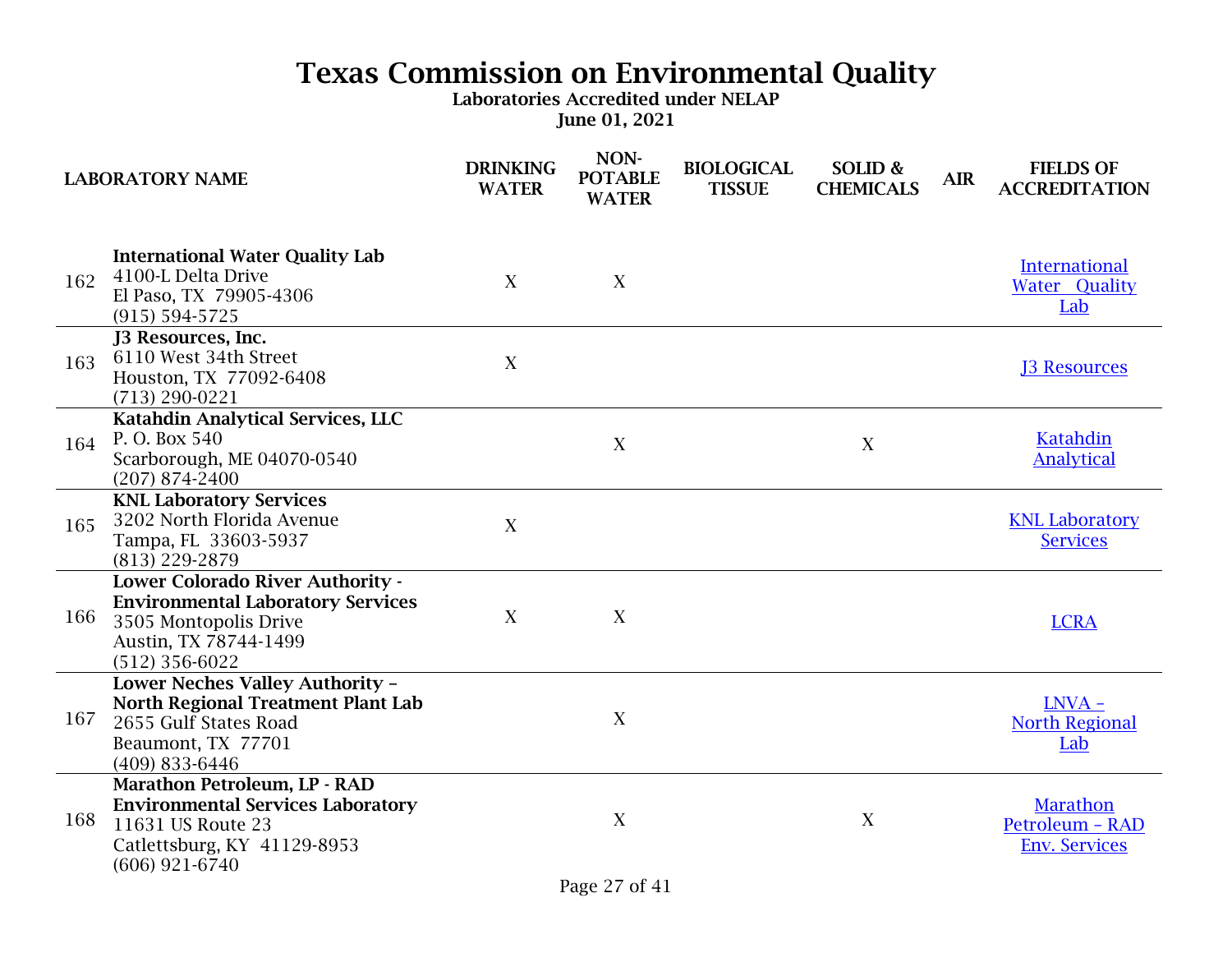|     | <b>LABORATORY NAME</b>                                                                                                                                          | <b>DRINKING</b><br><b>WATER</b> | NON-<br><b>POTABLE</b><br><b>WATER</b> | <b>BIOLOGICAL</b><br><b>TISSUE</b> | SOLID &<br><b>CHEMICALS</b> | <b>AIR</b> | <b>FIELDS OF</b><br><b>ACCREDITATION</b>                            |
|-----|-----------------------------------------------------------------------------------------------------------------------------------------------------------------|---------------------------------|----------------------------------------|------------------------------------|-----------------------------|------------|---------------------------------------------------------------------|
| 169 | Microbac Laboratories, Inc. -<br><b>Ohio Valley Division</b><br>156 Starlite Park<br>Marietta, OH 45750-5279<br>$(740)$ 373-4071                                |                                 | X                                      |                                    | X                           |            | Microbac<br>Laboratories -<br><b>Ohio Valley</b><br><b>Division</b> |
| 170 | Midwest Laboratories, Inc.<br>13611 B Street<br>Omaha, NE 68144-3693<br>$(402)$ 334-7770                                                                        |                                 | X                                      |                                    | X                           |            | <b>Midwest Labs</b>                                                 |
| 171 | <b>Montrose Air Quality Services, LLC</b><br>314 Deerwood Glen Drive<br>Deer Park, TX 77536-3266<br>$(713)$ 946-6222                                            |                                 |                                        |                                    |                             | X          | <b>Montrose Air</b><br>Quality                                      |
| 172 | <b>NASA Johnson Space Center</b><br><b>Environmental Microbiology Lab</b><br>2101 NASA Parkway, Mail Code SF 24<br>Houston, TX 77058-3696<br>$(281) 244 - 1097$ | X                               |                                        |                                    |                             |            | <b>NASA Johnson</b><br>Microbiology                                 |
| 173 | <b>National Testing Laboratories, Ltd.</b><br>556 South Mansfield<br>Ypsilanti, MI 48197-5166<br>$(734)$ 483-8333                                               | $\boldsymbol{X}$                |                                        |                                    |                             |            | <b>National Testing</b><br>Laboratories, Ltd.                       |
| 174 | <b>Nestle Waters North America - Ozarka</b><br>Houston<br>9351 Eastpoint Drive<br>Houston, TX 77054-3715<br>$(713) 792 - 0179$                                  | X                               |                                        |                                    |                             |            | <b>Nestle Ozarka</b><br>Houston                                     |
| 175 | <b>Nestle Waters Pasadena Quality Lab</b><br>10525 Red Bluff Rd<br>Pasadena, TX 77507-1073<br>$(281)$ 667-9560                                                  | $\boldsymbol{X}$                |                                        |                                    |                             |            | <b>Nestle Pasadena</b>                                              |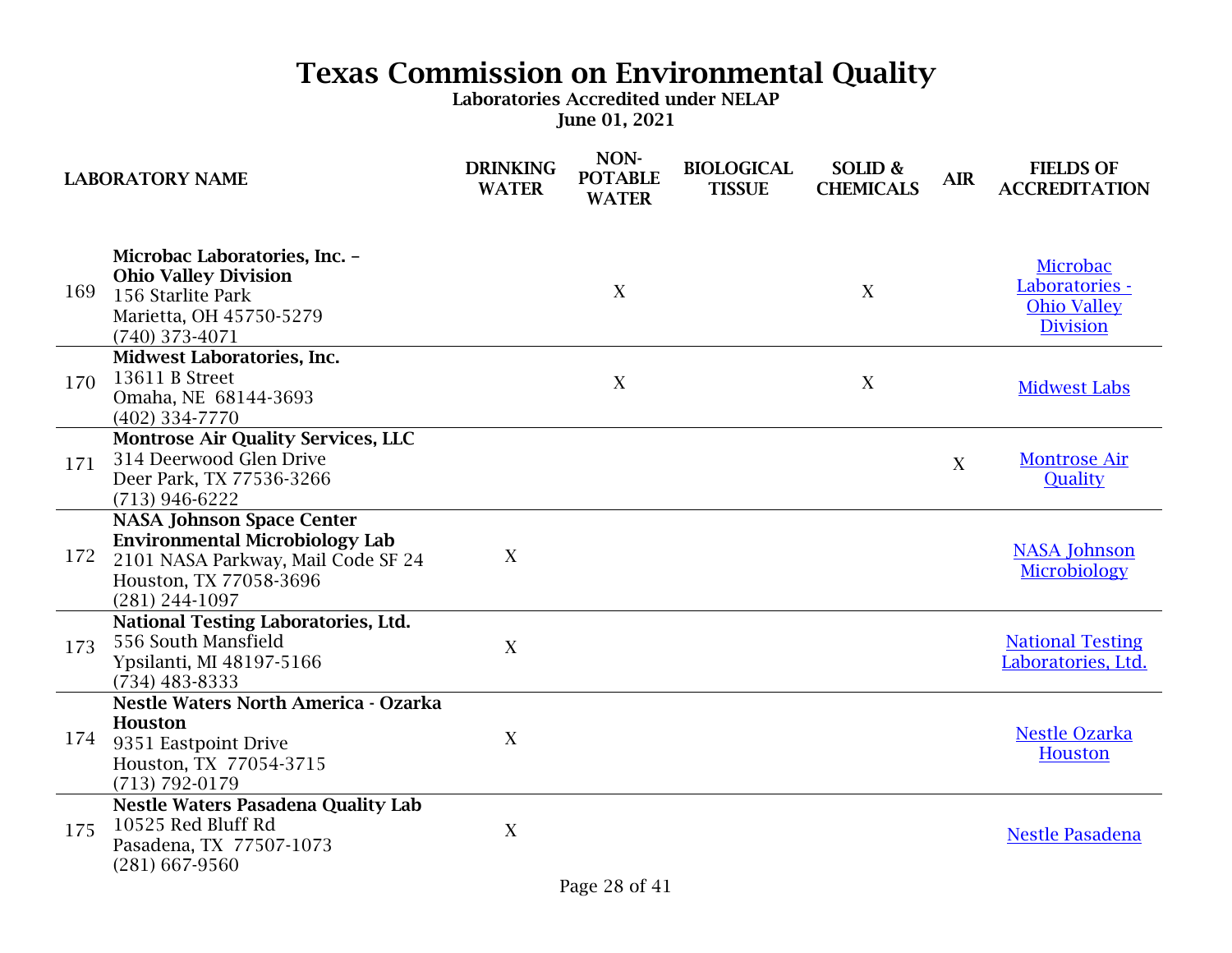|     | <b>LABORATORY NAME</b>                                                                                                                                   | <b>DRINKING</b><br><b>WATER</b> | NON-<br><b>POTABLE</b><br><b>WATER</b> | <b>BIOLOGICAL</b><br><b>TISSUE</b> | SOLID &<br><b>CHEMICALS</b> | <b>AIR</b> | <b>FIELDS OF</b><br><b>ACCREDITATION</b>                              |
|-----|----------------------------------------------------------------------------------------------------------------------------------------------------------|---------------------------------|----------------------------------------|------------------------------------|-----------------------------|------------|-----------------------------------------------------------------------|
| 176 | <b>North Texas Municipal Water District</b><br>Laboratory<br>810 N. Highway 78, Operations Bldg C<br>Wylie, TX 75098<br>$(972)$ 442-5405                 | X                               | X                                      |                                    |                             |            | <b>North Texas</b><br><b>Municipal Water</b><br><b>District Lab</b>   |
| 177 | <b>North Water District Lab Services</b><br>130 South Trade Center Parkway<br>Conroe, TX 77385-8203<br>$(936)$ 321-6060                                  | X                               | X                                      | X                                  | X                           |            | <b>North Water</b><br><b>District Laboratory</b><br><b>Services</b>   |
| 178 | <b>North Water District Laboratory</b><br>Services, Inc. Toxicology Laboratory<br>130 South Trade Center Parkway<br>Conroe, TX 77385<br>$(713)$ 977-1500 |                                 | X                                      |                                    |                             |            | <b>NWDLS Toxicology</b><br>Lab                                        |
| 179 | <b>Northeast Laboratory Services</b><br>227 China Road<br>Winslow, ME 04901-0629<br>$(800)$ 244-8378                                                     | X                               |                                        |                                    |                             |            | <b>Northeast</b><br>Laboratory<br><b>Services</b>                     |
| 180 | <b>Northeast Texas Public Health District</b><br>Laboratory<br>815 North Broadway Avenue<br>Tyler, TX 75702-4507<br>$(903)$ 535-0090                     | X                               |                                        |                                    |                             |            | <b>Northeast Texas</b><br><b>Public Health</b><br><b>District Lab</b> |
| 181 | Nova Biologicals, Inc.<br>1775 North Loop 336 East, Suite 4<br>Conroe, TX 77301-1516<br>$(936)$ 756-5333                                                 | X                               |                                        |                                    |                             |            | <b>Nova Biologicals</b>                                               |
| 182 | NovaChem Laboratories, Inc.<br>P. O. Box 638<br>Oxford, OH 45056-0638<br>$(513) 523 - 3605$                                                              | X                               |                                        |                                    |                             |            | <b>NovaChem</b><br><b>Laboratories</b>                                |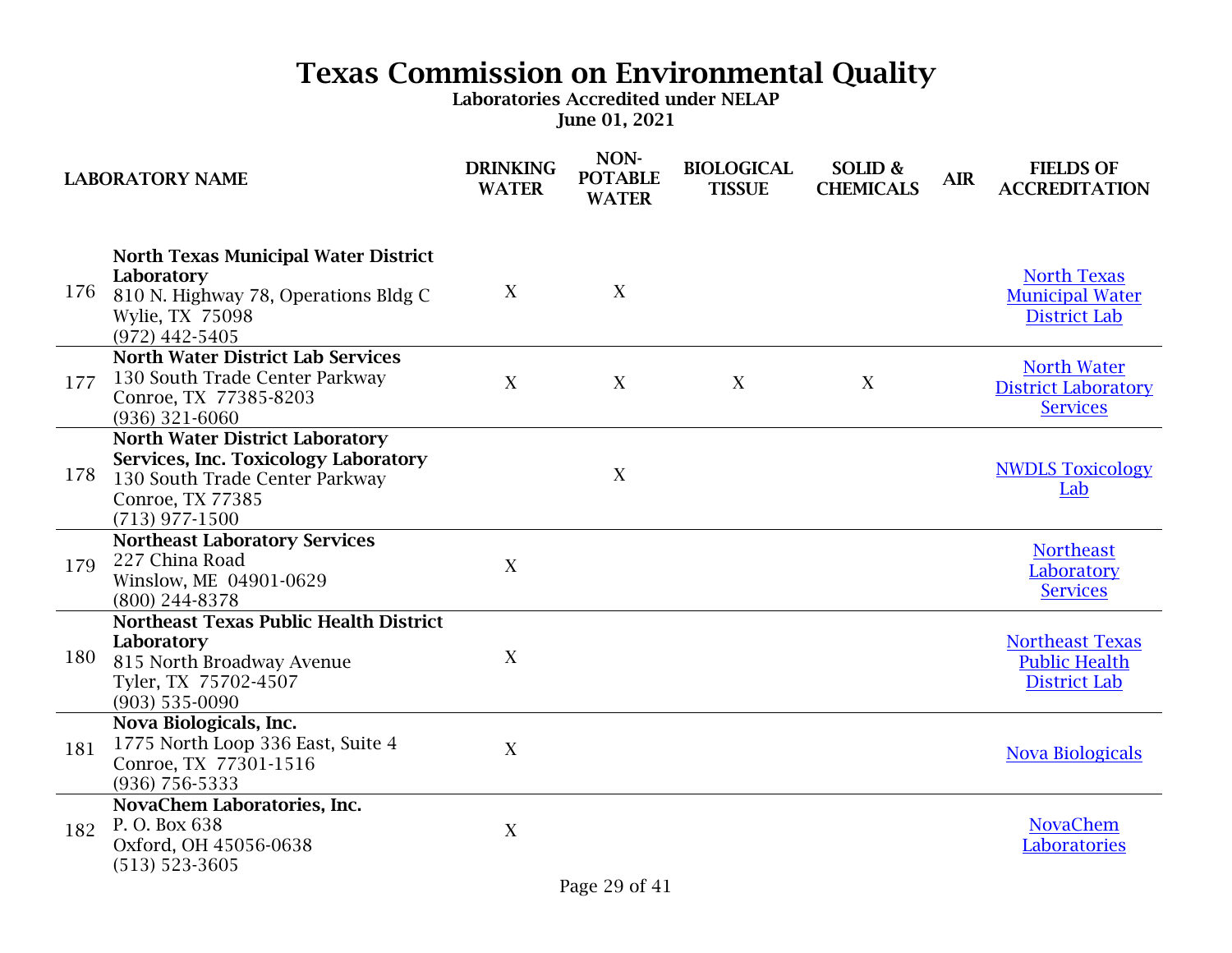|     | <b>LABORATORY NAME</b>                                                                                                                                                                                                                                                                   | <b>DRINKING</b><br><b>WATER</b> | NON-<br><b>POTABLE</b><br><b>WATER</b> | <b>BIOLOGICAL</b><br><b>TISSUE</b> | SOLID &<br><b>CHEMICALS</b> | <b>AIR</b> | <b>FIELDS OF</b><br><b>ACCREDITATION</b> |
|-----|------------------------------------------------------------------------------------------------------------------------------------------------------------------------------------------------------------------------------------------------------------------------------------------|---------------------------------|----------------------------------------|------------------------------------|-----------------------------|------------|------------------------------------------|
| 183 | <b>Oxidor Laboratories, LLC</b><br>1825 East Plano Parkway, Suite 160<br>Plano, TX 75074-8570<br>$(972)$ 424-6422                                                                                                                                                                        | $\boldsymbol{X}$                | X                                      |                                    | X                           |            | Oxidor                                   |
| 184 | <b>Pace Analytical National Center for</b><br><b>Testing &amp; Innovation Victoria, TX</b><br>1606 East Brazos Street Suite D<br>Victoria, TX 77901-5532<br>$(361)$ 572-8224                                                                                                             | X                               | X                                      |                                    |                             |            | <b>B</b> Environmental                   |
| 185 | Pace Analytical Services, LLC - Dallas<br><b>TX</b><br>400 West Bethany, Suite 190<br>Allen, TX 75013-3714<br>$(972)$ 727-1123<br>2657 Gravel Drive<br>Fort Worth, TX 76118-6965<br>$(817)$ 335-1186<br>2209 N Padre Island Drive, Suite K<br>Corpus Christi, TX 78408<br>(361) 289-6384 |                                 |                                        |                                    |                             |            | <b>Pace Analytical</b><br><b>Dallas</b>  |
| 186 | Pace Analytical Services, LLC -<br>Frontenac, KS<br>808 West McKay Street<br>Frontenac, KS 66763-8105<br>$(913) 599 - 5665$                                                                                                                                                              |                                 | X                                      |                                    |                             |            | <b>Pace Analytical</b><br>Frontenac      |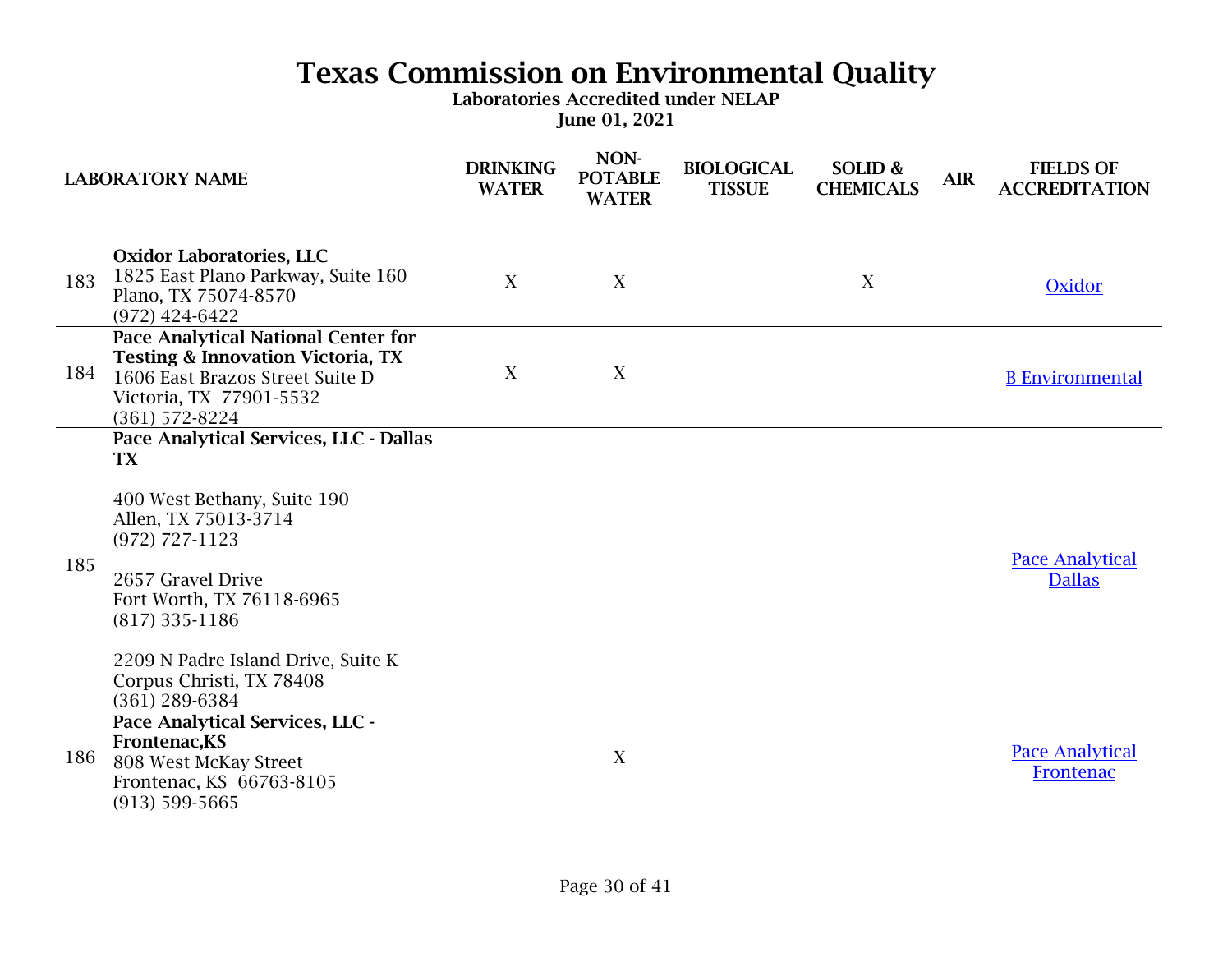| <b>LABORATORY NAME</b> |                                                                                                                                    | <b>DRINKING</b><br><b>WATER</b> | NON-<br><b>POTABLE</b><br><b>WATER</b> | <b>BIOLOGICAL</b><br><b>TISSUE</b> | SOLID &<br><b>CHEMICALS</b> | <b>AIR</b> | <b>FIELDS OF</b><br><b>ACCREDITATION</b>      |
|------------------------|------------------------------------------------------------------------------------------------------------------------------------|---------------------------------|----------------------------------------|------------------------------------|-----------------------------|------------|-----------------------------------------------|
| 187                    | Pace Analytical Services, LLC - Green<br>Bay WI<br>1241 Bellevue Street, Suite 9<br>Green Bay, WI 54302-2156<br>$(920)$ 469-2436   |                                 | X                                      |                                    |                             |            | <b>Pace Analytical</b><br><b>Green Bay</b>    |
| 188                    | Pace Analytical Services, LLC -<br><b>Indianapolis IN</b><br>7726 Moller Road<br>Indianapolis, IN 46268-4163<br>$(317)$ 228-3100   |                                 | X                                      |                                    | X                           |            | <b>Pace Analytical</b><br><b>Indianapolis</b> |
| 189                    | Pace Analytical Services, LLC - Lenexa<br><b>KS</b><br>9608 Loiret Boulevard<br>Lenexa, KS 66219-2406<br>$(913) 563 - 1444$        |                                 | X                                      |                                    | X                           |            | <b>Pace Analytical</b><br>Lenexa Kansas       |
| 190                    | Pace Analytical Services, LLC -<br><b>Minneapolis MN</b><br>1700 Elm Street SE<br>Minneapolis, MN 55414-2485<br>$(612) 607 - 1700$ | X                               | X                                      |                                    | X                           | X          | <b>Pace Analytical</b><br><b>Minneapolis</b>  |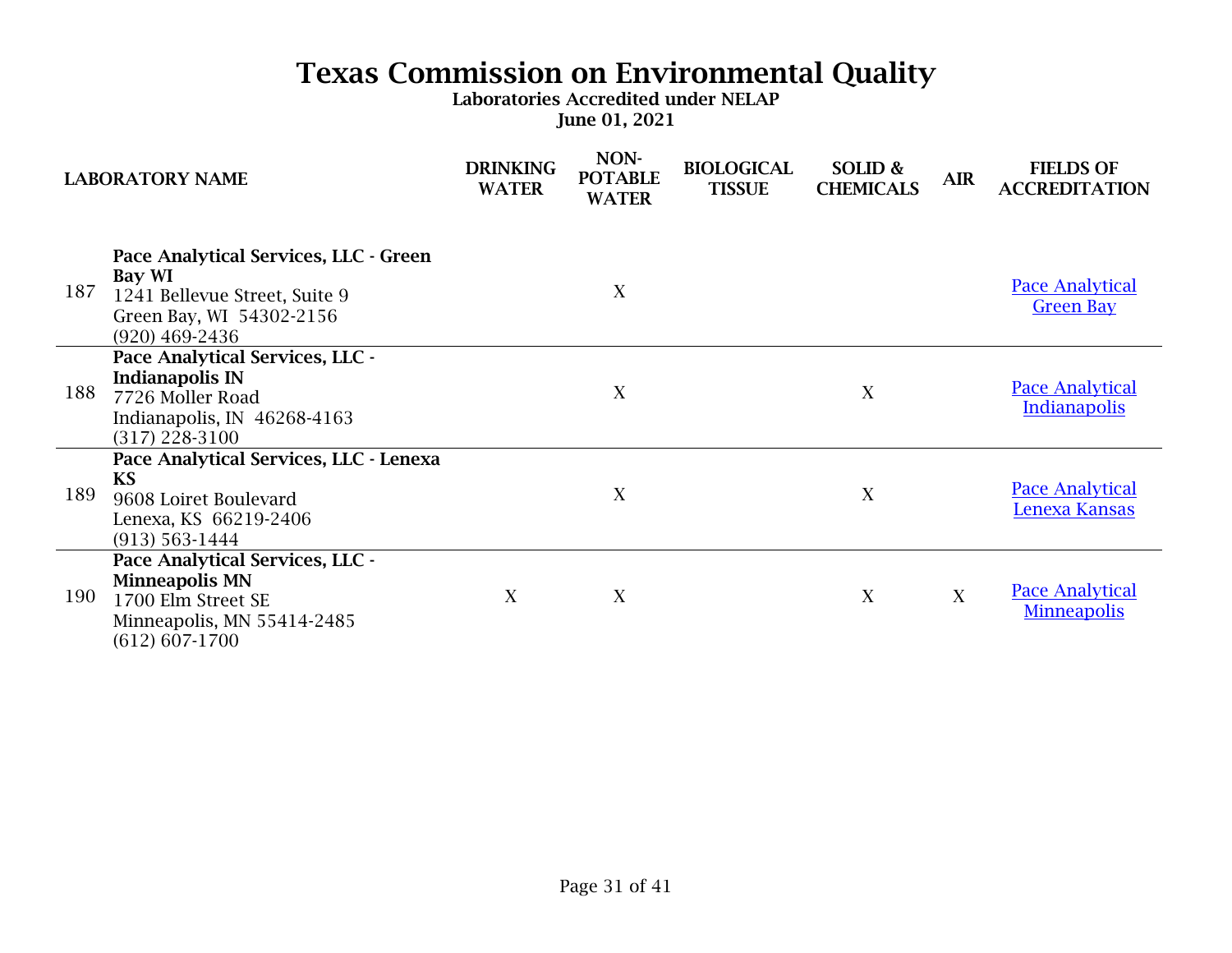|     | <b>LABORATORY NAME</b>                                                                                                                                                                                                                     | <b>DRINKING</b><br><b>WATER</b> | NON-<br><b>POTABLE</b><br><b>WATER</b> | <b>BIOLOGICAL</b><br><b>TISSUE</b> | SOLID &<br><b>CHEMICALS</b> | <b>AIR</b> | <b>FIELDS OF</b><br><b>ACCREDITATION</b>     |
|-----|--------------------------------------------------------------------------------------------------------------------------------------------------------------------------------------------------------------------------------------------|---------------------------------|----------------------------------------|------------------------------------|-----------------------------|------------|----------------------------------------------|
| 191 | Pace Analytical Services, LLC - Mobile<br><b>Lab Services</b><br>2525 Advance Road<br>Madison, WI 53718-6774<br>$(608)$ 221-8700<br><b>Mobile Labs</b><br><b>WI XR59407</b><br><b>WI XR59587</b><br><b>WI XR59588</b><br><b>WI XR59589</b> |                                 | X                                      |                                    |                             | X          | Pace Mobile Labs                             |
|     | <b>WI XR59591</b>                                                                                                                                                                                                                          |                                 |                                        |                                    |                             |            |                                              |
| 192 | Pace Analytical Services, LLC - New<br><b>Orleans LA</b><br>1000 Riverbend Drive, Suite F<br>Saint Rose, LA 70087-3022<br>$(504)$ 469-0333                                                                                                 |                                 | X                                      |                                    | X                           |            | <b>Pace Analytical</b><br><b>New Orleans</b> |
| 193 | Pace Analytical Services, LLC -<br><b>Ormond Beach FL</b><br>8 East Tower Circle<br>Ormond Beach, FL 32174-8759<br>$(386)$ 672-5668                                                                                                        | X                               |                                        |                                    |                             |            | <b>Pace Analytical</b><br>Ormond             |
| 194 | Pace Analytical Services, LLC -<br>Pittsburgh PA<br>1638 Roseytown Road, Suites 2,3 & 4<br>Greensburgh, PA 15601<br>$(724) 850 - 5600$                                                                                                     | X                               |                                        |                                    |                             |            | <b>Pace Analytical</b><br>Pittsburgh         |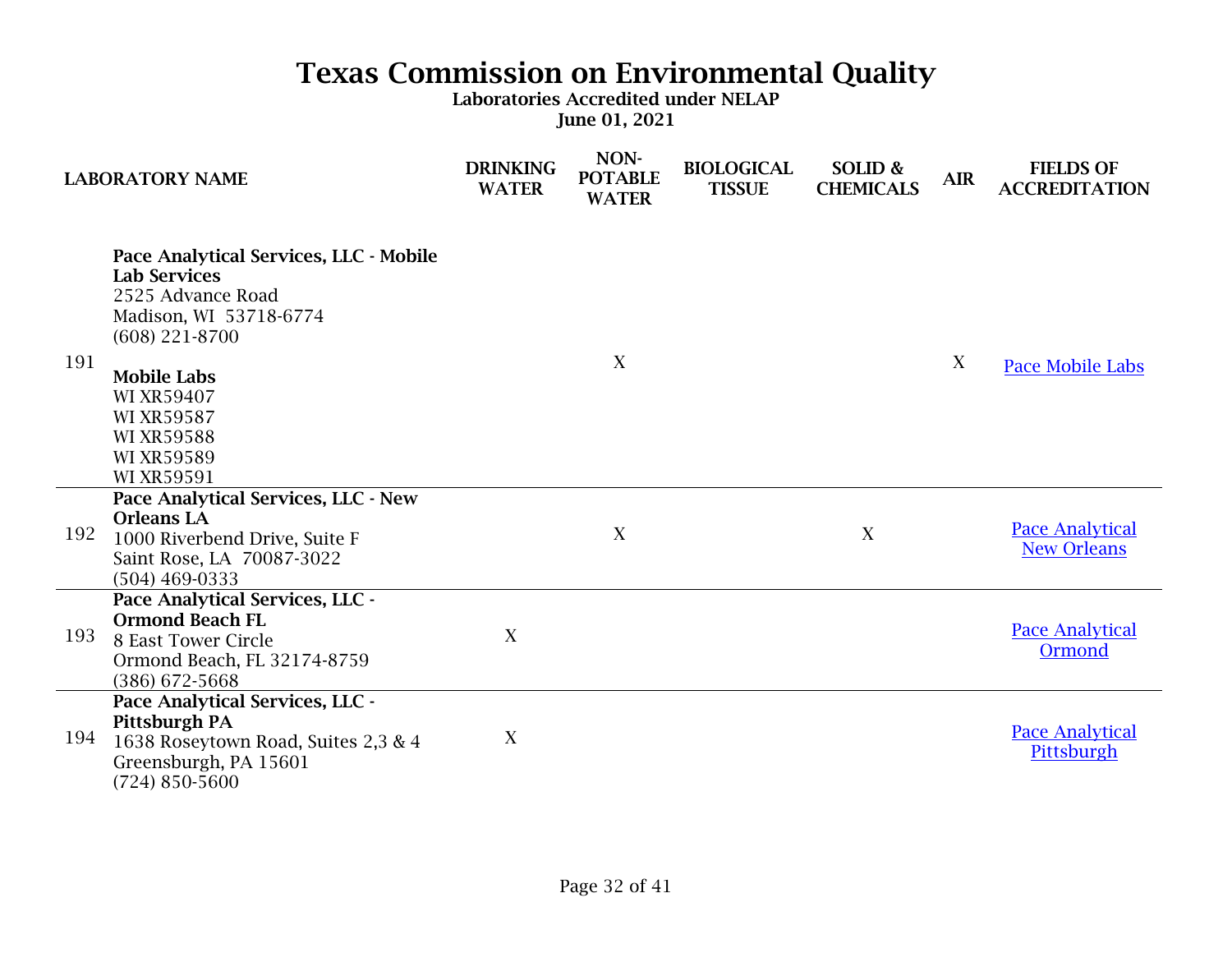|     | <b>LABORATORY NAME</b>                                                                                                                                  | <b>DRINKING</b><br><b>WATER</b> | NON-<br><b>POTABLE</b><br><b>WATER</b> | <b>BIOLOGICAL</b><br><b>TISSUE</b> | SOLID &<br><b>CHEMICALS</b> | <b>AIR</b> | <b>FIELDS OF</b><br><b>ACCREDITATION</b>      |
|-----|---------------------------------------------------------------------------------------------------------------------------------------------------------|---------------------------------|----------------------------------------|------------------------------------|-----------------------------|------------|-----------------------------------------------|
| 195 | Pace Analytical Services, LLC - Salina<br><b>KS</b><br>P.O. Box 3737<br>Salina, KS 67402-3737<br>$(785) 827 - 1273$                                     | X                               | X                                      |                                    | X                           |            | Pace Salina, KS                               |
| 196 | Pace Analytical Services, LLC -<br>Sheridan, WY<br>1673 Terra Avenue<br>Sheridan, WY 82801-6116<br>$(307)$ 672-8945                                     |                                 | X                                      |                                    | X                           | X          | <b>Inter-Mountain</b><br>Laboratories         |
| 197 | Permian Basin Environmental Lab<br>1400 Rankin HWY<br>Midland, TX 79701-8137<br>$(432)$ 661-4184                                                        |                                 | X                                      |                                    | X                           |            | <b>Permian Basin EL</b>                       |
| 198 | <b>Precision Petroleum Labs, Inc.</b><br>5915 Star Lane<br>Houston, TX 77057-7117<br>$(713) 680 - 9425$                                                 |                                 | X                                      |                                    | X                           |            | Precision<br>Petroleum                        |
| 199 | R&C Joy, Inc.<br>19020 West Little York Road<br>Katy, TX 77449-5771<br>$(281) 858 - 5988$                                                               | X                               | X                                      |                                    |                             |            | R&C Joy, Inc.                                 |
| 200 | <b>Ramboll US Consulting, Inc.</b><br>201 Summit View Drive, Suite 300<br>Brentwood, TN 37027-4645<br>$(615)$ 277-7570                                  |                                 | X                                      |                                    |                             |            | <b>Ramboll Environ</b>                        |
| 201 | <b>Red River Authority of Texas</b><br><b>Environmental Services Laboratory</b><br>3000 Hammon Road<br>Wichita Falls, TX 76310-7500<br>$(940)$ 723-1717 | X                               | X                                      |                                    | X                           |            | <b>Red River</b><br><b>Authority of Texas</b> |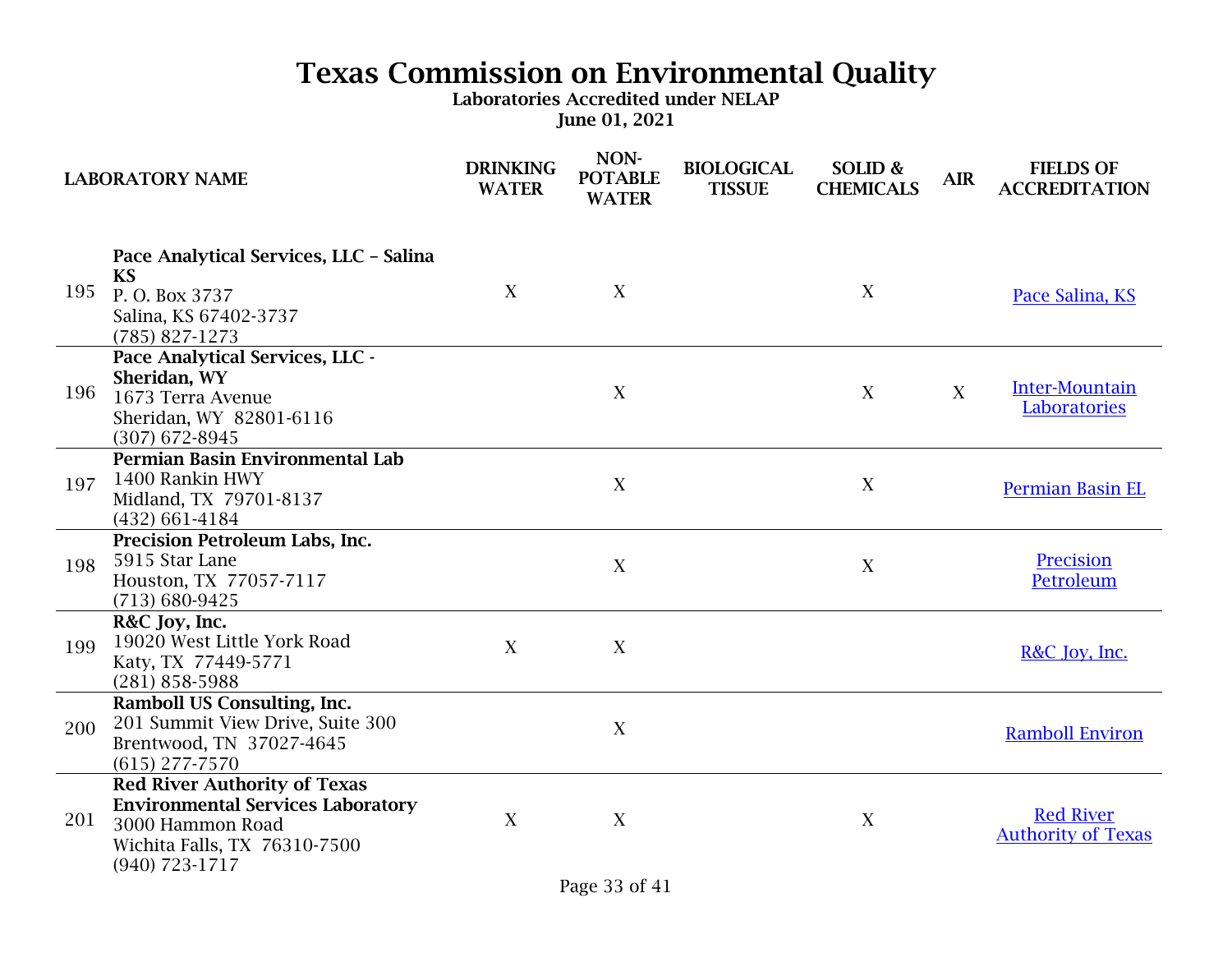| <b>LABORATORY NAME</b> |                                                                                                                                                     | <b>DRINKING</b><br><b>WATER</b> | NON-<br><b>POTABLE</b><br><b>WATER</b> | <b>BIOLOGICAL</b><br><b>TISSUE</b> | SOLID &<br><b>CHEMICALS</b> | <b>AIR</b> | <b>FIELDS OF</b><br><b>ACCREDITATION</b>                              |
|------------------------|-----------------------------------------------------------------------------------------------------------------------------------------------------|---------------------------------|----------------------------------------|------------------------------------|-----------------------------|------------|-----------------------------------------------------------------------|
| 202                    | <b>Sabine River Authority</b><br>1895 I-P Way<br>Orange, TX 77632-3191<br>(409) 746-3284                                                            | X                               | X                                      |                                    |                             |            | <b>Sabine River</b><br><b>Authority</b>                               |
| 203                    | San Antonio Metropolitan Health<br><b>District</b><br>2303 SE Military Drive<br>San Antonio, TX 78223-3542<br>$(210)$ 207-8887                      | X                               |                                        |                                    |                             |            | San Antonio<br>Metropolitan<br><b>Health District</b>                 |
| 204                    | <b>San Antonio River Authority</b><br><b>Regional Environmental Laboratory</b><br>600 East Euclid<br>San Antonio, TX 78212-4405<br>$(210)$ 227-1373 |                                 | X                                      |                                    | X                           |            | <b>San Antonio</b><br><b>River Authority</b>                          |
| 205                    | San Antonio Testing Laboratory, LLC<br>1610 South Laredo Street<br>San Antonio, TX 78207-7029<br>$(210)$ 229-9920                                   | X                               | X                                      |                                    | X                           |            | San Antonio<br><b>Testing Lab</b>                                     |
| 206                    | San Antonio Water System<br><b>Environmental Laboratory</b><br>3610 Valley Road<br>San Antonio, TX 78221-5321<br>$(210)$ 233-3200                   | X                               | X                                      |                                    |                             |            | <b>San Antonio</b><br><b>Water System</b><br><b>Environmental Lab</b> |
| 207                    | Scientific Control Laboratory, Inc.<br>3158 South Kolin Avenue<br>Chicago, IL 60623-4831<br>$(773)$ 254-2406                                        |                                 | X                                      |                                    |                             |            | <b>Scientific Control</b><br>Lab                                      |
| 208                    | ServiTech, Inc. - Amarillo Location<br>6921 South Bell Street<br>Amarillo, TX 79109-7015<br>$(620)$ 801-4190                                        |                                 | X                                      |                                    | X                           |            | Servi-Tech<br><b>Amarillo</b>                                         |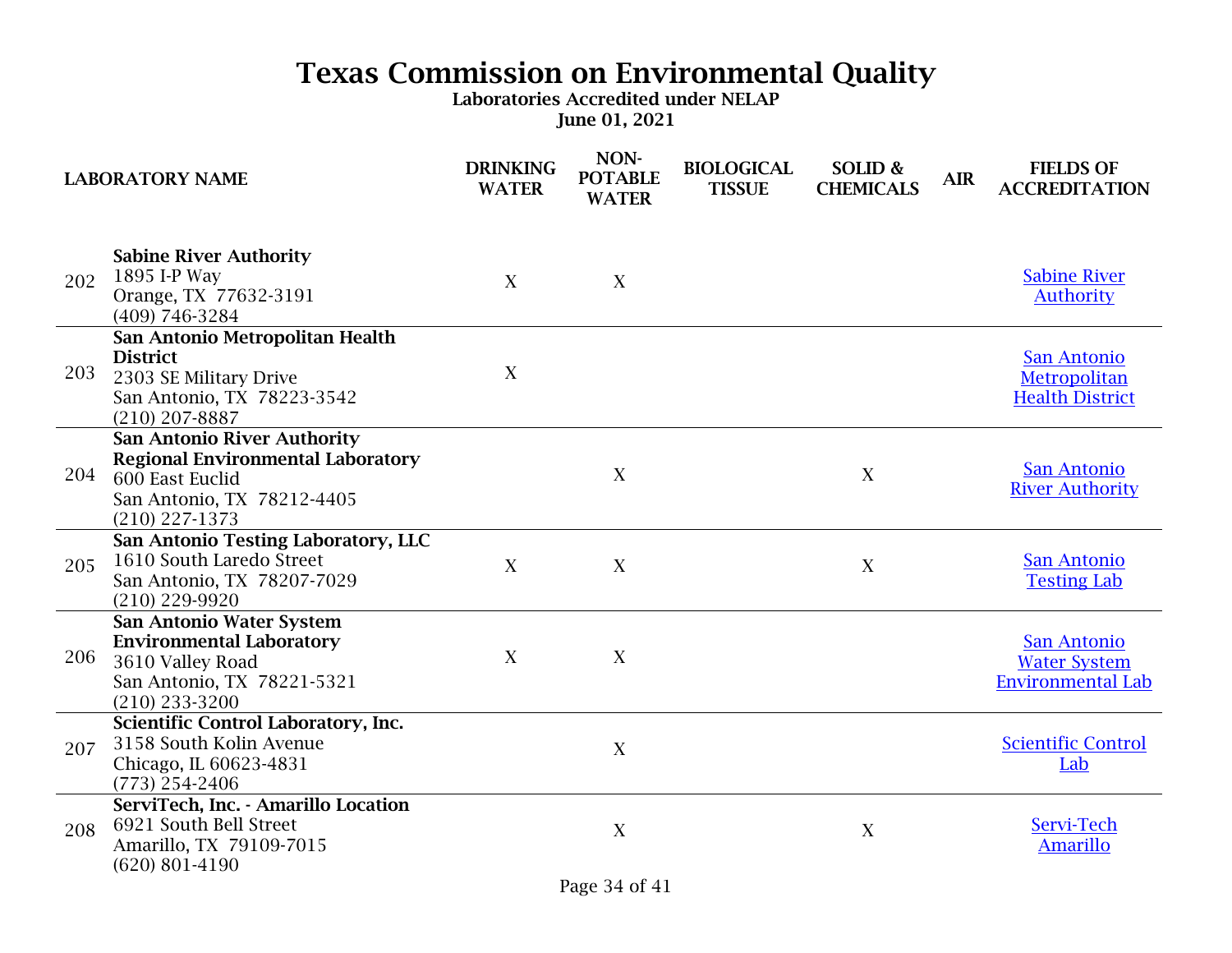|     | <b>LABORATORY NAME</b>                                                                                                   | <b>DRINKING</b><br><b>WATER</b> | NON-<br><b>POTABLE</b><br><b>WATER</b> | <b>BIOLOGICAL</b><br><b>TISSUE</b> | SOLID &<br><b>CHEMICALS</b> | <b>AIR</b> | <b>FIELDS OF</b><br><b>ACCREDITATION</b>                 |
|-----|--------------------------------------------------------------------------------------------------------------------------|---------------------------------|----------------------------------------|------------------------------------|-----------------------------|------------|----------------------------------------------------------|
| 209 | ServiTech, Inc. - Dodge City Location<br>1816 East Wyatt Earp Boulevard<br>Dodge City, KS 67801-7007<br>$(620)$ 227-7123 |                                 | X                                      |                                    |                             |            | Servi-Tech<br>Dodge City                                 |
| 210 | <b>SGS North America Inc. - Dayton</b><br>2235 U.S. Route 130<br>Dayton, NJ 8810-1414<br>(732) 329-0200                  |                                 | $\mathbf X$                            |                                    | X                           | X          | <b>SGS North</b><br><b>America Dayton</b>                |
| 211 | <b>SGS North America Inc. - Houston</b><br>10165 Harwin Drive, Suite 150<br>Houston, TX 77036-1622<br>$(713)$ 271-4700   |                                 | X                                      |                                    | X                           | X          | <b>SGS North</b><br><b>America Houston</b>               |
| 212 | <b>SGS North America Inc. - Orlando</b><br>4405 Vineland Road, Suite C-15<br>Orlando, FL 32811-5803<br>$(407)$ 425-6700  |                                 | $\boldsymbol{X}$                       |                                    | X                           |            | <b>SGS North</b><br>America Orlando                      |
| 213 | <b>SGS North America Inc. - Scott</b><br>500 Ambassador Caffery Parkway<br>Scott, LA 70583-8544<br>$(337)$ 237-4775      | X                               | X                                      |                                    | X                           |            | <b>SGS North</b><br><b>America Scott</b>                 |
| 214 | SGS North America Inc. - Wheat Ridge<br>4036 Youngfield Street<br>Wheat Ridge, CO 80033-3862<br>$(303)$ 425-6021         | $\boldsymbol{X}$                |                                        |                                    |                             |            | <b>SGS North</b><br><b>America</b><br><b>Wheat Ridge</b> |
| 215 | <b>SGS North America, Inc. - Wilmington</b><br>5500 Business Drive<br>Wilmington, NC 28405-8446<br>$(910)$ 350-1903      |                                 | $\mathbf X$                            |                                    | $\mathbf X$                 |            | <b>SGS North</b><br><b>America</b><br>Wilmington         |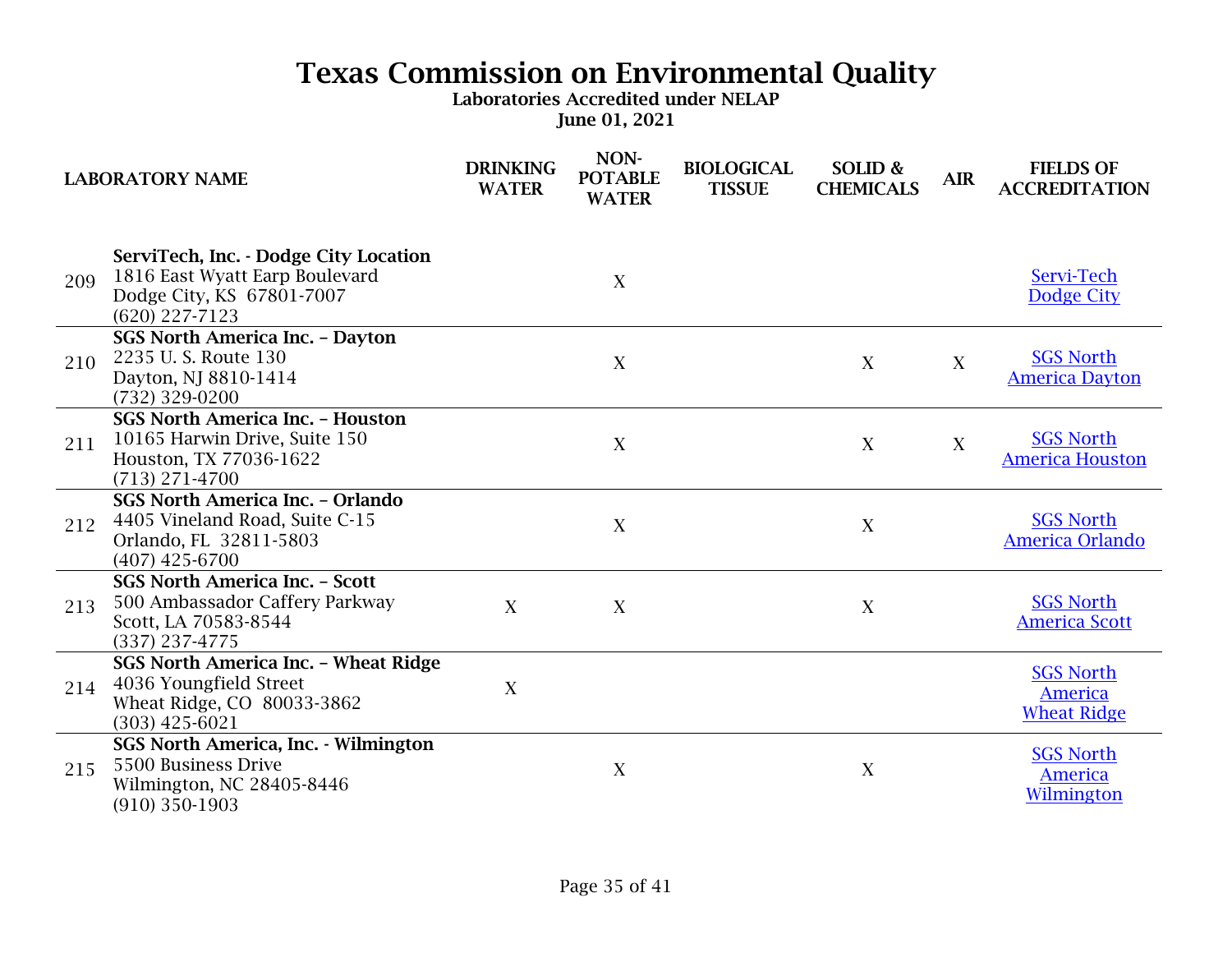|     | <b>LABORATORY NAME</b>                                                                                                                   | <b>DRINKING</b><br><b>WATER</b> | NON-<br><b>POTABLE</b><br><b>WATER</b> | <b>BIOLOGICAL</b><br><b>TISSUE</b> | SOLID &<br><b>CHEMICALS</b> | <b>AIR</b>       | <b>FIELDS OF</b><br><b>ACCREDITATION</b>                           |
|-----|------------------------------------------------------------------------------------------------------------------------------------------|---------------------------------|----------------------------------------|------------------------------------|-----------------------------|------------------|--------------------------------------------------------------------|
| 216 | <b>SKG Engineering, LLC</b><br>1122 South Bryant Boulevard, Suite B<br>San Angelo, TX 76903-7223<br>$(325)$ 655-1288                     | X                               | X                                      |                                    |                             |                  | <b>SKG Lab</b>                                                     |
| 217 | <b>Solomon Corporation Laboratory</b><br>302 West 7th Street<br>Solomon, KS 67480<br>$(785)$ 655-2191                                    |                                 |                                        |                                    | X                           |                  | Solomon<br>Corporation                                             |
| 218 | <b>Southwest Research Institute</b><br>6220 Culebra<br>San Antonio, TX 78238-5166<br>$(210)$ 522-2169                                    |                                 | X                                      | X                                  | X                           | $\boldsymbol{X}$ | Southwest<br><b>Research Institute</b>                             |
| 219 | Stillmeadow, Inc.<br>12844 Park One Drive<br>Sugar Land, TX 77478-2521<br>$(281)$ 240-8828                                               |                                 | X                                      |                                    |                             |                  | Stillmeadow                                                        |
| 220 | <b>Summit Environmental Technologies</b><br>3310 Win Street<br>Cuyahoga Falls, OH 44223-3790<br>$(330)$ 253-8211                         | X                               | X                                      |                                    | X                           |                  | <b>Summit</b><br>Environmental<br><b>Technologies</b>              |
| 221 | <b>Sweetwater - Nolan County</b><br><b>Health Department</b><br>301 East 12th Street<br>Sweetwater, TX 79556-2317<br>$(325)$ 235-5463    | X                               |                                        |                                    |                             |                  | Sweetwater -<br><b>Nolan County</b><br>Health<br><b>Department</b> |
| 222 | <b>Tarrant County Public Health</b><br>Laboratory<br>1101 South Main Street, Suite 1700<br>Fort Worth, TX 76104-4802<br>$(817)$ 321-4758 | X                               |                                        |                                    |                             |                  | <b>Tarrant County</b><br><b>Public Health Lab</b>                  |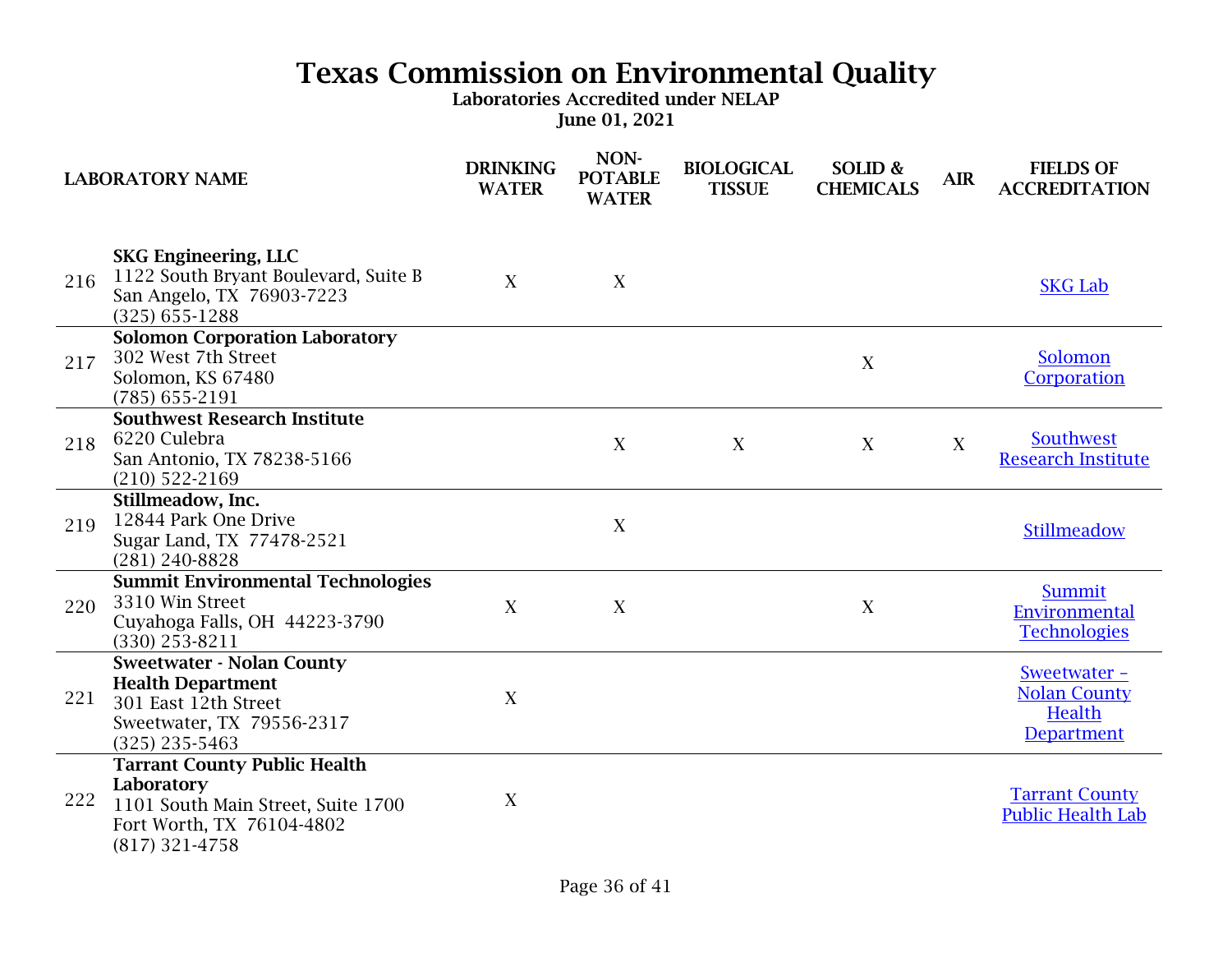| <b>LABORATORY NAME</b> |                                                                                                                                                            | <b>DRINKING</b><br><b>WATER</b> | NON-<br><b>POTABLE</b><br><b>WATER</b> | <b>BIOLOGICAL</b><br><b>TISSUE</b> | SOLID &<br><b>CHEMICALS</b> | <b>AIR</b> | <b>FIELDS OF</b><br><b>ACCREDITATION</b> |
|------------------------|------------------------------------------------------------------------------------------------------------------------------------------------------------|---------------------------------|----------------------------------------|------------------------------------|-----------------------------|------------|------------------------------------------|
| 223                    | <b>TCEQ Sugar Land Laboratory</b><br>12553 West Airport Boulevard<br>Sugar Land, TX 77478-6231<br>$(281)$ 269-8300                                         |                                 | X                                      |                                    | X                           |            | <b>TCEQ Houston Lab</b>                  |
| 224                    | <b>TEC/Solomon Alliance Laboratory</b><br><b>Sunbelt-Solomon Solutions</b><br>1922 Martin Luther King Jr Dr<br>Temple, TX 76504-8611<br>$(512) 763 - 3314$ |                                 |                                        |                                    | X                           |            | <b>TEC/Solomon Lab</b>                   |
| 225                    | TechLaw, Inc. ESAT Region 8<br>USEPA/NEIC Building 25, Door E-3<br>1 Denver Federal Center<br>Denver, CO 80225-0001<br>$(303)$ 312-7054                    |                                 | X                                      |                                    | X                           |            | <b>Techlaw ESAT</b><br><b>Region 8</b>   |
| 226                    | <b>Technical Testing International dba</b><br><b>TTI Environmental Labs</b><br>800 106th Street<br>Arlington, TX 76011-5307<br>$(817) 861 - 5322$          |                                 | X                                      |                                    | X                           |            | <b>TTI Environmental</b>                 |
| 227                    | Teledyne Brown Engineering, Inc.<br>2508 Quality Lane<br>Knoxville, TN 37931-3133<br>(865) 934-0374                                                        | X                               | X                                      |                                    |                             |            | <b>Teledyne Brown</b>                    |
| 228                    | <b>TestAmerica Pensacola</b><br>3355 McLemore Drive<br>Pensacola, FL 32514-7045<br>$(850)$ 474-1001                                                        | X                               | X                                      | X                                  | X                           |            | <b>TestAmerica</b><br>Pensacola          |
| 229                    | <b>TestAmerica Sacramento</b><br>880 Riverside Parkway<br>West Sacramento, CA 95605-1500<br>$(916)$ 373-5600                                               | X                               | X                                      |                                    | X                           | X          | <b>TestAmerica</b><br><b>Sacramento</b>  |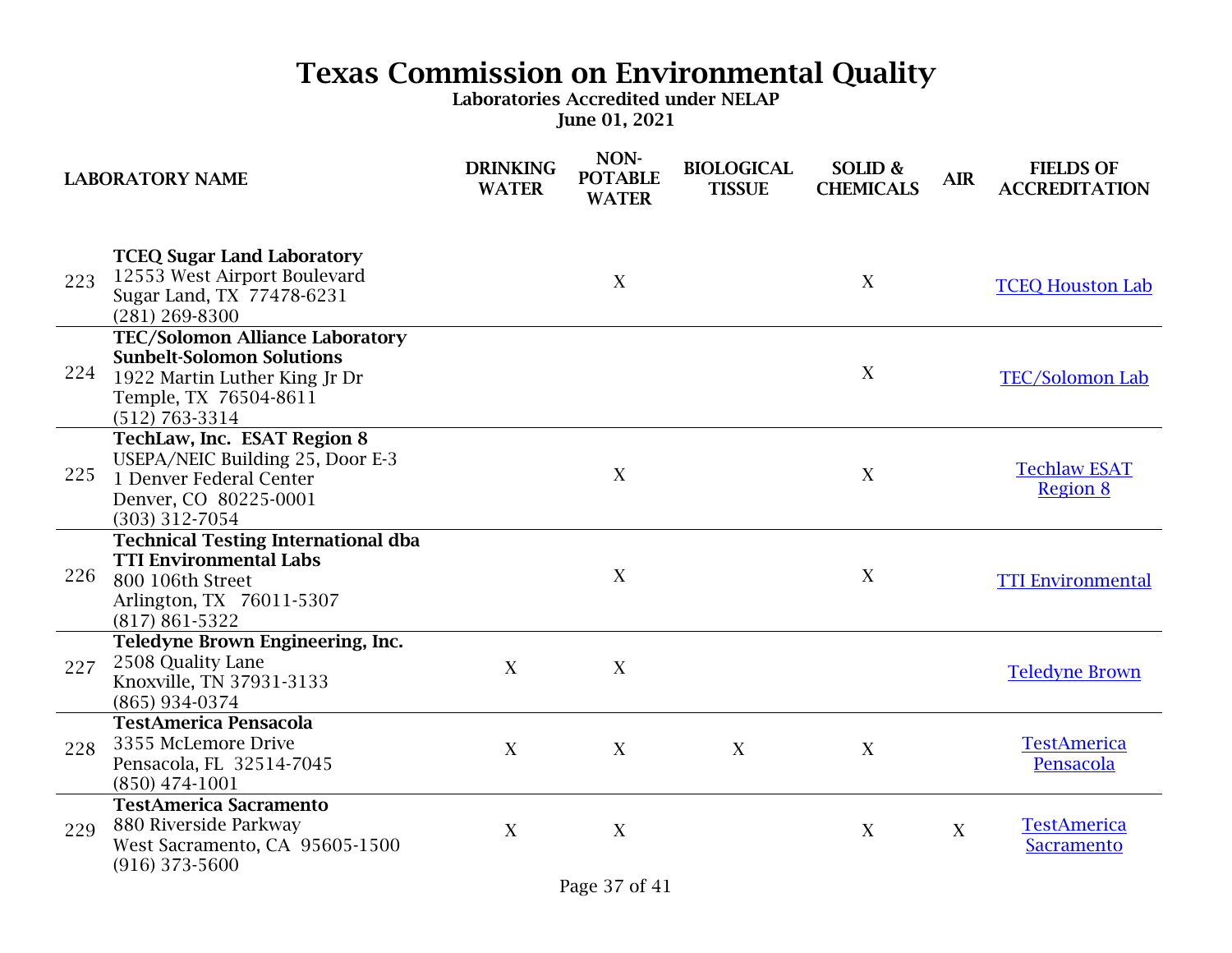| <b>LABORATORY NAME</b> |                                                                                                                                                                            | <b>DRINKING</b><br><b>WATER</b> | NON-<br><b>POTABLE</b><br><b>WATER</b> | <b>BIOLOGICAL</b><br><b>TISSUE</b> | SOLID &<br><b>CHEMICALS</b> | <b>AIR</b> | <b>FIELDS OF</b><br><b>ACCREDITATION</b>                                                               |
|------------------------|----------------------------------------------------------------------------------------------------------------------------------------------------------------------------|---------------------------------|----------------------------------------|------------------------------------|-----------------------------|------------|--------------------------------------------------------------------------------------------------------|
| 230                    | <b>Texas Commission on Environmental</b><br><b>Quality Air &amp; Emissions Laboratory</b><br>12100 Park 35 Circle, Building B<br>Austin, TX 78753-3087<br>$(512)$ 239-1716 |                                 |                                        |                                    |                             | X          | <b>TCEO Air Lab</b>                                                                                    |
| 231                    | <b>Texas Department of State Health</b><br><b>Services South Texas Laboratory</b><br>1301 South Rangerville Road<br>Harlingen, TX 78552-7610<br>$(956)$ 364-8746           | $\boldsymbol{X}$                |                                        |                                    |                             |            | <b>Texas Department</b><br>of State Health<br><b>Services</b><br><b>South Texas Lab</b>                |
| 232                    | <b>Texas Department of State Health</b><br><b>Services Laboratory Services Section</b><br>1100 West 49th Street<br>Austin, TX 78756-3199<br>$(512)$ 458-7318               | X                               | X                                      | X                                  | X                           | X          | <b>Texas Department</b><br>of State Health<br><b>Services</b><br><b>Lab Services</b><br><b>Section</b> |
| 233                    | <b>Texas Institute for Applied</b><br><b>Environmental Research (TIAER)</b><br>201 North Saint Felix Street<br>Stephenville, TX 76401<br>$(254)$ 968-9570                  | X                               | X                                      |                                    |                             |            | <b>TIAER</b>                                                                                           |
| 234                    | <b>Texas Research Institute for</b><br><b>Environmental Studies</b><br>2424 Sam Houston Avenue, Suite B8<br>Huntsville, TX 77340<br>(936) 294-3714                         |                                 | X                                      |                                    |                             |            | <b>TRIES</b>                                                                                           |
| 235                    | <b>TRE Environmental Strategies, LLC</b><br>100 Racquette Drive, Unit A<br>Fort Collins, CO 80524-2757<br>$(970)$ 416-0916                                                 |                                 | X                                      |                                    |                             |            | <b>TRE</b><br>Environmental<br><b>Strategies</b>                                                       |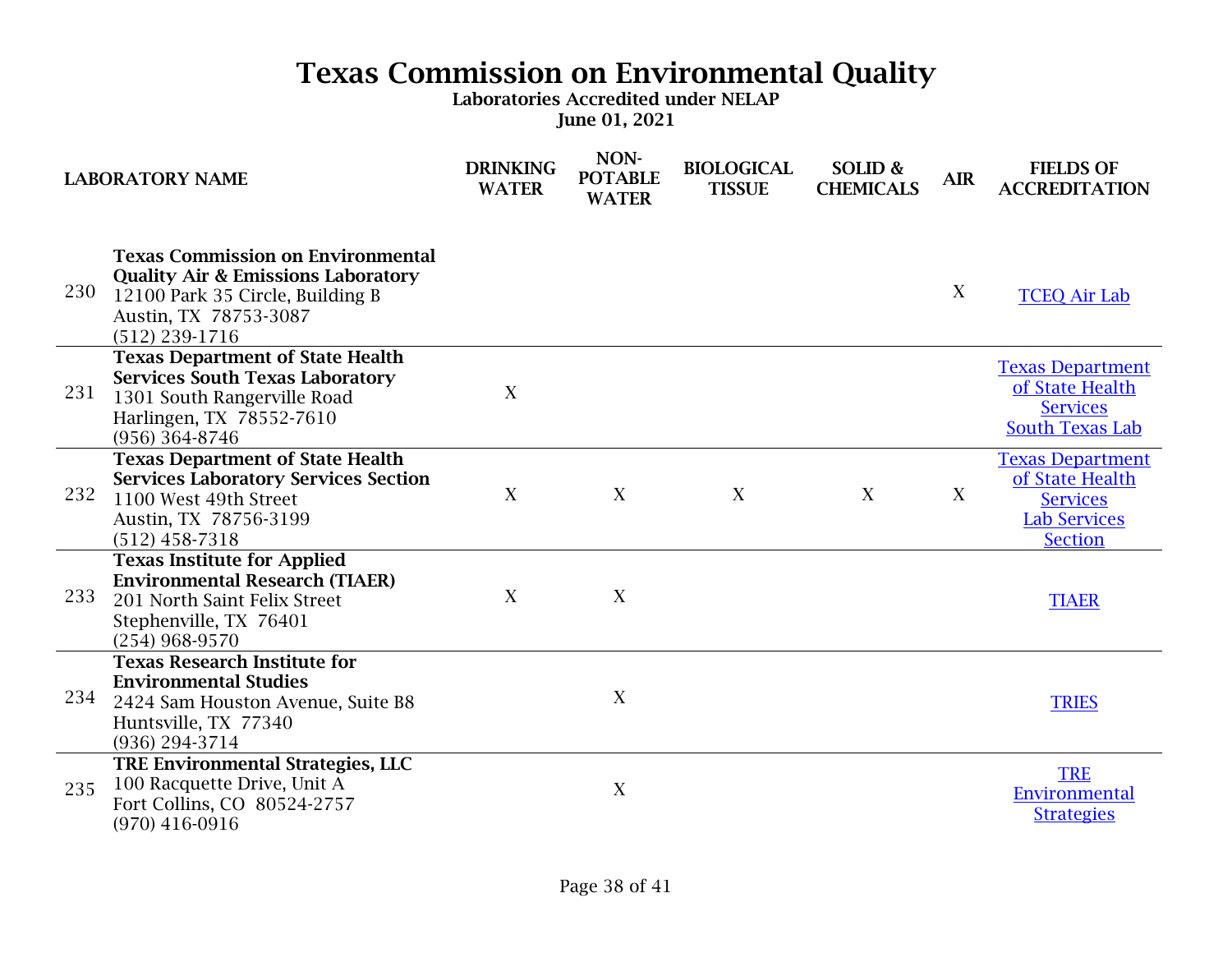|     | <b>LABORATORY NAME</b>                                                                                                                               | <b>DRINKING</b><br><b>WATER</b> | NON-<br><b>POTABLE</b><br><b>WATER</b> | <b>BIOLOGICAL</b><br><b>TISSUE</b> | SOLID &<br><b>CHEMICALS</b> | <b>AIR</b> | <b>FIELDS OF</b><br><b>ACCREDITATION</b>                                |
|-----|------------------------------------------------------------------------------------------------------------------------------------------------------|---------------------------------|----------------------------------------|------------------------------------|-----------------------------|------------|-------------------------------------------------------------------------|
| 236 | <b>Trinity River Authority -</b><br><b>Central Regional Laboratory</b><br>6500 West Singleton Boulevard<br>Dallas, TX 75212-3038<br>$(972)$ 263-2251 | X                               | X                                      |                                    | X                           |            | <b>Trinity River</b><br><b>Authority Central</b><br><b>Regional Lab</b> |
| 237 | <b>Trinity River Authority</b><br>Lake Livingston Project Laboratory<br>5170 South FM 1988<br>Livingston, TX 77351-7340<br>$(936)$ 365-2292          | X                               | X                                      |                                    |                             |            | <b>Trinity River</b><br><b>Authority Lake</b><br>Livingston             |
| 238 | <b>Upper Guadalupe River Authority</b><br>125 Lehmann Drive, Suite 100<br>Kerrville, TX 78028-6060<br>(830) 896-5445                                 | X                               | X                                      |                                    |                             |            | <b>UGRA</b>                                                             |
| 239 | <b>Upper Leon River</b><br><b>Municipal Water District</b><br>2250 Highway 2861<br>Comanche, TX 76442-5619<br>$(254)$ 879-2228                       | X                               |                                        |                                    |                             |            | <b>Upper Leon River</b><br><b>Municipal Water</b><br><b>District</b>    |
| 240 | <b>US EPA Region 8 Laboratory</b><br>Denver Federal Center,<br>Building 25, Entrance E-3<br>Lakewood, CO 80225-0001<br>$(303)$ 312-7800              | X                               | X                                      |                                    |                             |            | <b>US EPA Region 8</b><br>Laboratory                                    |
| 241 | <b>USGS National Water Quality</b><br>Laboratory<br>Denver Federal Center, Building 95<br>Denver, CO 80225-0046<br>$(303)$ 236-2000                  |                                 | X                                      |                                    |                             |            | <b>USGS National Lab</b>                                                |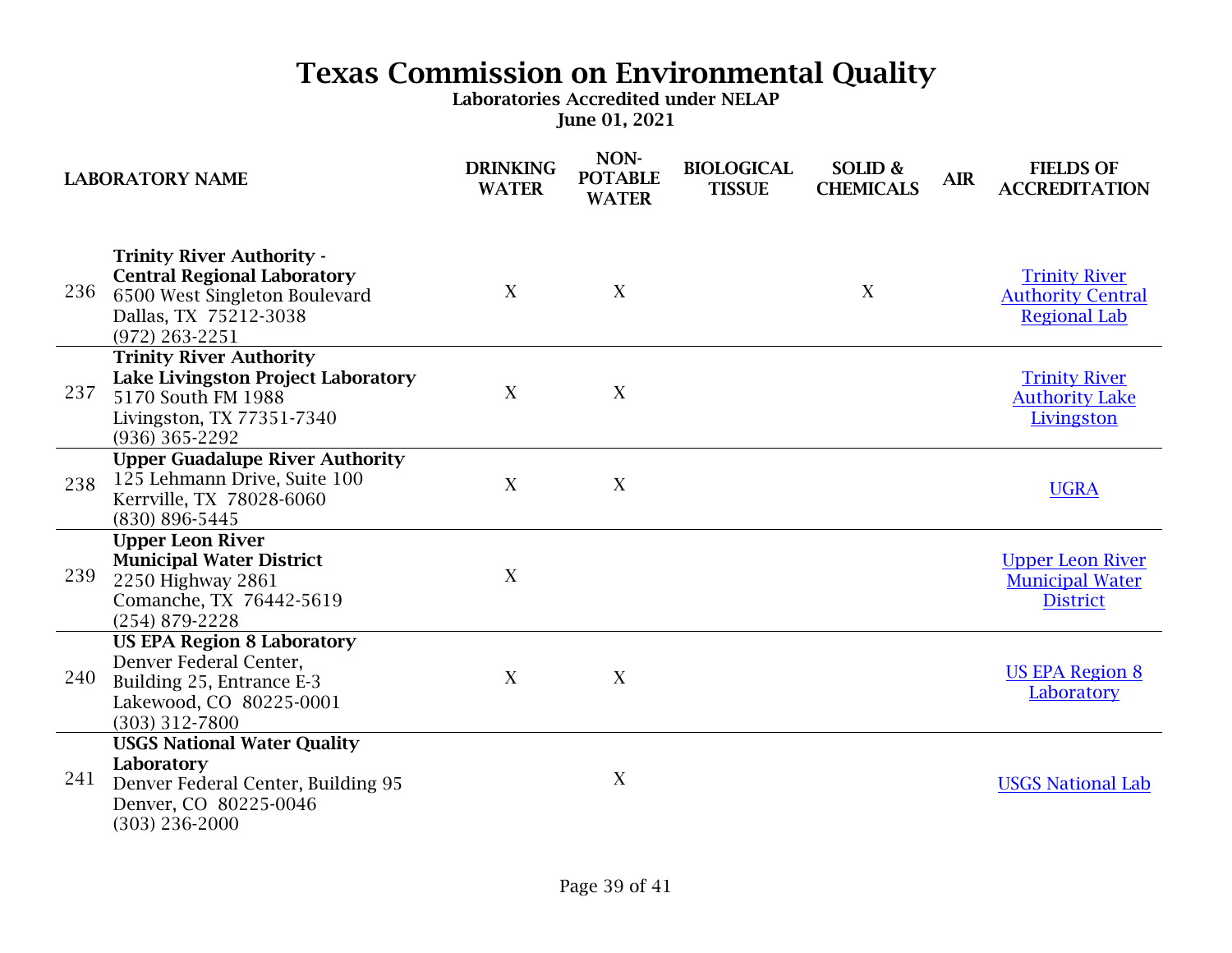| <b>LABORATORY NAME</b> |                                                                                                                                                                                     | <b>DRINKING</b><br><b>WATER</b> | NON-<br><b>POTABLE</b><br><b>WATER</b> | <b>BIOLOGICAL</b><br><b>TISSUE</b> | SOLID &<br><b>CHEMICALS</b> | <b>AIR</b> | <b>FIELDS OF</b><br><b>ACCREDITATION</b>                                  |
|------------------------|-------------------------------------------------------------------------------------------------------------------------------------------------------------------------------------|---------------------------------|----------------------------------------|------------------------------------|-----------------------------|------------|---------------------------------------------------------------------------|
| 242                    | <b>Victoria County Public Health</b><br><b>Department Water Laboratory</b><br>2805 North Navarro Street<br>Victoria, TX 77901-3946<br>$(361)$ 578-6281                              | X                               |                                        |                                    |                             |            | Victoria City -<br><b>County Health</b><br><b>Department Water</b><br>Lab |
| 243                    | <b>Vista Analytical Laboratory</b><br>1104 Windfield Way<br>El Dorado Hills, CA 95762-9622<br>$(916)$ 673-1520                                                                      |                                 | X                                      |                                    | X                           | X          | <b>Vista Analytical</b>                                                   |
| 244                    | <b>Wallgren Environmental Services dba</b><br><b>Pollution Control Services</b><br>1532 Universal City Boulevard, Suite<br>100<br>Universal City, TX 78148-3318<br>$(210)$ 340-0343 | $\mathbf{X}$                    | X                                      |                                    | X                           |            | Wallgren<br><b>Environmental</b><br><b>Services - PCS</b>                 |
| 245                    | <b>Water Utility Services, Inc.</b><br>21615 Rhodes Road<br>Spring, TX 77388-3026<br>$(281) 290 - 0704$                                                                             | X                               |                                        |                                    |                             |            | <b>Water Utility</b><br><b>Services</b>                                   |
| 246                    | <b>Waypoint Analytical, LLC</b><br>2790 Whitten Road<br>Memphis, TN 38133-4753<br>$(901)$ 213-2400                                                                                  |                                 | X                                      |                                    | X                           |            | <b>Waypoint</b><br><b>Analytical</b>                                      |